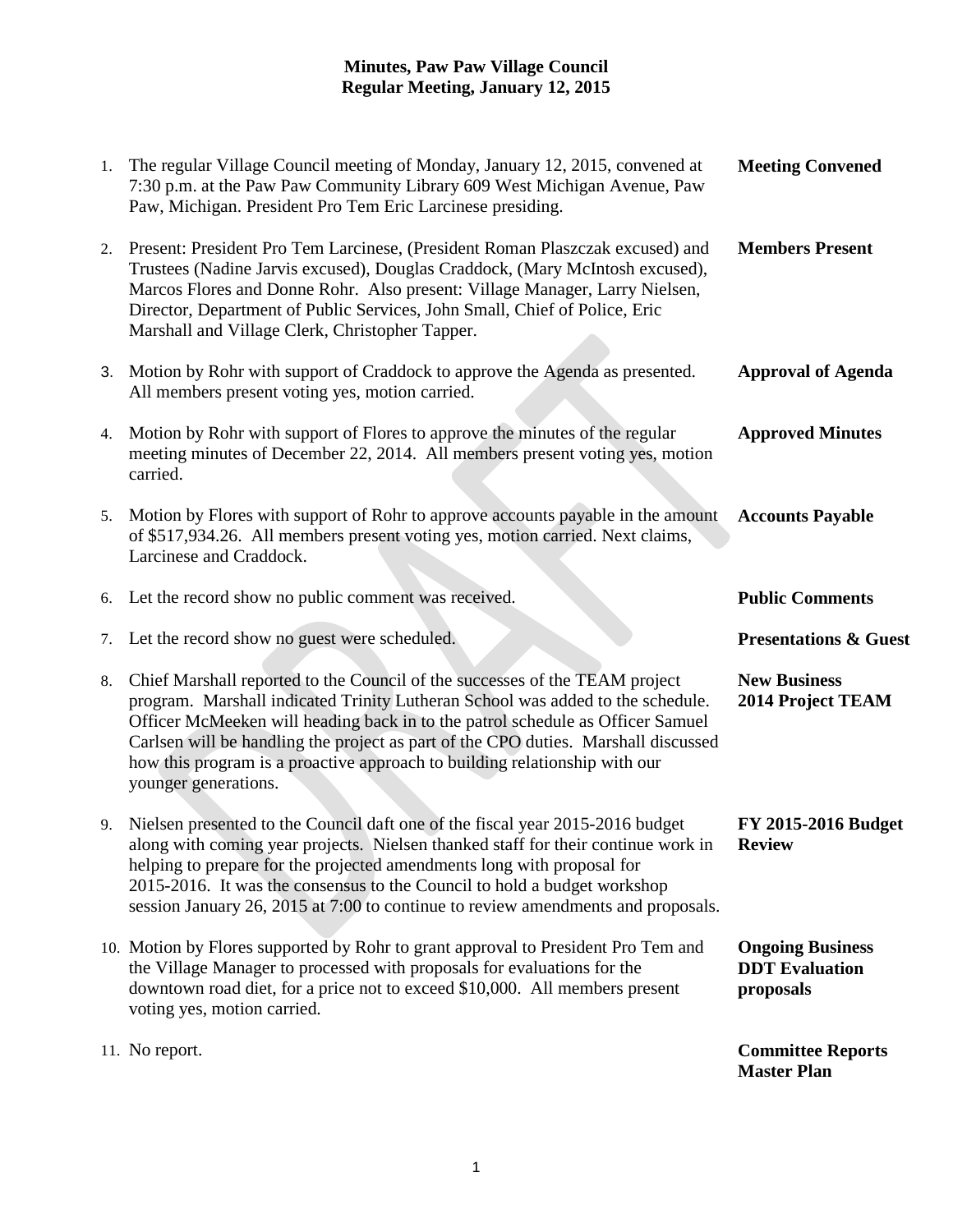| 12. No report.                                                                                                                                              | Finance & Admin.                |
|-------------------------------------------------------------------------------------------------------------------------------------------------------------|---------------------------------|
| 13. No report                                                                                                                                               | <b>Public Services</b>          |
| 14. No report                                                                                                                                               | Parks and Rec.                  |
| 15. No report                                                                                                                                               | <b>DDA</b>                      |
| 16. Larcinese reported the Fire Board met. Items discussed included; needs assistant<br>discussion, budget discussion, projects listed for new budget year. | <b>Fire Board</b>               |
| 17. No report.                                                                                                                                              | <b>Historical Comm.</b>         |
| 18. Rohr reported the Housing Commission met. Items discussed included; budget<br>adoption, RAD report and review along with needs assistant review.        | <b>Housing Commission</b>       |
| 19. No report.                                                                                                                                              | <b>Planning Commission</b>      |
| 20. No report                                                                                                                                               | <b>EDC</b>                      |
| 21. No report                                                                                                                                               | WHF                             |
| 22. No report                                                                                                                                               | <b>Maple Lake</b><br>& NR &E    |
| 23. Rohr thanked the Department of Public Services for their continued effort to keep<br>the road clear during this last snow storm.                        | <b>Council Comments</b><br>Rohr |
| 24. Flores commented if the Police Department would be considering body cameras<br>for the new budget year. Chief reply it was not in consideration.        | <b>Flores</b>                   |
| 25. Motion by McIntosh with support of Flores to adjourn the meeting. All members<br>present voting yes, motion carried. Meeting adjourned at 8:16 p.m.     | <b>Adjournment</b>              |

Respectfully submitted:

Village President Pro Tem,<br>Eric Larcinese Christopher Ta

Christopher Tapper

 $\overline{\phantom{a}}$  , and the contract of the contract of the contract of the contract of the contract of the contract of the contract of the contract of the contract of the contract of the contract of the contract of the contrac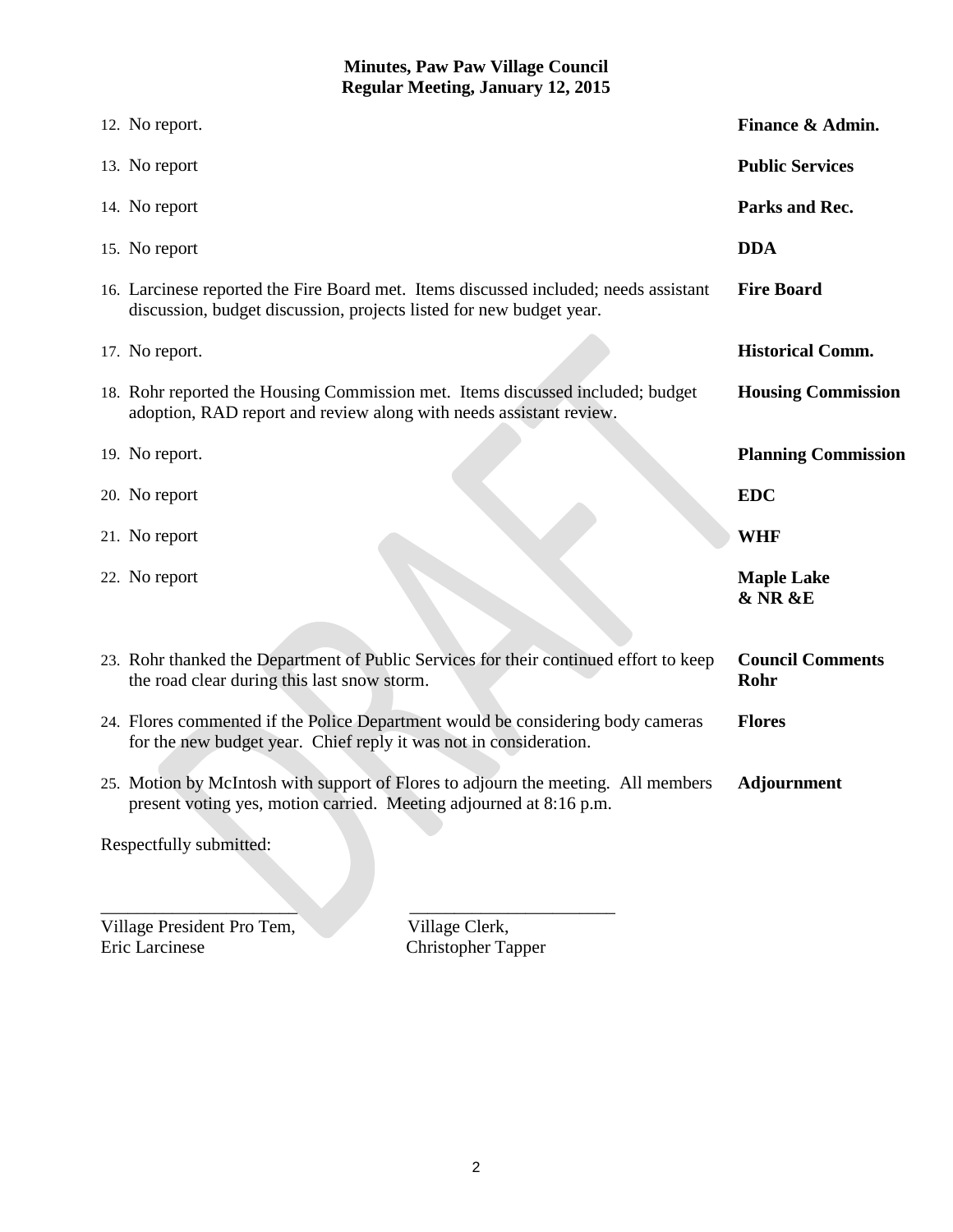### **Minutes, Paw Paw Village Council Workshop Meeting, January 26, 2014**

1. The workshop meeting of the Village Council Monday, January 26, 2015, convened at 7:00 p.m. at the Paw Paw Community Library 609 West Michigan Avenue, Paw Paw, Michigan. President Pro Tem Larcinese presiding. 2. Present: (President Plaszczak excused), and Trustees Marcos Flores, Douglas Craddock, (Nadine Jarvis excused), Eric Larcinese, Mary McIntosh and Donne Rohr. Also present: Village Manager, Larry Nielsen, Chief of Police, Eric Marshall, Village Clerk, Christopher Tapper, 3. Nielsen presented to the Council proposed drafted budget for fiscal year 2015-2016 including projects. The draft also included budget amendment for 2014-2015. Nielsen discussed the past weeks water leak on Gremps Street and how the expenses would affect the water fund and street funds. 4. Nielsen also address the Motor Pool fund and equipment rates. Equipment rates have been operating at the full rates for the last three years. This has allowed the Motor Pool to build back its revenues. 5. Nielsen address several General Fund activities including state share revenues. Nielsen discussed the State of Michigan was looking at a budget short fall this coming fiscal year. This would incite less state share revenues for the village. These revenues come from the state sales taxes. 6. Nielsen concluded, overall the Village would be looking at a surplus increase at the end of all funds combined. 7. A general discussion ensued regarding the amendments and proposals. Several comments and questions ensued. The Council thanked Nielsen for the presenting and would continue working on proposals and amendments. 8. Motion by Craddock with support of Flores to adjourn the meeting. All members present voting yes, motion carried. Meeting adjourned at 7:29 p.m. Respectfully submitted: **Meeting Convened Members Present Budget FY 2015-2016 Adjournment**

Village President Pro Tem, Village Clerk, Eric Larcinese Christopher Tapper

 $\overline{\phantom{a}}$  , and the set of the set of the set of the set of the set of the set of the set of the set of the set of the set of the set of the set of the set of the set of the set of the set of the set of the set of the s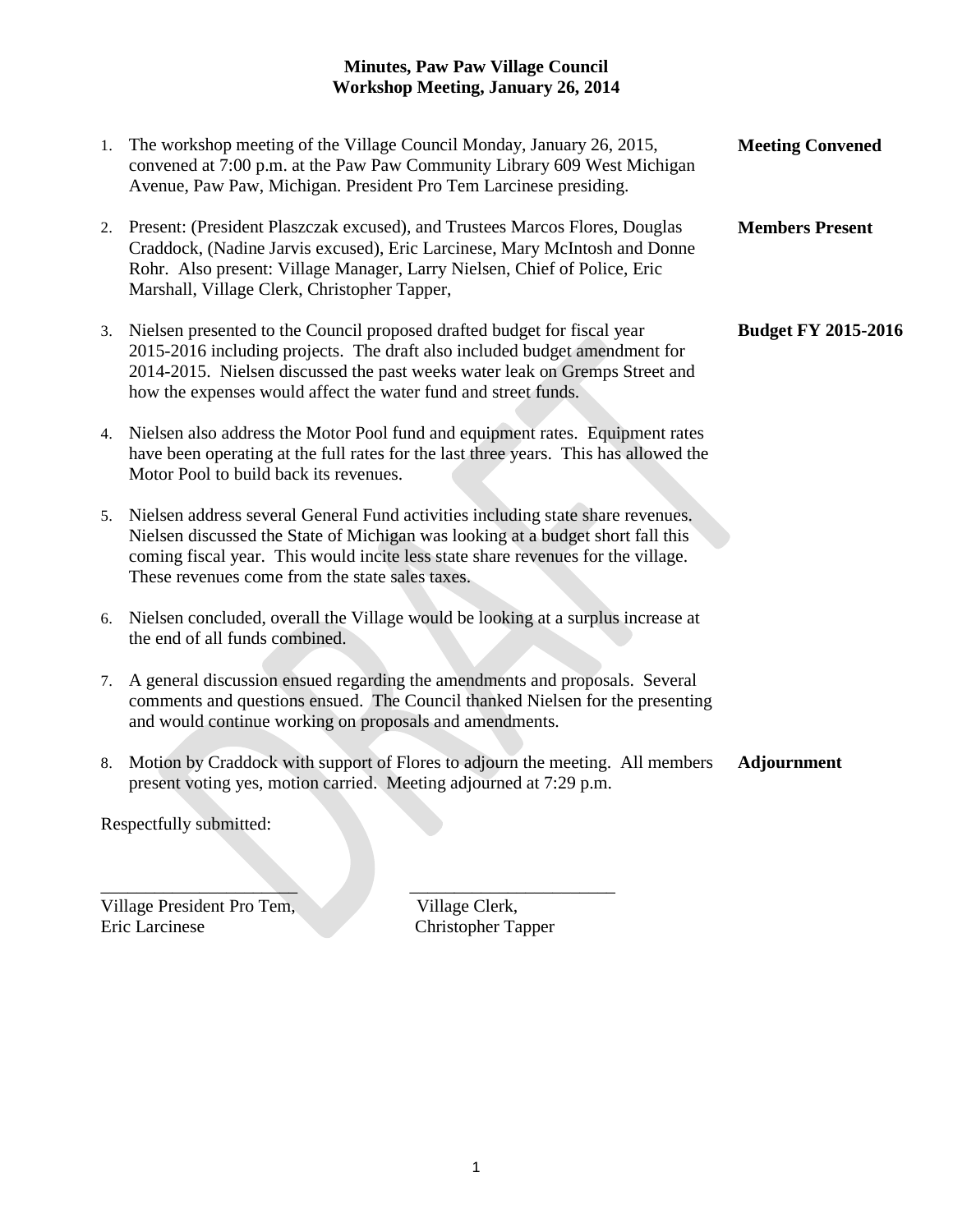| 1. | The regular Village Council meeting of Monday, January 26, 2015, convened at<br>7:30 p.m. at the Paw Paw Community Library 609 West Michigan Avenue, Paw<br>Paw, Michigan. President Pro Tem Eric Larcinese presiding.                                                                                      | <b>Meeting Convened</b>   |
|----|-------------------------------------------------------------------------------------------------------------------------------------------------------------------------------------------------------------------------------------------------------------------------------------------------------------|---------------------------|
| 2. | Present: President Pro Tem Larcinese, (President Roman Plaszczak excused) and<br>Trustees (Nadine Jarvis excused), Douglas Craddock, Mary McIntosh, Marcos<br>Flores and Donne Rohr. Also present: Village Manager, Larry Nielsen, Chief of<br>Police, Eric Marshall and Village Clerk, Christopher Tapper. | <b>Members Present</b>    |
|    | 3. Motion by Rohr with support of Flores to approve the Agenda as presented. All<br>members present voting yes, motion carried.                                                                                                                                                                             | <b>Approval of Agenda</b> |
| 4. | Motion by Rohr with support of Flores to approve the minutes of the regular<br>meeting minutes of December 22, 2014. All members present voting yes,<br>McIntosh abstain, motion carried.                                                                                                                   | <b>Approved Minutes</b>   |
| 5. | Motion by Craddock with support of Larcinese to approve accounts payable in the<br>amount of \$193,034.14. All members present voting yes, motion carried. Next<br>claims, McIntosh and Rohr.                                                                                                               | <b>Accounts Payable</b>   |
|    | 6. Let the record show several Village Business owners were present to discuss the<br>Michigan Ave road diet. Those business owners included; Neil Boff, Warner's<br>Supply, Lori Knopp, Lori's Hallmark, Patrick Desmond, Pipe Dreams LLC                                                                  | <b>Public Comments</b>    |
| 7. | Neil Boff, Warner Supply presented the Council with several written petitions<br>from business owners in the Michigan Ave blocks. The petitions indicate the<br>dissatisfaction with the road diet and asking the Village to put the road and<br>parking back to the old design.                            |                           |
|    | 8. Rebecca Slater, was present to comment about the dissatisfaction of the road diet<br>and asked the Village to put the road back to the old design.                                                                                                                                                       |                           |
| 9. | Richard Schlecte, was present to comment about dissatisfaction of the road diet<br>and asked the Village to put the road back to the old design.                                                                                                                                                            |                           |
|    | 10. David Vogt, was present to comment about dissatisfaction of the road diet and<br>asked the Village to put the road back to the old design.                                                                                                                                                              |                           |
|    | 11. Richard Bradford, was present and comment why people were so upset when the<br>Village told everyone what they were going to do the road diet.                                                                                                                                                          |                           |
|    | 12. Lori Knopp, Lori's Hallmark presented the Council with several written petitions<br>from business owners in the Michigan Ave blocks. The petitions indicate the<br>dissatisfaction with the road diet and asking the Village to put the road and<br>parking back to the old design.                     |                           |
|    | 13. Sonia Berg, was present to discuss the pros and cons of the road diet.                                                                                                                                                                                                                                  |                           |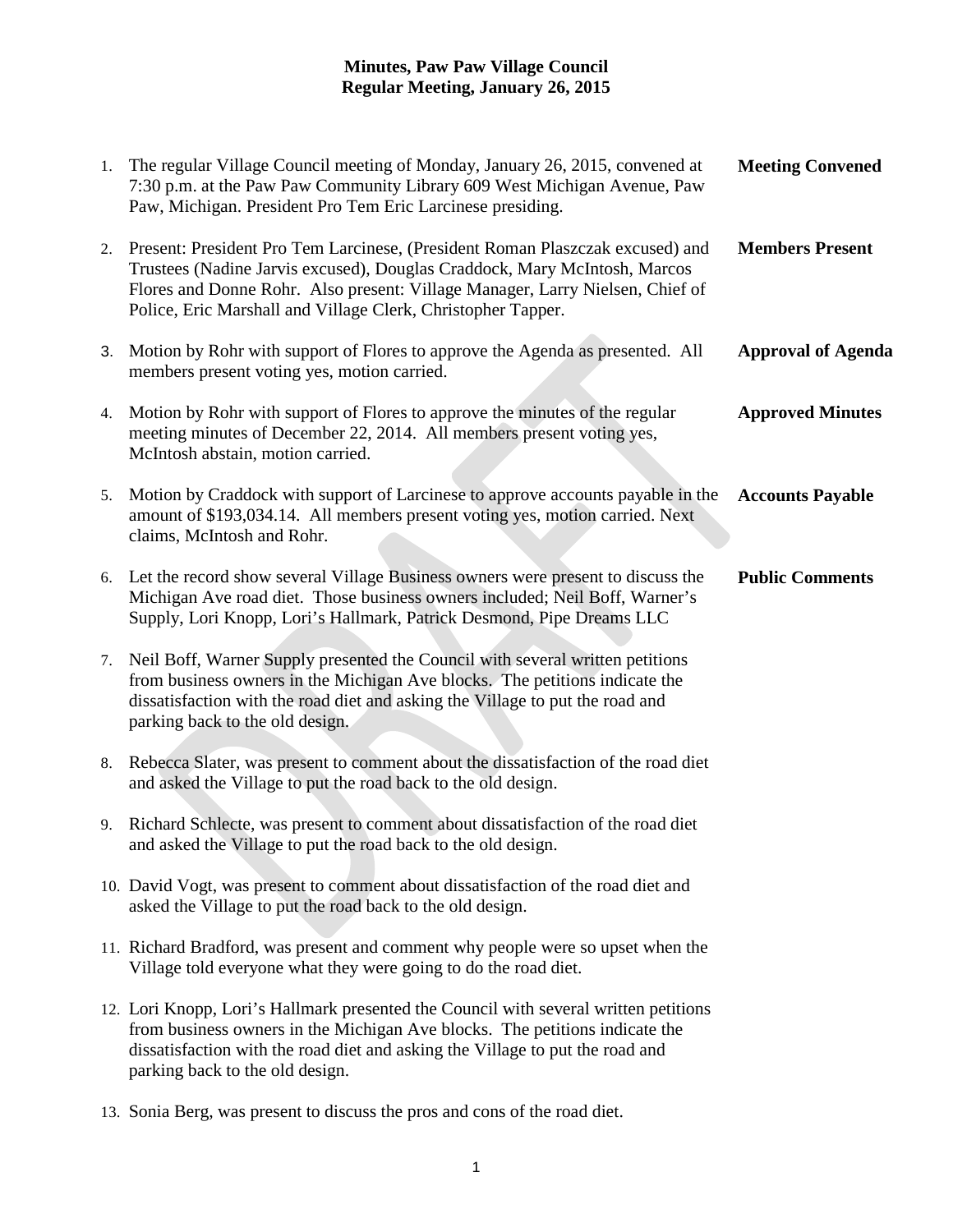| 14. Patrick Desmond, Pipe Dreams LLC, commented about dissatisfaction of the road<br>diet and asked the Village to put the road back to the old design.                                                                                                                                                                       |                                                               |
|-------------------------------------------------------------------------------------------------------------------------------------------------------------------------------------------------------------------------------------------------------------------------------------------------------------------------------|---------------------------------------------------------------|
| 15. Larcinese thanked everyone for the public comment and noted of the ongoing<br>business item of the "Downtown Evaluation Proposal". Larcinese noted the<br>evaluation would be on websites along with different types of social media outlets<br>and encouraged everyone to look for the surveys when they were available. |                                                               |
| 16. Motion by McIntosh with support from Rohr to approve and authorize President<br>Plaszczak to execute the contract between the Paw Paw Quick Response Team for<br>2015 with a donation of \$6,000 for services performed. All members present<br>voting yes, motion carried.                                               | <b>New Business</b><br><b>PPQR 2015</b>                       |
| 17. Kalamazoo Street sidewalk authorization, moved to next agenda on February 9,<br>2015.                                                                                                                                                                                                                                     |                                                               |
| 18. Motion by Rohr with support from Craddock to approve and authorize the<br>designation of President Pro Tem Eric Larcinese as an authorized signature on<br>Village of Paw Paw financial accounts. All members present voting yes, motion<br>carried.                                                                      | <b>Signature</b><br>authorization                             |
| 19. Motion by McIntosh with support from Flores to approve and accept the proposal<br>from the McKinley-Wilson Post 2532 for the annual poppy sales. The proposal<br>grants the use of streets and sidewalks on May 7, 2015 through May 9, 2015. All<br>members present voting yes, motion carried.                           | <b>McKinley-Wilson</b><br>Post 2532                           |
| 20. The evaluation will be presented by McKenna and Associates at the meeting on<br>March 23, 2015.                                                                                                                                                                                                                           | <b>Ongoing Business</b><br><b>DDT</b> Evaluation<br>proposals |
| 21. Motion by McIntosh with support from Flores to authorize staff to prepare and<br>solicit bids for the demolition and removal of debris of the structure at the<br>property located at 125 Industrial Ave. All members present voting yes, motion<br>carried.                                                              | 125 Industrial Ave                                            |
| 22. No report.                                                                                                                                                                                                                                                                                                                | <b>Committee Reports</b><br><b>Master Plan</b>                |
| 23. No report.                                                                                                                                                                                                                                                                                                                | Finance & Admin.                                              |
| 24. No report                                                                                                                                                                                                                                                                                                                 | <b>Public Services</b>                                        |
| 25. No report                                                                                                                                                                                                                                                                                                                 | Parks and Rec.                                                |
| 26. No report                                                                                                                                                                                                                                                                                                                 | <b>DDA</b>                                                    |
| 27. No report                                                                                                                                                                                                                                                                                                                 | <b>Fire Board</b>                                             |
| 28. No report.                                                                                                                                                                                                                                                                                                                | <b>Historical Comm.</b>                                       |
|                                                                                                                                                                                                                                                                                                                               |                                                               |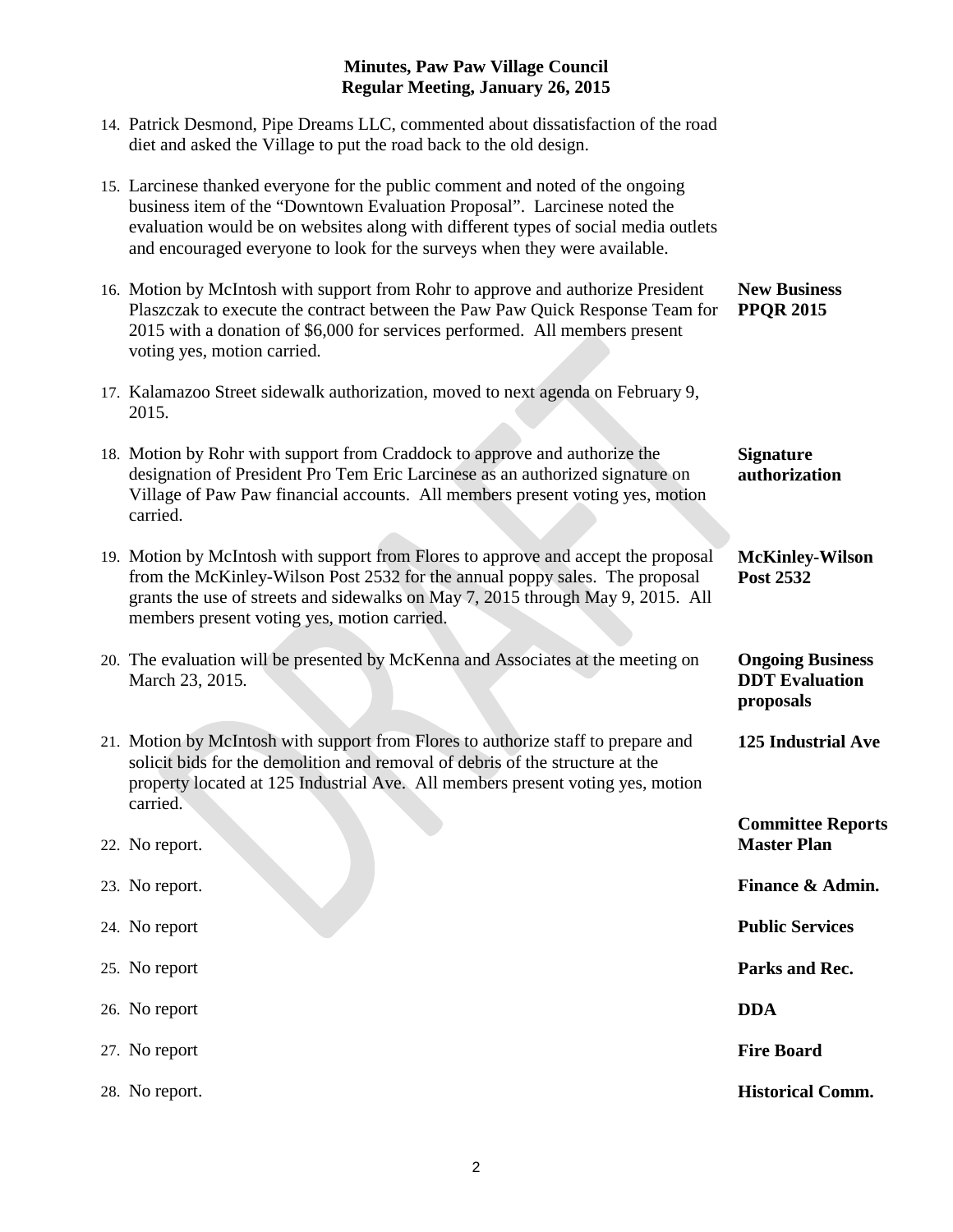| 29. Rohr reported the Housing Commission met. Items discussed included; budget<br>adoption, RAD report and review along with needs assistant review.                                                                                                                                                                                             | <b>Housing Commission</b>                   |
|--------------------------------------------------------------------------------------------------------------------------------------------------------------------------------------------------------------------------------------------------------------------------------------------------------------------------------------------------|---------------------------------------------|
| 30. No report.                                                                                                                                                                                                                                                                                                                                   | <b>Planning Commission</b>                  |
| 31. No report                                                                                                                                                                                                                                                                                                                                    | <b>EDC</b>                                  |
| 32. No report                                                                                                                                                                                                                                                                                                                                    | <b>WHF</b>                                  |
| 33. No report                                                                                                                                                                                                                                                                                                                                    | <b>Maple Lake</b><br><b>&amp; NR &amp;E</b> |
| 34. Rohr thanked the public for all the comments. McIntosh reminded the public the<br>Village Council did receive comments during all the focus groups back in 2010.<br>All of the meeting the Village held during the Master Plan process was also<br>included with the Michigan Ave road diet. This concept and idea was not<br>something new. | <b>Council Comments</b><br><b>McIntosh</b>  |
| 35. Motion by McIntosh with support of Flores to adjourn the meeting. All members<br>present voting yes, motion carried. Meeting adjourned at 8:25 p.m.                                                                                                                                                                                          | <b>Adjournment</b>                          |

Respectfully submitted:

 $\overline{\phantom{a}}$  , and the set of the set of the set of the set of the set of the set of the set of the set of the set of the set of the set of the set of the set of the set of the set of the set of the set of the set of the s Village President Pro Tem,<br>Eric Larcinese Eric Larcinese Christopher Tapper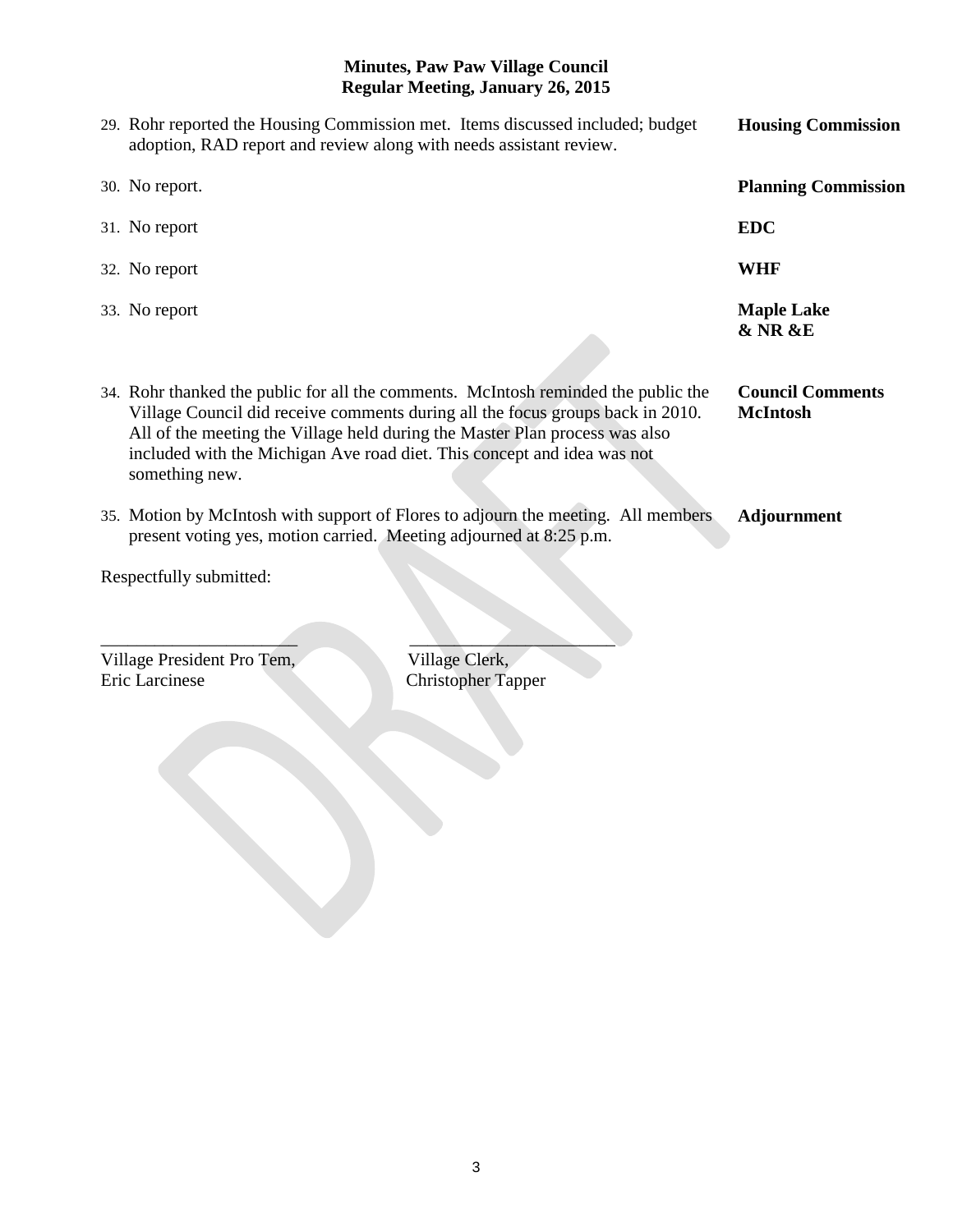## **Minutes, Paw Paw Village Council Regular Meeting, February 9, 2015**

| 1. | The regular Village Council meeting of Monday, February 9, 2015, convened at<br>7:30 p.m. at the Paw Paw Community Library 609 West Michigan Avenue, Paw<br>Paw, Michigan. President Roman Plaszczak presiding.                                                                                                                                                                                                                | <b>Meeting Convened</b>                                    |
|----|--------------------------------------------------------------------------------------------------------------------------------------------------------------------------------------------------------------------------------------------------------------------------------------------------------------------------------------------------------------------------------------------------------------------------------|------------------------------------------------------------|
| 2. | Present: President Pro Tem Larcinese, President Roman Plaszczak, and Trustees<br>Nadine Jarvis, Douglas Craddock, Mary McIntosh, Marcos Flores, (Eric<br>Larcinese, excused) and Donne Rohr. Also present: Village Manager, Larry<br>Nielsen, Chief of Police, Eric Marshall, Director, Department of Public Services,<br>John Small and Village Clerk, Christopher Tapper.                                                    | <b>Members Present</b>                                     |
|    | 3. Motion by McIntosh with support of Rohr to approve the Agenda as presented.<br>All members present voting yes, motion carried.                                                                                                                                                                                                                                                                                              | <b>Approval of Agenda</b>                                  |
|    | 4. Motion by Rohr with support or McIntosh to approve the minutes of the workshop<br>meeting minutes of January 26, 2105. All members present voting yes, Jarvis and<br>Plaszczak abstain, motion carried.                                                                                                                                                                                                                     | <b>Approved Minutes</b>                                    |
| 5. | Motion by Flores with support of Craddock to approve the corrected minutes of<br>the regular meeting minutes of January 26, 2015. All members present voting yes,<br>Jarvis and Plaszczak abstain, motion carried.                                                                                                                                                                                                             |                                                            |
| 6. | Motion by Rohr with support of McIntosh to approve accounts payable in the<br>amount of \$228,548.79. All members present voting yes, motion carried. Next<br>claims, Flores and Jarvis.                                                                                                                                                                                                                                       | <b>Accounts Payable</b>                                    |
| 7. | Neil Boff, Warner Supply and Matthew Day were both in attendance to voice<br>concerns regarding the Michigan Ave road diet. Both had several questions for<br>the Council and comments.                                                                                                                                                                                                                                        | <b>Public Comments</b>                                     |
| 8. | Neil Boff, Warner Supply presented the Council with several written petitions<br>from business owners in the Michigan Ave blocks. The petitions indicate the<br>dissatisfaction with the road diet and asking the Village to put the road and<br>parking back to the old design.                                                                                                                                               |                                                            |
| 9. | Plaszczak thanked everyone for the public comments and noted evaluation would<br>be on websites along with different types of social media outlets and encouraged<br>everyone to look for the surveys when they were available.                                                                                                                                                                                                |                                                            |
|    | 10. Motion by Rohr with support of Craddock to approve and grant the request from<br>the Paw Paw Area Chamber of Commerce for the annual Paw Paw Day / Uncork<br>the Arts Car and Truck Show Saturday, July 18, 2015. Noted in the request is the<br>approval of street closures 100, 200 blocks of Niles, Paw Paw Streets along with<br>100 and 200 block of Michigan Ave. All members present voting yes, motion<br>carried. | <b>New Business</b><br>2015 Paw Paw Days<br><b>Request</b> |
|    | 11. Motion by McIntosh with support of Craddock to approve and grant the request<br>from the Wine & Harvest Festival Committee for the use of various streets,<br>parking lots and parks for the annual festival September 11 through 13, 2015 with                                                                                                                                                                            | 2015 WHF request                                           |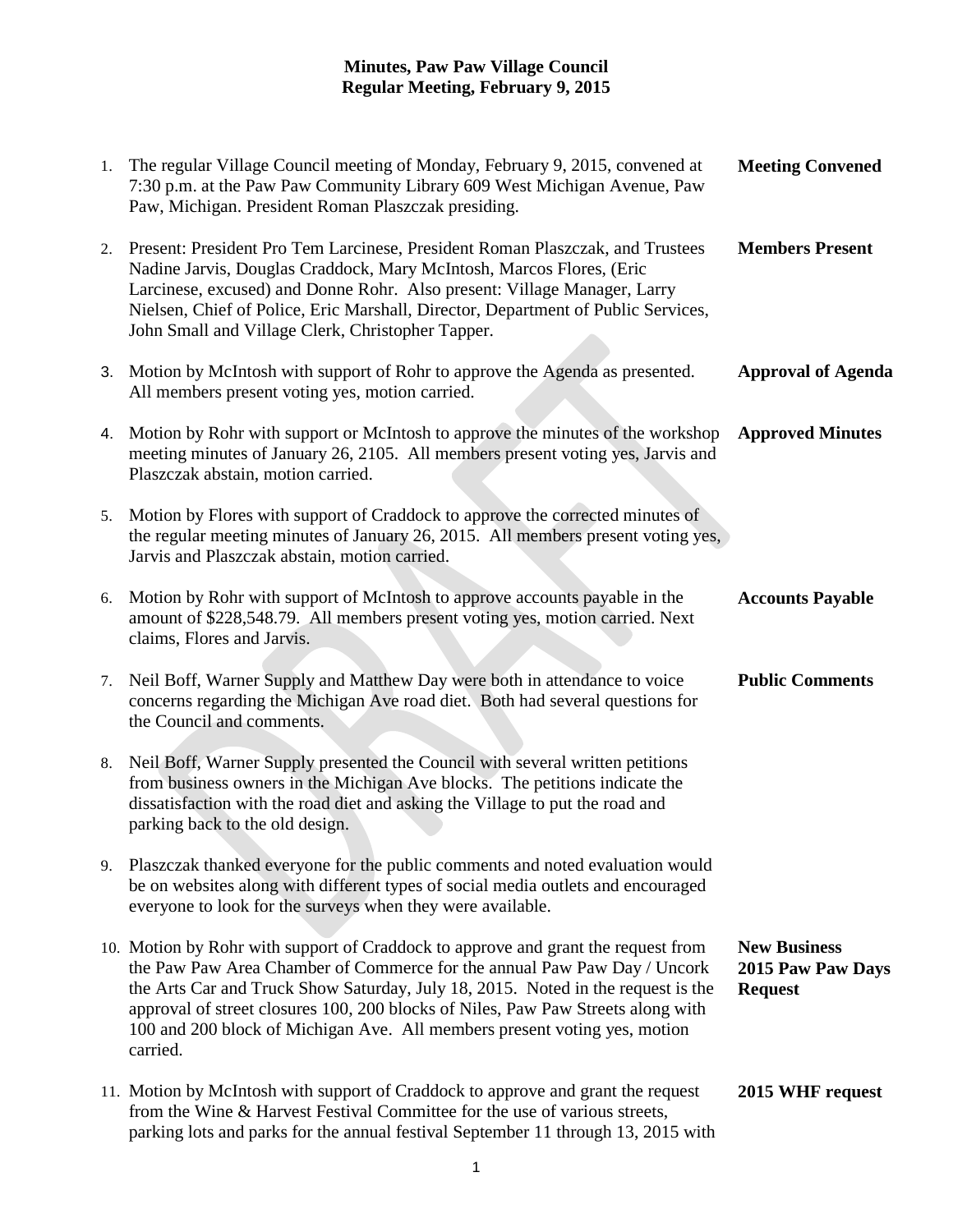## **Minutes, Paw Paw Village Council Regular Meeting, February 9, 2015**

| the requirement of Stomp land, and Water ball Contest be relocated to another<br>acceptable location approved by staff. All members present voting yes, motion<br>carried.                                                                                                                                                                                                                                                                          |                                                                           |
|-----------------------------------------------------------------------------------------------------------------------------------------------------------------------------------------------------------------------------------------------------------------------------------------------------------------------------------------------------------------------------------------------------------------------------------------------------|---------------------------------------------------------------------------|
| 12. Motion by Rohr with support of Flores to approve and grant the request from the<br>Red Arrow Ministries the use of Tyler Field/Kids Paradise playground on<br>April 4, 2015 between 9:00am and 12:00pm for the annual Easter Egg Hunt. All<br>members present voting yes, motion carried.                                                                                                                                                       | 2015 Easter Egg Hunt                                                      |
| 13. Motion by Flores with support of Jarvis to approve and accept the<br>recommendation of the Public Service Committee and authorize the engineering<br>proposal of Wightman & Associates in the amount of \$28,625.00 to completed all<br>required engineering for replacement and infill of sidewalks along South<br>Kalamazoo Street. Roll Call vote; Jarvis, Craddock, Rohr, Plaszczak, McIntosh<br>and Flores all voting yes, motion carried. | <b>Ongoing Business</b><br><b>Kalamazoo Street</b><br>sidewalk discussion |
| 14. Motion by Jarvis with support of Rohr to approve the proposal submitted by<br>Wightman & Associates in conjunction with GRP Engineering Inc, in the amount<br>of \$190,000.00 to conduct an Asset Management Plan and Reliability Study and<br>authorize staff to enter into the agreements to conduct the study. Roll Call vote;<br>Jarvis, Craddock, Rohr and Flores yes, Plaszczak and McIntosh no, motion<br>carried.                       | <b>Electric Distribution</b><br><b>System Asset Managt</b><br>proposal    |
| 15. Motion by Jarvis with support of McIntosh to set the Village of Paw Paw Budget<br>hearing for 7:30 pm on February 23, 2015 and authorize staff to advertise the<br>same. All members present voting yes, motion carried.                                                                                                                                                                                                                        | <b>FY 2015-2016 Budget</b><br><b>Hearing</b>                              |
| 16. The evaluation will be presented by McKenna and Associates at the meeting on<br>March 23, 2015.                                                                                                                                                                                                                                                                                                                                                 | <b>Committee Reports</b><br><b>Master Plan</b>                            |
| 17. Craddock reported the Finance & Administration Committee met. Items<br>discussed included; budget hearing                                                                                                                                                                                                                                                                                                                                       | Finance & Admin.                                                          |
| 18. Flores reported the DPS Committee met. Items discussed included; Kalamazoo<br>street sidewalk proposal and electric system asset management proposal.                                                                                                                                                                                                                                                                                           | <b>Public Services</b>                                                    |
| 19. No report.                                                                                                                                                                                                                                                                                                                                                                                                                                      | Parks and Rec.                                                            |
| 20. No report                                                                                                                                                                                                                                                                                                                                                                                                                                       | <b>DDA</b>                                                                |
| 21. No report                                                                                                                                                                                                                                                                                                                                                                                                                                       | <b>Fire Board</b>                                                         |
| 22. No report                                                                                                                                                                                                                                                                                                                                                                                                                                       | <b>Historical Comm.</b>                                                   |
| 23. No report                                                                                                                                                                                                                                                                                                                                                                                                                                       | <b>Housing Commission</b>                                                 |
| 24. No report.                                                                                                                                                                                                                                                                                                                                                                                                                                      | <b>Planning Commission</b>                                                |
|                                                                                                                                                                                                                                                                                                                                                                                                                                                     |                                                                           |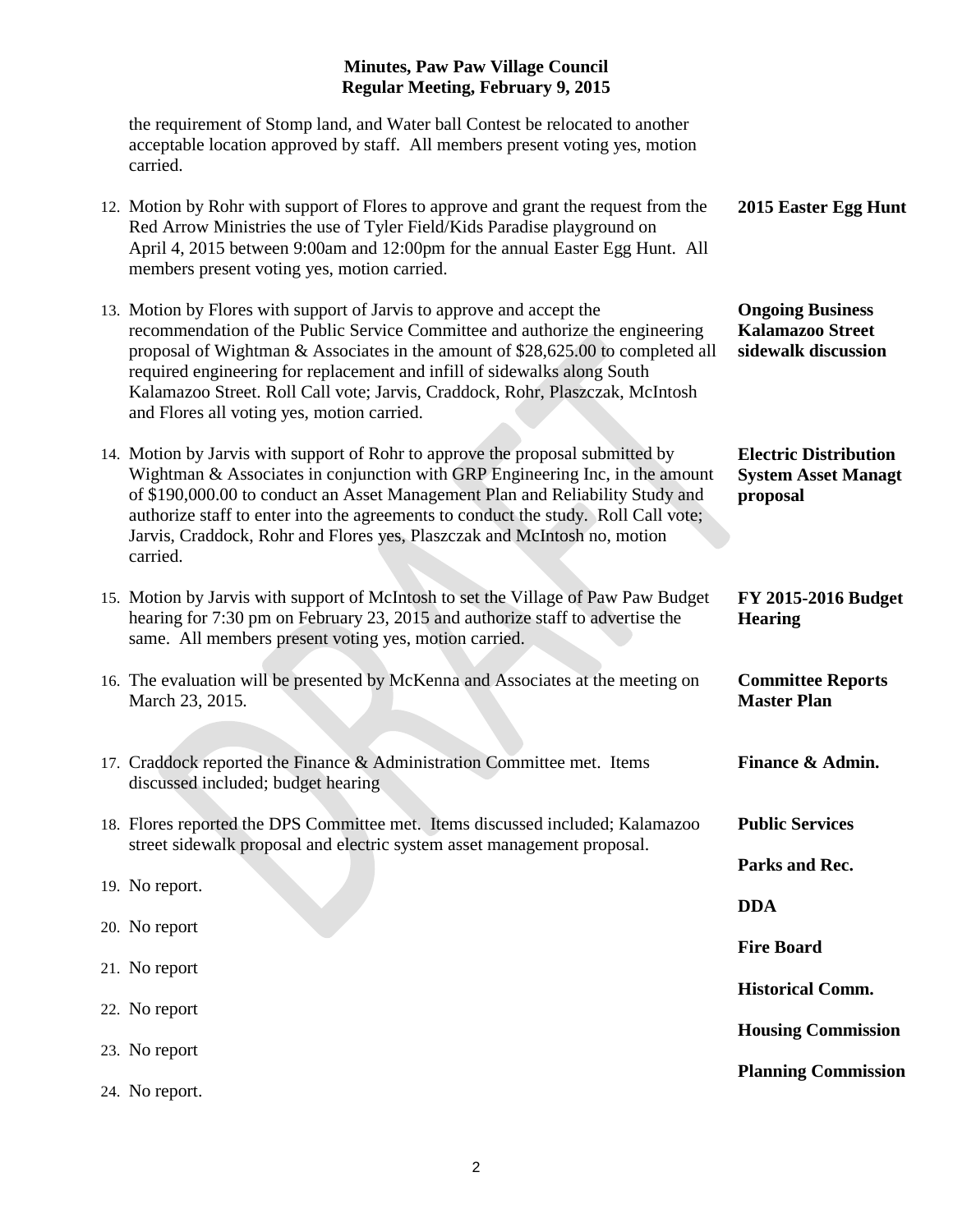## **Minutes, Paw Paw Village Council Regular Meeting, February 9, 2015**

| 25. No report.                                                                                                                                          | <b>EDC</b>                                  |
|---------------------------------------------------------------------------------------------------------------------------------------------------------|---------------------------------------------|
| 26. No report                                                                                                                                           | <b>WHF</b>                                  |
| 27. No report                                                                                                                                           | <b>Maple Lake</b><br><b>&amp; NR &amp;E</b> |
| 28. Plaszczak reminded the Council of the Chamber Dinner was schedule for<br>Wednesday.                                                                 | <b>Council Comments</b><br><b>Plaszczak</b> |
| 29. Jarvis noted of an education and training opportunity she was able to attend for<br>Planning Commission.                                            | <b>Jarvis</b>                               |
| 30. Small updated the Council regarding the Water Main break on Gremps Street.                                                                          | <b>Small</b>                                |
| 31. Motion by Flores with support of Craddock to adjourn the meeting. All members<br>present voting yes, motion carried. Meeting adjourned at 9:21 p.m. | <b>Adjournment</b>                          |

Respectfully submitted:

Village President,<br>Roman Plaszczak

\_\_\_\_\_\_\_\_\_\_\_\_\_\_\_\_\_\_\_\_\_\_ \_\_\_\_\_\_\_\_\_\_\_\_\_\_\_\_\_\_\_\_\_\_\_ Roman Plaszczak Christopher Tapper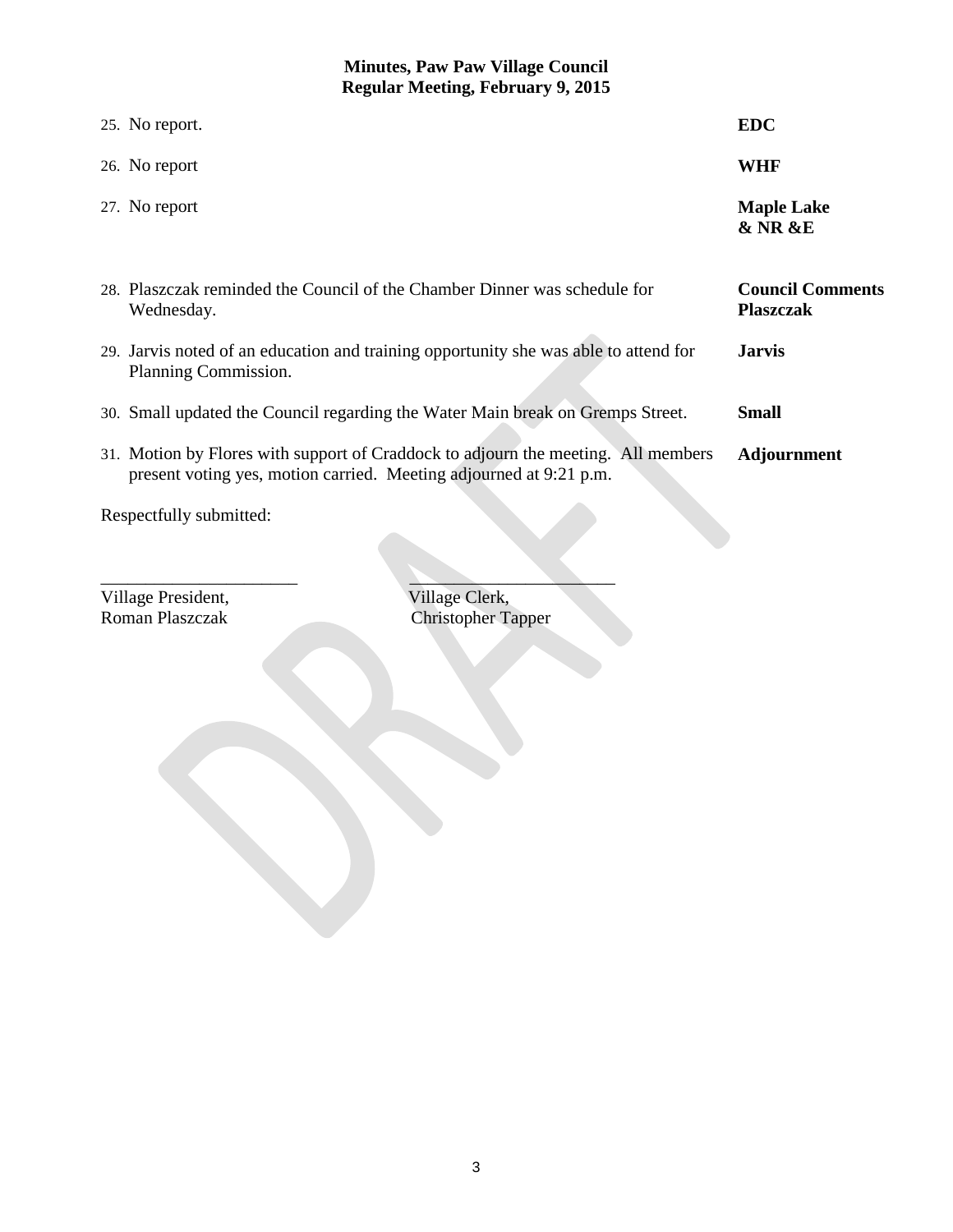## **Minutes, Paw Paw Village Council Regular Meeting, February 23, 2015**

| 1. | The regular Village Council meeting of Monday, February 23, 2015, convened at<br>7:30 p.m. at the Paw Paw Community Library 609 West Michigan Avenue, Paw<br>Paw, Michigan. President Roman Plaszczak presiding.                                                                                                                                                                                                                                                                                                                                                                                                                                                                                               | <b>Meeting Convened</b>                                              |
|----|----------------------------------------------------------------------------------------------------------------------------------------------------------------------------------------------------------------------------------------------------------------------------------------------------------------------------------------------------------------------------------------------------------------------------------------------------------------------------------------------------------------------------------------------------------------------------------------------------------------------------------------------------------------------------------------------------------------|----------------------------------------------------------------------|
| 2. | Present: President Roman Plaszczak, and Trustees Nadine Jarvis, Douglas<br>Craddock, (Mary McIntosh excused), Marcos Flores, Eric Larcinese, and Donne<br>Rohr. Also present: Village Manager, Larry Nielsen, Chief of Police, Eric<br>Marshall, Director, Department of Public Services, John Small and Village Clerk,<br>Christopher Tapper.                                                                                                                                                                                                                                                                                                                                                                 | <b>Members Present</b>                                               |
|    | 3. Motion by Jarvis with support of Rohr to approve the Agenda as presented. All<br>members present voting yes, motion carried.                                                                                                                                                                                                                                                                                                                                                                                                                                                                                                                                                                                | <b>Approval of Agenda</b>                                            |
|    | 4. Motion by Flores with support or Craddock to approve the minutes of the regular<br>meeting minutes of February 9, 2105. All members present voting yes, motion<br>carried.                                                                                                                                                                                                                                                                                                                                                                                                                                                                                                                                  | <b>Approved Minutes</b>                                              |
| 5. | Motion by Flores with support of Jarvis to approve accounts payable in the<br>amount of \$508,616.14. All members present voting yes, motion carried. Next<br>claims, Craddock and McIntosh.                                                                                                                                                                                                                                                                                                                                                                                                                                                                                                                   | <b>Accounts Payable</b>                                              |
| 6. | Let the record show several dozen people were in attendance to discuss the<br>Michigan Ave road diet project.                                                                                                                                                                                                                                                                                                                                                                                                                                                                                                                                                                                                  | <b>Public Comments</b>                                               |
| 7. | Comments received from audience members included; Fay Dorr, Rick Mitchell,<br>Phil Arbences, Cory Vantel, John Falt, Mary Arbences, Mary Flick, Ronald<br>Packer, Jack Butler, Mark Lender, Dawn Glass, Wayne Rumsey, Robert Jackson,<br>Don Waite, Joyce Webster, Marilyn Peasly, Vicki Benton, Mike Toth, Kevin Flint<br>and Doni Squires spoke regarding their concerns with the Michigan Ave road diet.                                                                                                                                                                                                                                                                                                    |                                                                      |
| 8. | Plaszczak thanked everyone for the public comments and noted evaluation would<br>be on websites along with different types of social media outlets and encouraged<br>everyone to look for the surveys when they were available.                                                                                                                                                                                                                                                                                                                                                                                                                                                                                |                                                                      |
| 9. | Paul Lippens, AICP, Principal Planner with McKenna & Associates was in<br>attendance to present to the Council his evaluation plan for the Michigan Ave<br>streetscape road diet. Lippens provided background information to the Council<br>regarding the Village of Paw Paw Master Plan and why the Michigan Ave road<br>diet was important to the Village of Paw Paw. Lippens discussed the priorities of<br>a walkable community and the initiatives. Lippens further discussed the different<br>options with the bikeway along with different parking outlines. Lippens<br>concluded with scheduling more open house dates March 2, 4, 6 and 11, 2015 to<br>receive public comments regarding the project. | <b>Presentation &amp; Guest</b><br>Paul Lippens,<br>McKenna & Assoc. |
|    | 10. Plaszczak thanked Lippens for his presentation and asked for a break of the<br>meeting at 9:10pm.                                                                                                                                                                                                                                                                                                                                                                                                                                                                                                                                                                                                          |                                                                      |

11. Plaszczak gathered the meeting back to order at 9:15pm for regular business.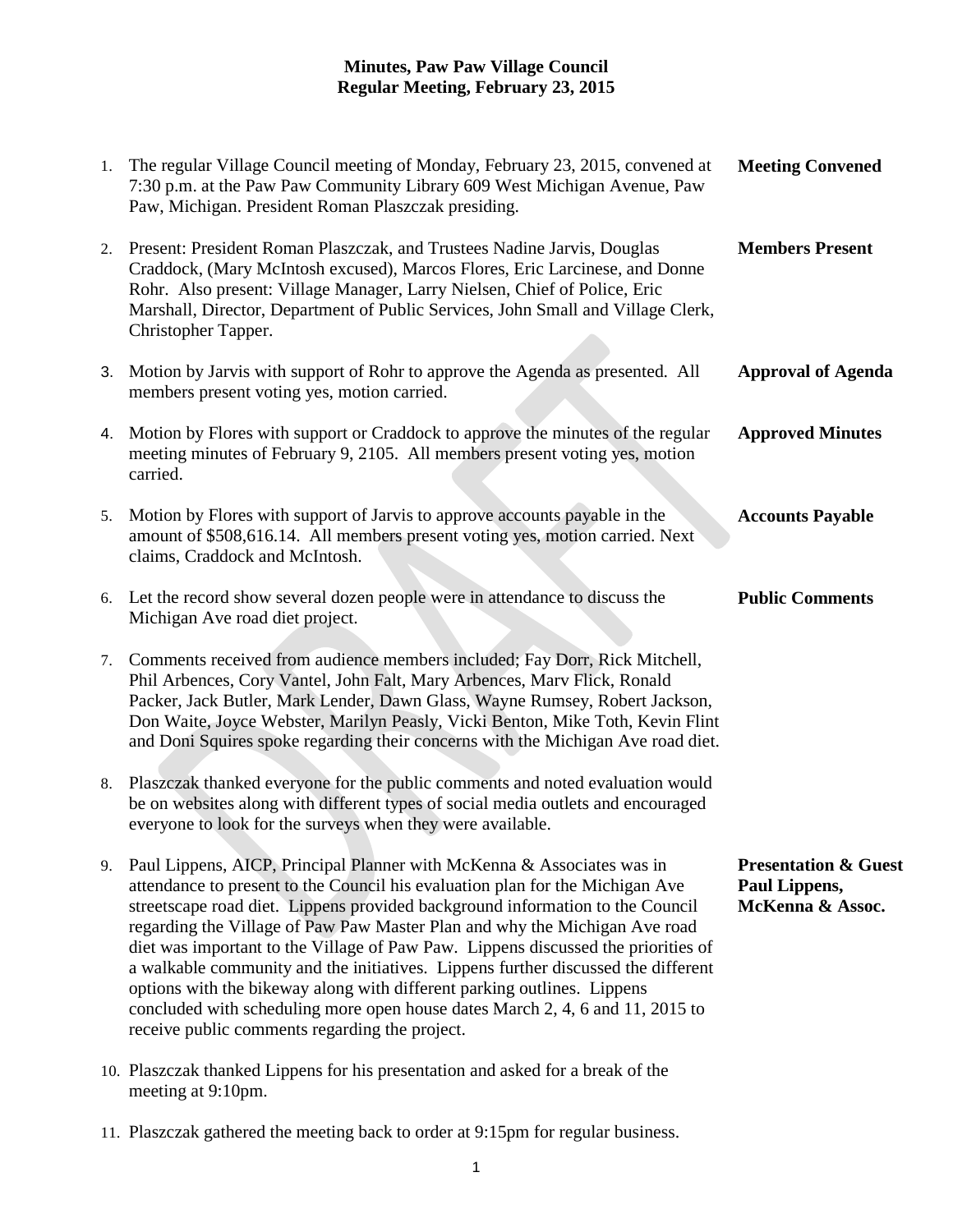## **Minutes, Paw Paw Village Council Regular Meeting, February 23, 2015**

| 12. Motion by Flores with support from Larcinese to close the regular meeting at 9:19<br>to enter into a Budget Hearing to receive comments regarding the budget<br>amendments for fiscal year 2014-2015 and discussed budget adoption of fiscal<br>year 2015-2016. All members present voting yes, motion carried.                                                                                                                                                                                                 | <b>Budget Hearing</b>                          |
|---------------------------------------------------------------------------------------------------------------------------------------------------------------------------------------------------------------------------------------------------------------------------------------------------------------------------------------------------------------------------------------------------------------------------------------------------------------------------------------------------------------------|------------------------------------------------|
| 13. Nielsen presented to the Council and audience budget amendments for all funds<br>and categories for fiscal year 2014-2015. Along with the presentation Nielsen<br>also provided a budget for all funds and categories for fiscal year 2015-2016.<br>Nielsen explained Resolution 15-01 was provided to guide the Council through<br>the discussion.                                                                                                                                                             |                                                |
| 14. Nielsen provided explanations of the changes with regards to General Fund, Major<br>& Local Streets, Municipal Streets, Downtown Development Authority, Wine &<br>Harvest Festival, Electric Fund, Wastewater Fund, Water Fund and Motor Fund.<br>For all funds revenues were budget at \$9,483,793 with actual revenues expected to<br>\$10,164,187. Expenses were budgeted at \$8,804,551 with actual expenses<br>expected to \$9,217,399. The surplus projected at \$946,788 over the budgeted<br>\$679,242. |                                                |
| 15. Let the record show no public comment was received.                                                                                                                                                                                                                                                                                                                                                                                                                                                             |                                                |
| 16. Motion by Flores with support from Rohr to close the budget hearing at 9:56 to<br>reenter the regular session. All members present voting yes, motion carried.                                                                                                                                                                                                                                                                                                                                                  |                                                |
| 17. Motion by Rohr with support from Jarvis to approve and grant permission to the<br>Eastern Van Buren County CROP Walk to use Village Streets and sidewalks for<br>their annual walk on April 26, 2015 beginning at 2:00 pm. All members present<br>voting yes, motion carried.                                                                                                                                                                                                                                   | <b>New Business</b><br><b>Crop Walk</b>        |
| 18. Motion by Rohr with support from Craddock to approve Resolution 15-01<br>Amending 2014-2015 fiscal year budget and adopt 2015-2016 fiscal year budget<br>beginning 1, March 2015. Roll call vote; Plaszczak, Larcinese, Flores, Jarvis,<br>Craddock and Rohr all voting yes, motion carried.                                                                                                                                                                                                                    | <b>Resolution 15-01</b>                        |
| 19. No report                                                                                                                                                                                                                                                                                                                                                                                                                                                                                                       | <b>Committee Reports</b><br><b>Master Plan</b> |
| 20. Rohr reported the Finance & Administration Committee met. Items discussed<br>included; budget hearing                                                                                                                                                                                                                                                                                                                                                                                                           | Finance & Admin.                               |
| 21. Flores reported the DPS Committee met. Items discussed included; Michigan ave<br>road diet, electric system asset management proposal and lift stations.                                                                                                                                                                                                                                                                                                                                                        | <b>Public Services</b>                         |
| 22. No report.                                                                                                                                                                                                                                                                                                                                                                                                                                                                                                      | Parks and Rec.                                 |
| 23. No report                                                                                                                                                                                                                                                                                                                                                                                                                                                                                                       | <b>DDA</b>                                     |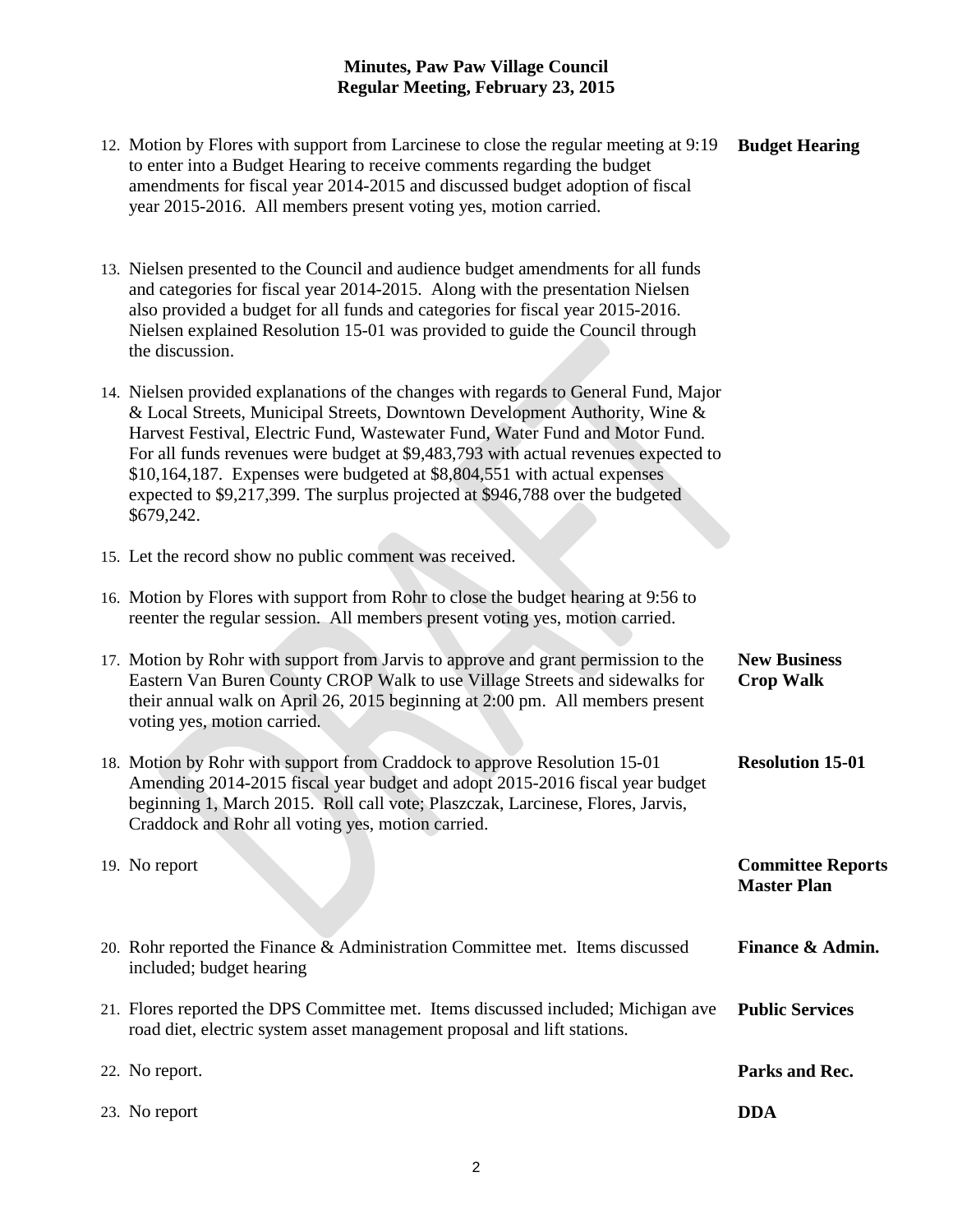#### **Minutes, Paw Paw Village Council Regular Meeting, February 23, 2015**

24. No report 25. No report 26. No report 27. No report. 28. No report. 29. No report 30. No report 31. Flores commented he was happy to see the comments from audience members be well presented and respectful. 32. Motion by Rohr with support from Craddock to enter into Executive Session at 10:17pm to discuss the collective bargaining agreement with International Union of Operating Engineers Local 324. Roll Call vote; Plaszczak, Larcinese, Flores, Jarvis, Craddock and Rohr all voting yes, motion carried. 33. Motion by Rohr with support from Craddock to close the Executive Session at 10:58pm and re-enter regular session. Roll Call vote; Plaszczak, Larcinese, Flores, Jarvis, Craddock and Rohr all voting yes, motion carried 34. Motion by Flores with support of Larcinese to adjourn the meeting. All members present voting yes, motion carried. Meeting adjourned at 11:00 p.m. **Fire Board Historical Comm. Housing Commission Planning Commission EDC WHF Maple Lake & NR &E Council Comments Flores Manager request for closed session Adjournment**

Respectfully submitted:

Village President, Village Clerk,

\_\_\_\_\_\_\_\_\_\_\_\_\_\_\_\_\_\_\_\_\_\_ \_\_\_\_\_\_\_\_\_\_\_\_\_\_\_\_\_\_\_\_\_\_\_ Roman Plaszczak Christopher Tapper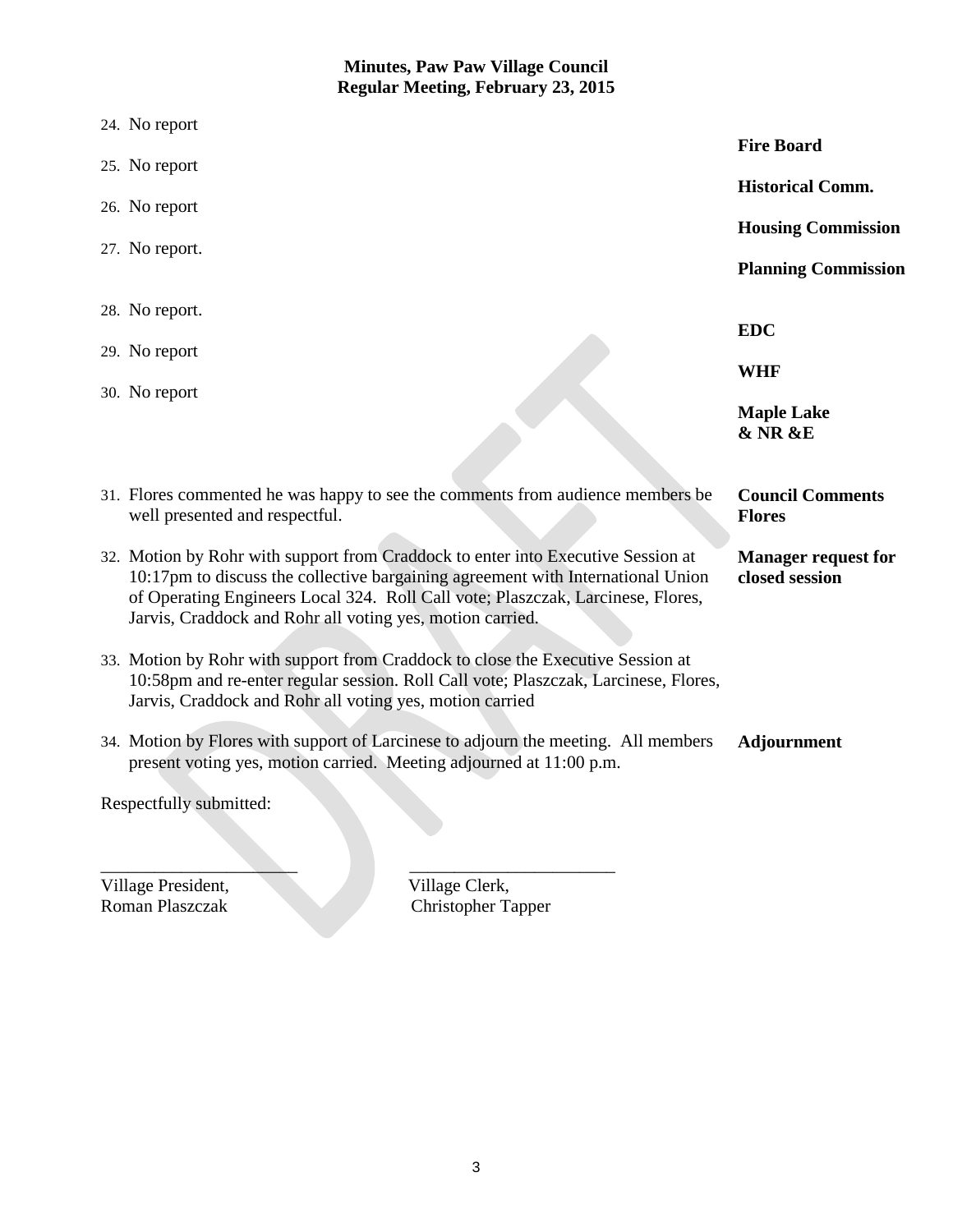#### **Minutes, Paw Paw Village Council Workshop Meeting, March 9, 2015**

1. The workshop meeting of the Village Council Monday, March 9, 2015, convened at 6:10 p.m. at the Paw Paw Community Library 609 West Michigan Avenue, Paw Paw, Michigan. President Plaszczak presiding. 2. Present: President Plaszczak, and Trustees (Marcos Flores excused), (Douglas Craddock 7:05), Nadine Jarvis, Eric Larcinese, (Mary McIntosh excused) and Donne Rohr. Also present: Village Manager, Larry Nielsen, (Chief of Police, Eric Marshall excused), Village Clerk, Christopher Tapper, 3. Chris Cook along with Dan Dombos from Abonmarche were in attendance to refresh the Council regarding the S-2 Grant and SRF Project Plan for the Village of Paw Paw. Cook and Dombos provided project background information along with time table for the Village Council to provide direction on moving forward with the sewer system improvements needed to the ageing Village of Paw Paw Sewer lift Stations along with sewer mains and sewer lines. Dombos discussed the capacity issues the Village faces with the ageing system at the; number 2 Lift Station, North Kalamazoo and Davis Street, North Street High Lift station and the Gremps street sewer line. Dombos noted these were just a few concerns Abonmarche found when conduction the review of the sewer system. 4. Cook provide information to the Council regarding estimated cost, user fee impacts along with possible construction schedules. A general discussion ensued regarding the recommendations and impacts facing the Village of Paw Paw Sewer System. The Council thanked Cook and Dombos for the recap and indicated the Council would have direction coming this April with regards to the project. 5. Mickey Bittner, Wightman & Associates was in attendance to refresh the Council regarding the reconstruction project schedule for West Michigan Ave. Bittner explained the reconstruction to follow; timetable, bid letting, review of bids, construction timetable etc. Starting date for construction should be June 16, 2015 through August 28, 2015 6. Motion by Rohr with support of Craddock to adjourn the meeting. All members present voting yes, motion carried. Meeting adjourned at 7:29 p.m. **Meeting Convened Members Present S-2 Grant / SRF Project Plan West Michigan Avenue reconstruction project Adjournment**

Respectfully submitted:

Village President, Village Clerk,

\_\_\_\_\_\_\_\_\_\_\_\_\_\_\_\_\_\_\_\_\_\_ \_\_\_\_\_\_\_\_\_\_\_\_\_\_\_\_\_\_\_\_\_\_\_ Roman Plaszczak Christopher Tapper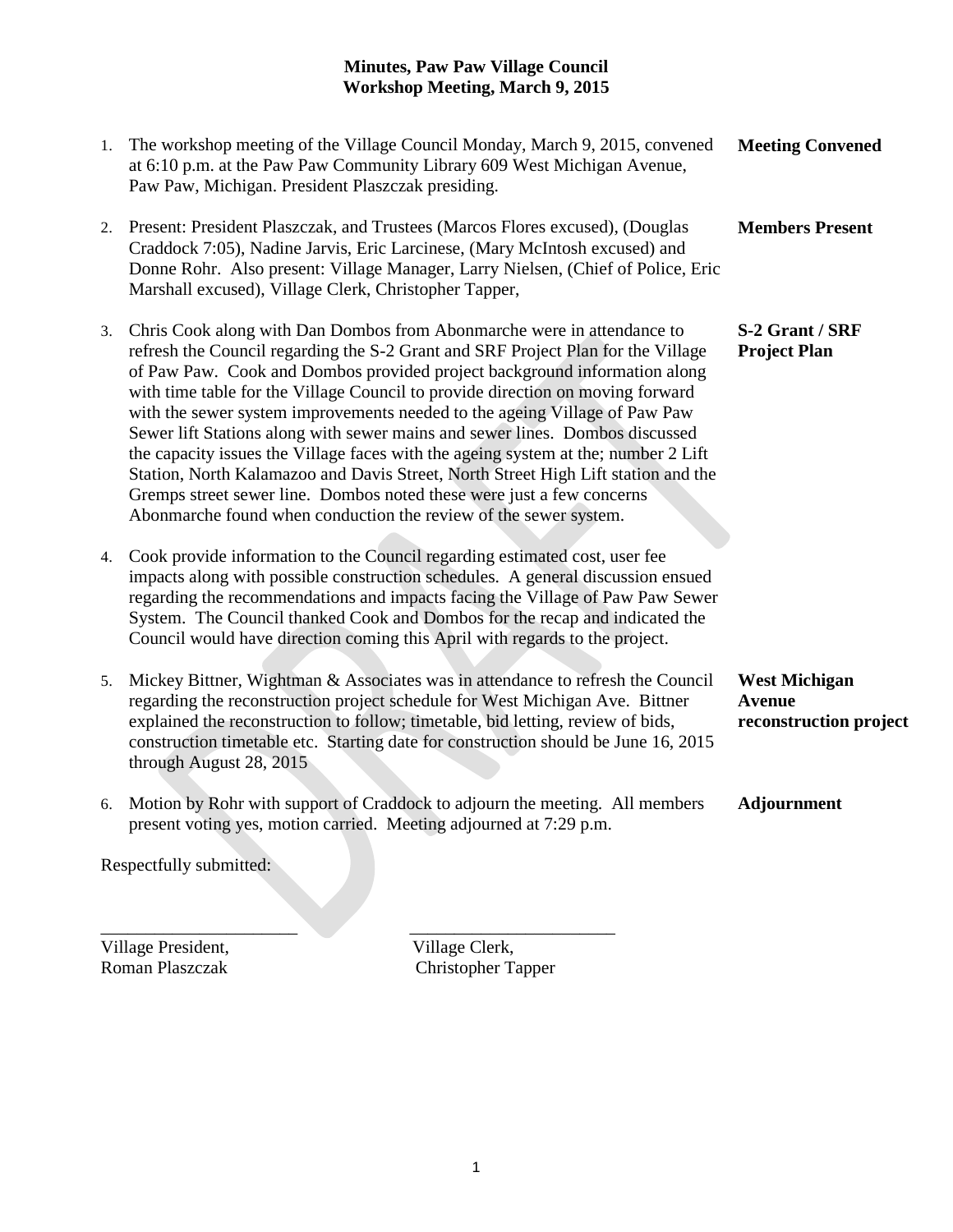## **Minutes, Paw Paw Village Council Regular Meeting, March 9, 2015**

| 1. | The regular Village Council meeting of Monday, March 9, 2015, convened at 7:30<br>p.m. at the Paw Paw Community Library 609 West Michigan Avenue, Paw Paw,<br>Michigan. President Roman Plaszczak presiding.                                                                                                                                             | <b>Meeting Convened</b>                            |
|----|----------------------------------------------------------------------------------------------------------------------------------------------------------------------------------------------------------------------------------------------------------------------------------------------------------------------------------------------------------|----------------------------------------------------|
| 2. | Present: President Roman Plaszczak, and Trustees Nadine Jarvis, Douglas<br>Craddock, (Mary McIntosh excused), (Marcos Flores excused), Eric Larcinese,<br>and Donne Rohr. Also present: Village Manager, Larry Nielsen, Chief of Police,<br>Eric Marshall, Director, Department of Public Services, John Small and Village<br>Clerk, Christopher Tapper. | <b>Members Present</b>                             |
| 3. | Motion by Jarvis with support of Rohr to approve the Agenda as presented. All<br>members present voting yes, motion carried.                                                                                                                                                                                                                             | <b>Approval of Agenda</b>                          |
|    | 4. Motion by Rohr with support of Jarvis to approve the minutes of the regular<br>meeting of February 23, 2015. All members present voting yes, motion carried.                                                                                                                                                                                          | <b>Approved Minutes</b>                            |
| 5. | Motion by Jarvis with support of Craddock to approve the minutes of the<br>executive session of February 23, 2015. All members present voting yes, motion<br>carried.                                                                                                                                                                                    |                                                    |
| 6. | Motion by Rohr with support of Jarvis to approve accounts payable in the amount<br>of \$427,401.87. All members present voting yes, motion carried. Next claims,<br>Craddock and Larcinese.                                                                                                                                                              | <b>Accounts Payable</b>                            |
| 7. | Barb Mohney was in attendance to discuss the Michigan Ave Road diet survey.<br>Mohney describe she had made several attempts to take the survey but was<br>difficult to submit.                                                                                                                                                                          | <b>Public Comments</b><br><b>Barb Mohney</b>       |
| 8. | A general discussion ensured regarding the survey. Several comments were made<br>about how to inquire the website survey help desk.                                                                                                                                                                                                                      |                                                    |
| 9. | Motion by Craddock with support of Rohr to approve and adopt the Resolution<br>requested by the Wings of God Inc as a recognized non-profit organization<br>operating with the Village of Paw Paw. All members presenting voting yes,<br>motion carried.                                                                                                 | <b>New Business</b><br><b>Wings of God request</b> |
|    | 10. Motion by Rohr with support of Jarvis to grant approval of staff to execute the<br>contract with Night Magic Display to conduct the annual fireworks display at the<br>Wine and Harvest Festival in an amount not to exceed \$7000.00. All members<br>present voting yes, motion carried.                                                            | <b>WHF Firework</b><br><b>Agreement 2015</b>       |
|    | 11. No report                                                                                                                                                                                                                                                                                                                                            | <b>Committee Reports</b><br><b>Master Plan</b>     |
|    | 12. No report                                                                                                                                                                                                                                                                                                                                            | Finance & Admin.                                   |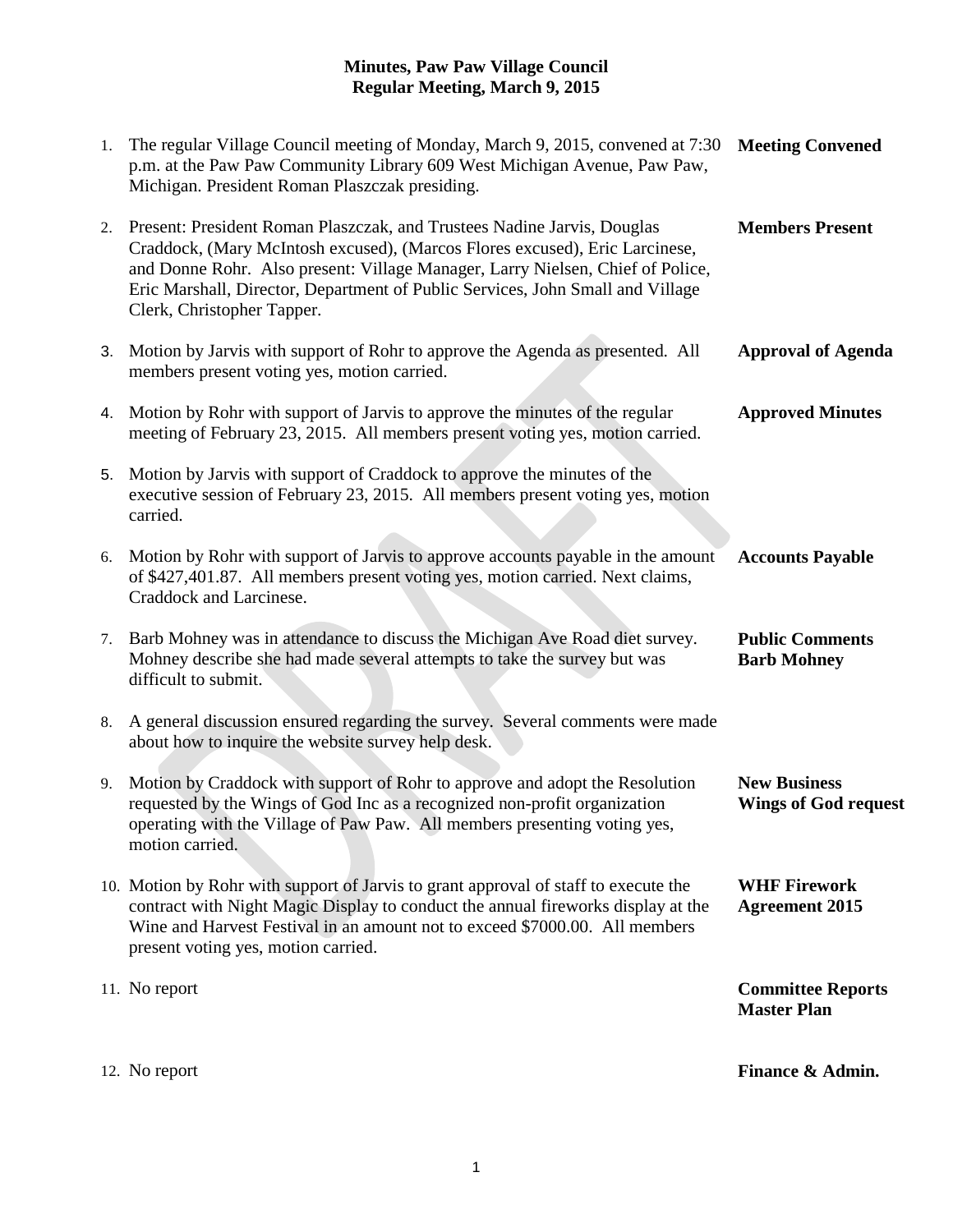## **Minutes, Paw Paw Village Council Regular Meeting, March 9, 2015**

| 13. No report.                                                                                                                                                                                                                                                                                                            | <b>Public Services</b>          |
|---------------------------------------------------------------------------------------------------------------------------------------------------------------------------------------------------------------------------------------------------------------------------------------------------------------------------|---------------------------------|
| 14. Jarvis reported the Committee met. Items discussed included; Maple Lake<br>permits, Briggs Pond and Shoreline education & training opportunities.                                                                                                                                                                     | Parks and Rec.                  |
| 15. No report                                                                                                                                                                                                                                                                                                             | <b>DDA</b>                      |
| 16. Larcinese reported the Board met. Items discussed included; budget amendments<br>and needs assessment report.                                                                                                                                                                                                         | <b>Fire Board</b>               |
| 17. No report                                                                                                                                                                                                                                                                                                             | <b>Historical Comm.</b>         |
| 18. No report                                                                                                                                                                                                                                                                                                             | <b>Housing Commission</b>       |
| 19. Jarvis reported the Commission met. Items discussed included; PUD district<br>hearing                                                                                                                                                                                                                                 | <b>Planning Commission</b>      |
|                                                                                                                                                                                                                                                                                                                           | <b>EDC</b>                      |
| 20. No report.                                                                                                                                                                                                                                                                                                            | <b>WHF</b>                      |
| 21. No report                                                                                                                                                                                                                                                                                                             | <b>Maple Lake</b>               |
| 22. No report                                                                                                                                                                                                                                                                                                             | & NR &E                         |
|                                                                                                                                                                                                                                                                                                                           |                                 |
|                                                                                                                                                                                                                                                                                                                           |                                 |
| 23. Jarvis commented on the Michigan Ave Road diet survey.                                                                                                                                                                                                                                                                | <b>Council Comments</b>         |
| 24. Nielsen reported six possible new businesses in the DDA could be opening this<br>spring.                                                                                                                                                                                                                              | <b>Jarvis</b><br><b>Nielsen</b> |
| 25. Motion by Rohr with support from Craddock to enter into Executive Session at<br>8:00pm to discuss the collective bargaining agreement with International Union of closed session<br>Operating Engineers Local 324. Roll Call vote; Plaszczak, Larcinese, Jarvis,<br>Craddock and Rohr all voting yes, motion carried. | <b>Manager request for</b>      |
| 26. Motion by Rohr with support from Craddock to close the Executive Session at<br>8:10pm and re-enter regular session. Roll Call vote; Plaszczak, Larcinese, Jarvis,<br>Craddock and Rohr all voting yes, motion carried                                                                                                 |                                 |
| 27. Motion by Larcinese with support of Rohr to adjourn the meeting. All members<br>present voting yes, motion carried. Meeting adjourned at 8:12 p.m.                                                                                                                                                                    | <b>Adjournment</b>              |
| Respectfully submitted:                                                                                                                                                                                                                                                                                                   |                                 |

Village President,<br>
Roman Plaszczak<br>
Christopher Ta

Christopher Tapper

\_\_\_\_\_\_\_\_\_\_\_\_\_\_\_\_\_\_\_\_\_\_ \_\_\_\_\_\_\_\_\_\_\_\_\_\_\_\_\_\_\_\_\_\_\_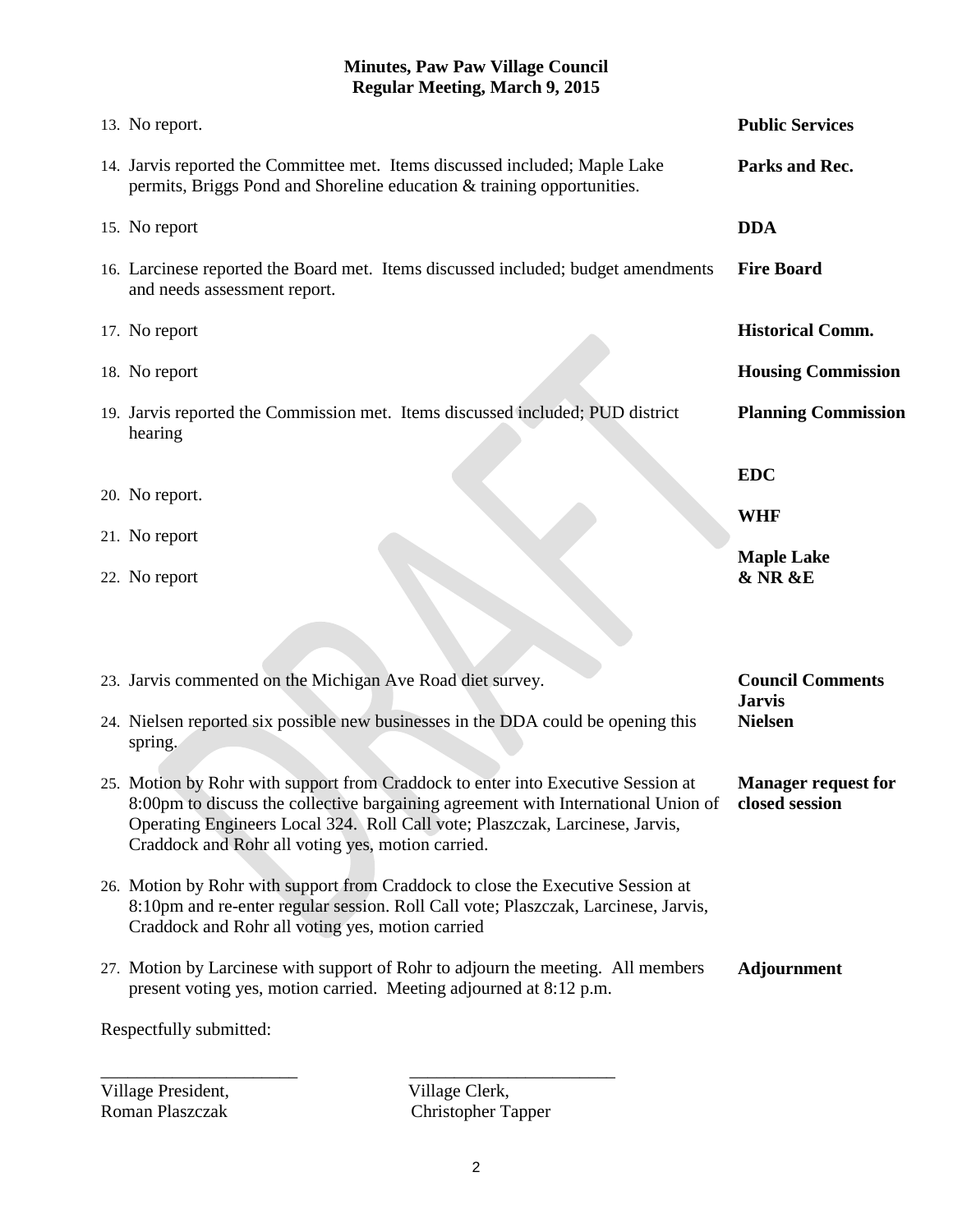| 1. | The regular Village Council meeting of Monday, March 23, 2015, convened at<br>7:30 p.m. at the Paw Paw Community Library 609 West Michigan Avenue, Paw<br>Paw, Michigan. President Roman Plaszczak presiding.                                                                                                                                                                                                                                                                                                                                                                                                                                                                                          | <b>Meeting Convened</b>                                                                  |
|----|--------------------------------------------------------------------------------------------------------------------------------------------------------------------------------------------------------------------------------------------------------------------------------------------------------------------------------------------------------------------------------------------------------------------------------------------------------------------------------------------------------------------------------------------------------------------------------------------------------------------------------------------------------------------------------------------------------|------------------------------------------------------------------------------------------|
| 2. | Present: President Roman Plaszczak, and Trustees Nadine Jarvis, Douglas<br>Craddock, (Mary McIntosh excused), Marcos Flores, Eric Larcinese, and Donne<br>Rohr. Also present: Village Manager, Larry Nielsen, Chief of Police, Eric<br>Marshall, Director, Department of Public Services, John Small, Attorney Gary<br>Stewart and Village Clerk, Christopher Tapper.                                                                                                                                                                                                                                                                                                                                  | <b>Members Present</b>                                                                   |
|    | 3. Motion by Rohr with support of Craddock to approve the Agenda as presented.<br>All members present voting yes, motion carried.                                                                                                                                                                                                                                                                                                                                                                                                                                                                                                                                                                      | <b>Approval of Agenda</b>                                                                |
|    | 4. Motion by Larcinese with support of Jarvis to approve the minutes of the regular<br>meeting of March 9, 2015. All members present voting yes, motion carried.                                                                                                                                                                                                                                                                                                                                                                                                                                                                                                                                       | <b>Approved Minutes</b>                                                                  |
| 5. | Motion by Larcinese with support of Jarvis to approve the minutes of the<br>executive session of March 9, 2015. All members present voting yes, motion<br>carried.                                                                                                                                                                                                                                                                                                                                                                                                                                                                                                                                     |                                                                                          |
| 6. | Motion by Craddock with support of Larcinese to approve accounts payable in the<br>amount of \$392,521.87. All members present voting yes, motion carried. Next<br>claims, Flores and McIntosh.                                                                                                                                                                                                                                                                                                                                                                                                                                                                                                        | <b>Accounts Payable</b>                                                                  |
|    | 7. Let the record show several members of the public were in attendance to discuss<br>the Michigan Ave road diet. The members of the public who spoke, voiced their<br>concerns with the road diet. Those members included; Neil Boff, Ashley Bowne,<br>Rick Pursley, Debbie Klinger, Dennis Floured, Denise Lousbury, John Fauth,<br>Joyce Webster, Marv Flick, Dondi Squires, Pat from Lake Street Apartments, and<br>Rev, Packer.                                                                                                                                                                                                                                                                   | <b>Public Comments</b>                                                                   |
| 8. | Mike Pioch address the Council and public with comments in support of the<br>Michigan Ave road diet. Pioch address the planning of the project and discussed<br>how supportive he will continue to be for the Council.                                                                                                                                                                                                                                                                                                                                                                                                                                                                                 |                                                                                          |
| 9. | Plaszczak thanked everyone for the comments.                                                                                                                                                                                                                                                                                                                                                                                                                                                                                                                                                                                                                                                           |                                                                                          |
|    | 10. Paul Lippens, McKenna & Associates presented to the Council his finds regarding<br>the public survey from the Michigan Ave Road Diet. Lippens reported he<br>believed the survey to be a success based upon the total number of people who<br>provided comments and feedback. Lippens commented his finding from the<br>public meeting held. The report and recommendations provided different<br>configurations; 3-lane, 4-lane and 5-lane reconstruction along with start over from<br>original configuration. Lippens thanked the Council for the opportunity to review<br>the Master Plan along with Villages policies, resolutions, etc. with regarding the<br>Walkable Community strategies. | <b>Presentations and</b><br><b>Guest Paul Lippens,</b><br>McKenna &<br><b>Associates</b> |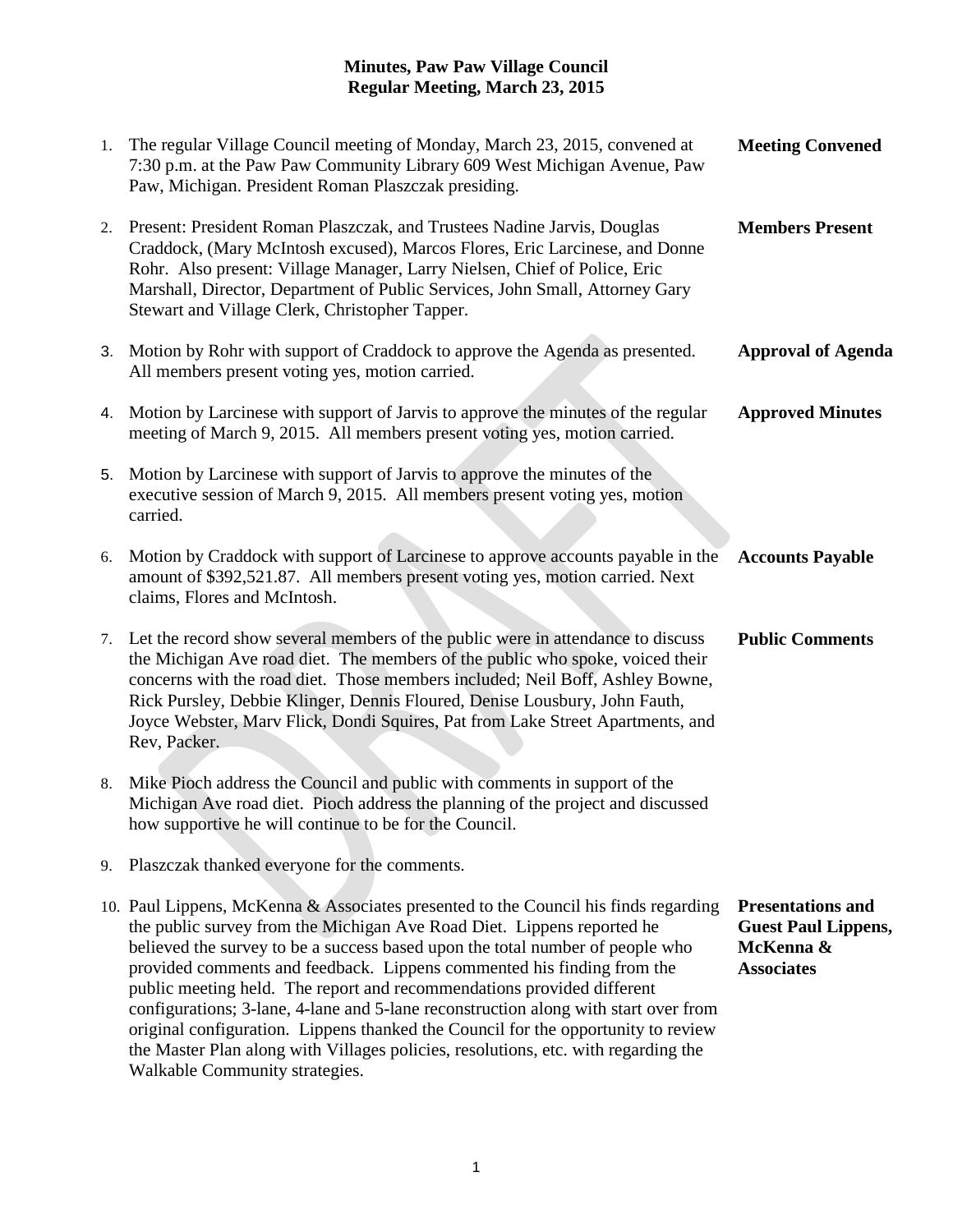| 11. Motion by Craddock with support of Larcinese to approve and amend staff to<br>begin implementation to revert Michigan Ave back to the construction of 2013.<br>All members presenting voting yes, motion carried.                                                                                   | <b>Michigan Ave Road</b><br><b>Diet</b>                      |
|---------------------------------------------------------------------------------------------------------------------------------------------------------------------------------------------------------------------------------------------------------------------------------------------------------|--------------------------------------------------------------|
| 12. President Plaszczak asked for a recess of the meeting at 9:00 p.m.                                                                                                                                                                                                                                  |                                                              |
| 13. President Plaszczak reconvened the meeting at 9:10 p.m.                                                                                                                                                                                                                                             |                                                              |
| 14. Motion by Flores with support of Rohr to approve and accept the Village<br>President recommendations for the Village of Paw Paw annul appointment list for<br>2015 to various committees and boards listed in the agenda dated March 23, 2015.<br>All members' presents voting yes, motion carried. | <b>New Business</b><br><b>Annul appointment</b><br>list 2015 |
| 15. Motion by Rohr with support of Craddock to approve the update to Resolution<br>15-02, titled Community Support Resolution for the Berkshire Paw Paw Project.<br>All members present voting yes, motion carried.                                                                                     | <b>Ongoing Business</b><br><b>Berkshire Res 15-02</b>        |
| 16. Motion by Flores with support of Jarvis to approve the update to the PILOT<br>Agreement with General Capital Group/Berkshire Paw Paw. All members present<br>voting yes, motion carried.                                                                                                            | <b>PILOT</b> Agreement<br><b>Berkshire</b>                   |
| 17. No report                                                                                                                                                                                                                                                                                           | <b>Committee Reports</b><br><b>Master Plan</b>               |
| 18. No report                                                                                                                                                                                                                                                                                           | Finance & Admin.                                             |
| 19. No report.                                                                                                                                                                                                                                                                                          | <b>Public Services</b>                                       |
| 20. No report.                                                                                                                                                                                                                                                                                          | Parks and Rec.                                               |
| 21. Plaszczak report the Downtown Development Authority met. Items discussed;<br>grant approvals, budget and new policy amendments with grant and loan program.                                                                                                                                         | <b>DDA</b>                                                   |
| 22. No report                                                                                                                                                                                                                                                                                           | <b>Fire Board</b>                                            |
| 23. No report                                                                                                                                                                                                                                                                                           | <b>Historical Comm.</b>                                      |
| 24. Rohr reported the Commission met. Items discussed included; Capital<br>improvement plan update and 5yr plan review.                                                                                                                                                                                 | <b>Housing Commission</b>                                    |
|                                                                                                                                                                                                                                                                                                         | <b>Planning Commission</b>                                   |
| 25. No report.                                                                                                                                                                                                                                                                                          | <b>EDC</b>                                                   |
| 26. No report.                                                                                                                                                                                                                                                                                          | <b>WHF</b>                                                   |
| 27. No report.                                                                                                                                                                                                                                                                                          | <b>Maple Lake</b>                                            |
| 28. No report.                                                                                                                                                                                                                                                                                          | <b>&amp; NR &amp;E</b>                                       |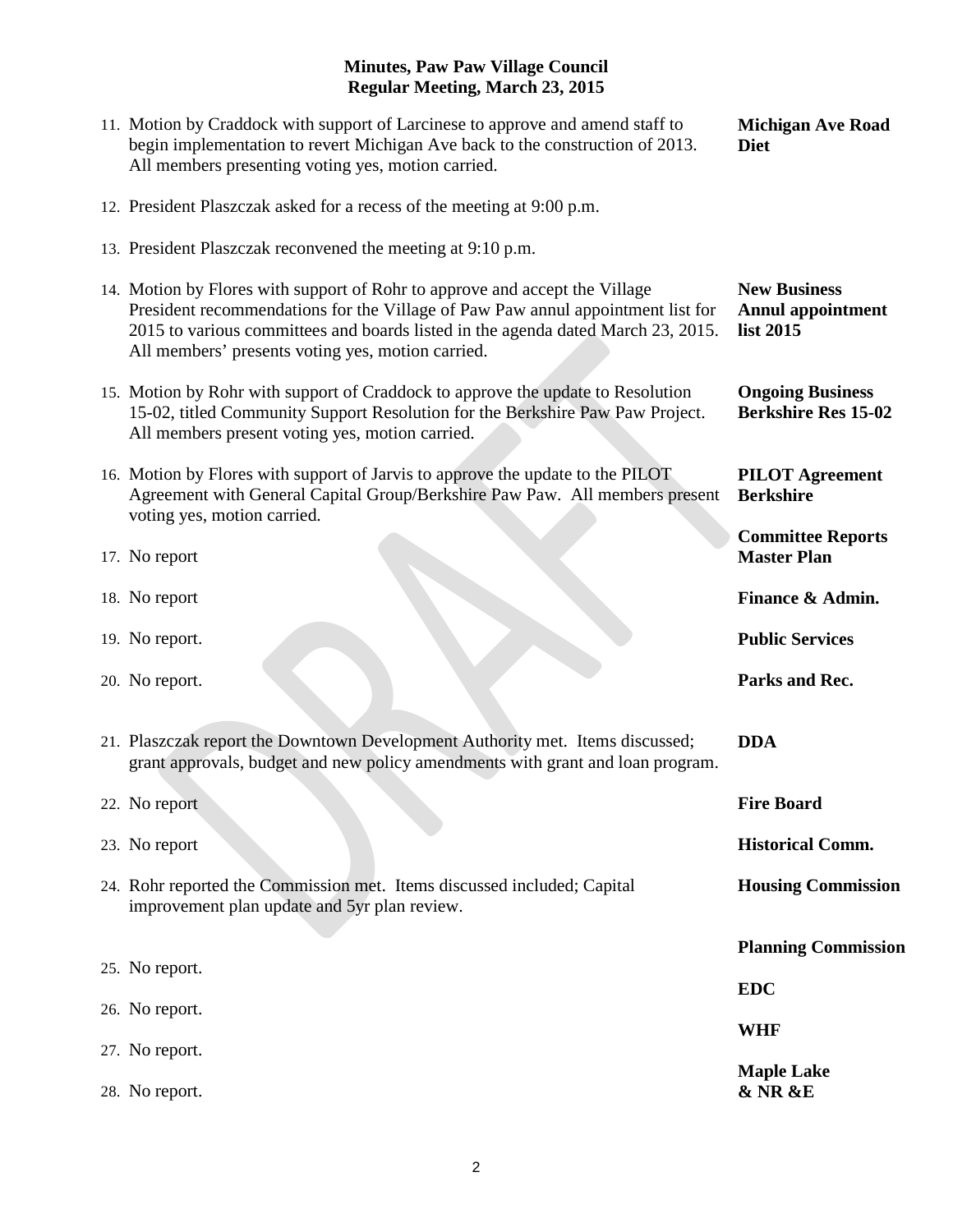| 29. Flores commented on the Michigan Ave Road diet survey. Flores thanked the<br>public for all the comments and suggestion during the review process. He<br>encouraged the public to stay engaged with the continued efforts of the Village<br>Council to implement the Master Plan and looked forward to the public's<br>comments and suggestions moving forward. | <b>Council Comments</b><br><b>Flores</b>          |
|---------------------------------------------------------------------------------------------------------------------------------------------------------------------------------------------------------------------------------------------------------------------------------------------------------------------------------------------------------------------|---------------------------------------------------|
| 30. Larcinese commented on feedback received from the Ackley Lake Association<br>about the most recent request of the Village to lower Maple Lake in the fall of<br>2015.                                                                                                                                                                                           | Larcinese                                         |
| 31. Motion by Flores with support from Craddock to enter into Executive Session at<br>9:28pm to discuss the collective bargaining agreement with International Union of<br>Operating Engineers Local 324. Roll Call vote; Plaszczak, Larcinese, Flores,<br>Jarvis, Craddock and Rohr all voting yes, motion carried.                                                | <b>Manager request for</b><br>closed session      |
| 32. Motion by Rohr with support from Craddock to close the Executive Session at<br>9:33pm and re-enter regular session. Roll Call vote; Plaszczak, Larcinese, Jarvis,<br>Craddock and Rohr all voting yes, motion carried.                                                                                                                                          |                                                   |
| 33. Motion by Craddock with support from Rohr to ratify the contract between the<br>Village of Paw Paw and International Union of Operating Engineers Local 324<br>from March 1, 2015 through February 28, 2019. Roll Call; Plaszczak, Larcinese,<br>Flores, Jarvis, Craddock and Rohr all voting yes, motion carried.                                              | <b>DPS Union contact</b><br>3-1-2015 to 2-28-2019 |
| 34. Motion by Larcinese with support of Rohr to adjourn the meeting. All members<br>present voting yes, motion carried. Meeting adjourned at 9:35 p.m.                                                                                                                                                                                                              | <b>Adjournment</b>                                |

Respectfully submitted:

Village President,<br>Roman Plaszczak

 $\qquad \qquad \qquad \qquad$ Roman Plaszczak Christopher Tapper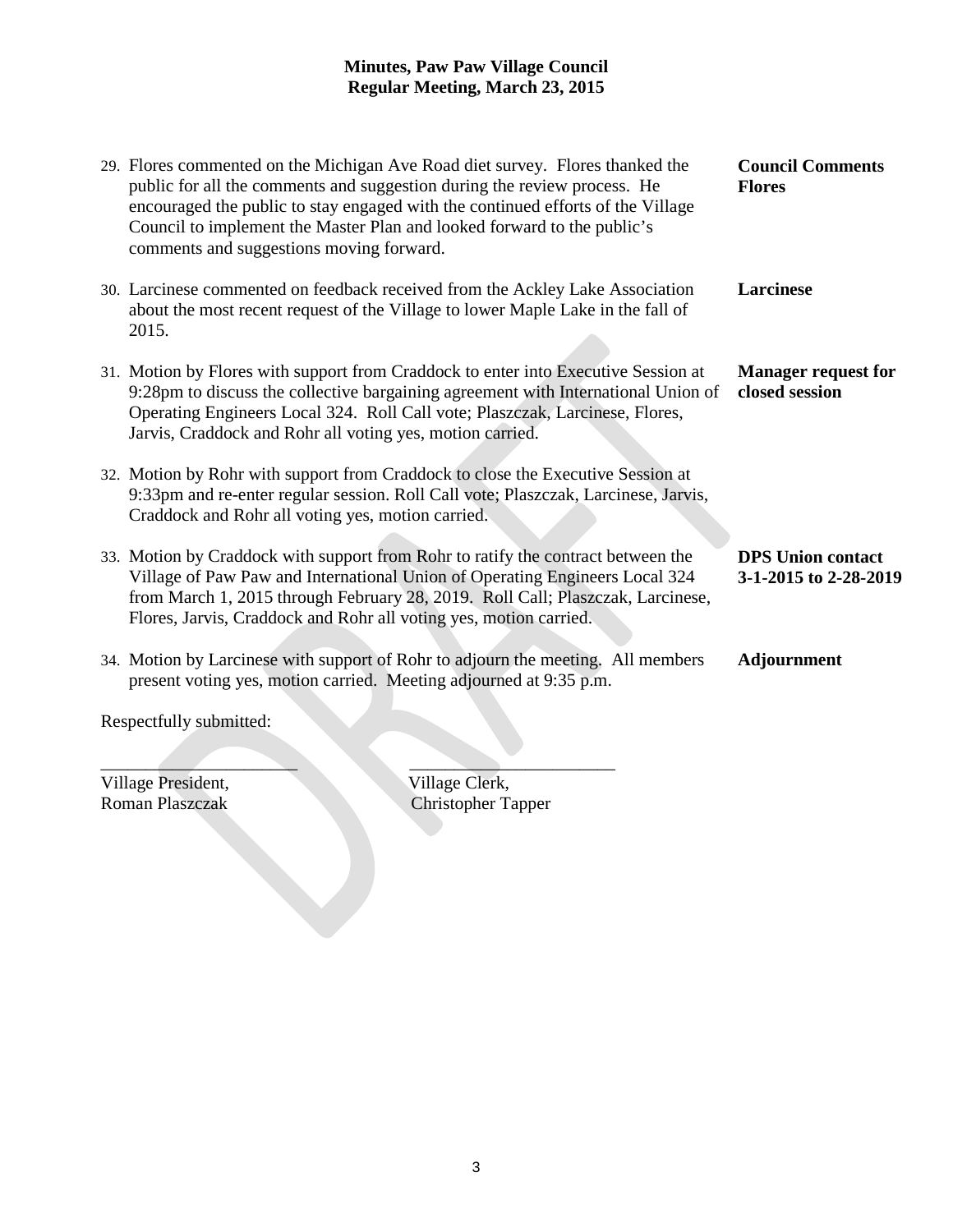# **Minutes, Paw Paw Village Council Special Meeting, March 30, 2015**

| 1. | The workshop meeting of the Village Council Monday, March 30, 2015,<br>convened at 6:00 p.m. at the Village Hall 111 East Michigan Ave, Paw Paw,<br>Michigan. President Plaszczak presiding.                                                                                                                                                                                                                                                                                              | <b>Meeting Convened</b>                         |
|----|-------------------------------------------------------------------------------------------------------------------------------------------------------------------------------------------------------------------------------------------------------------------------------------------------------------------------------------------------------------------------------------------------------------------------------------------------------------------------------------------|-------------------------------------------------|
| 2. | Present: President Plaszczak, and Trustees Marcos Flores, Douglas Craddock,<br>Nadine Jarvis, Eric Larcinese, (Mary McIntosh excused) and (Donne Rohr 6:11).<br>Also present: Village Manager, Larry Nielsen, (Chief of Police, Eric Marshall<br>excused), Director, Department of Public Services, John Small and Village Clerk,<br>Christopher Tapper.                                                                                                                                  | <b>Members Present</b>                          |
| 3. | Let the record show no public comment was received.                                                                                                                                                                                                                                                                                                                                                                                                                                       | <b>Public Comments</b>                          |
| 4. | Nielsen reported to the Council proposal information from Mickey Bittner,<br>Wightman & Associates. Nielsen noted this type of work is temperature<br>dependent and is typically performed between May 1 and October 1. Until the<br>permanent pavement markings are installed, temporary pavement marking will be<br>placed to help delineate traffic. The micro-surface has an open to traffic time of<br>1-2 hrs. after placement and the slurry seal requires 4-5hrs after placement. | <b>Quotes to restore</b><br><b>Michigan Ave</b> |
| 5. | Motion by Larcinese with support of Craddock to approve and accept the<br>recommendation from staff and accept the proposal submit by Wightman $\&$<br>Associates for micro-resurfacing of Michigan Ave from Brown Street to Gremps<br>Street for a price not to exceed \$53,390.00. Roll call vote; Plaszczak, Flores,<br>Jarvis, Craddock, Rohr, and Larcinese voting yes, motion carried.                                                                                              |                                                 |
| 6. | Motion by Rohr with support of Flores to approve and accept the changes made<br>by staff on behalf of General Capital Group for the Berkshire Paw Paw Project for<br>Ordinance 442 PILOT. Roll call vote; Plaszczak, Flores, Jarvis, Craddock, Rohr,<br>and Larcinese voting yes, motion carried.                                                                                                                                                                                         | <b>Ordinance 442</b><br><b>PILOT</b>            |
| 7. | Motion by Larcinese with support of Craddock to adjourn the meeting. All<br>members present voting yes, motion carried. Meeting adjourned at 6:36 p.m.                                                                                                                                                                                                                                                                                                                                    | <b>Adjournment</b>                              |
|    | Respectfully submitted:                                                                                                                                                                                                                                                                                                                                                                                                                                                                   |                                                 |

Village President,<br>Roman Plaszczak

 $\overline{\phantom{a}}$  , and the contract of the contract of the contract of the contract of the contract of the contract of the contract of the contract of the contract of the contract of the contract of the contract of the contrac Village Clerk,<br>Christopher Tapper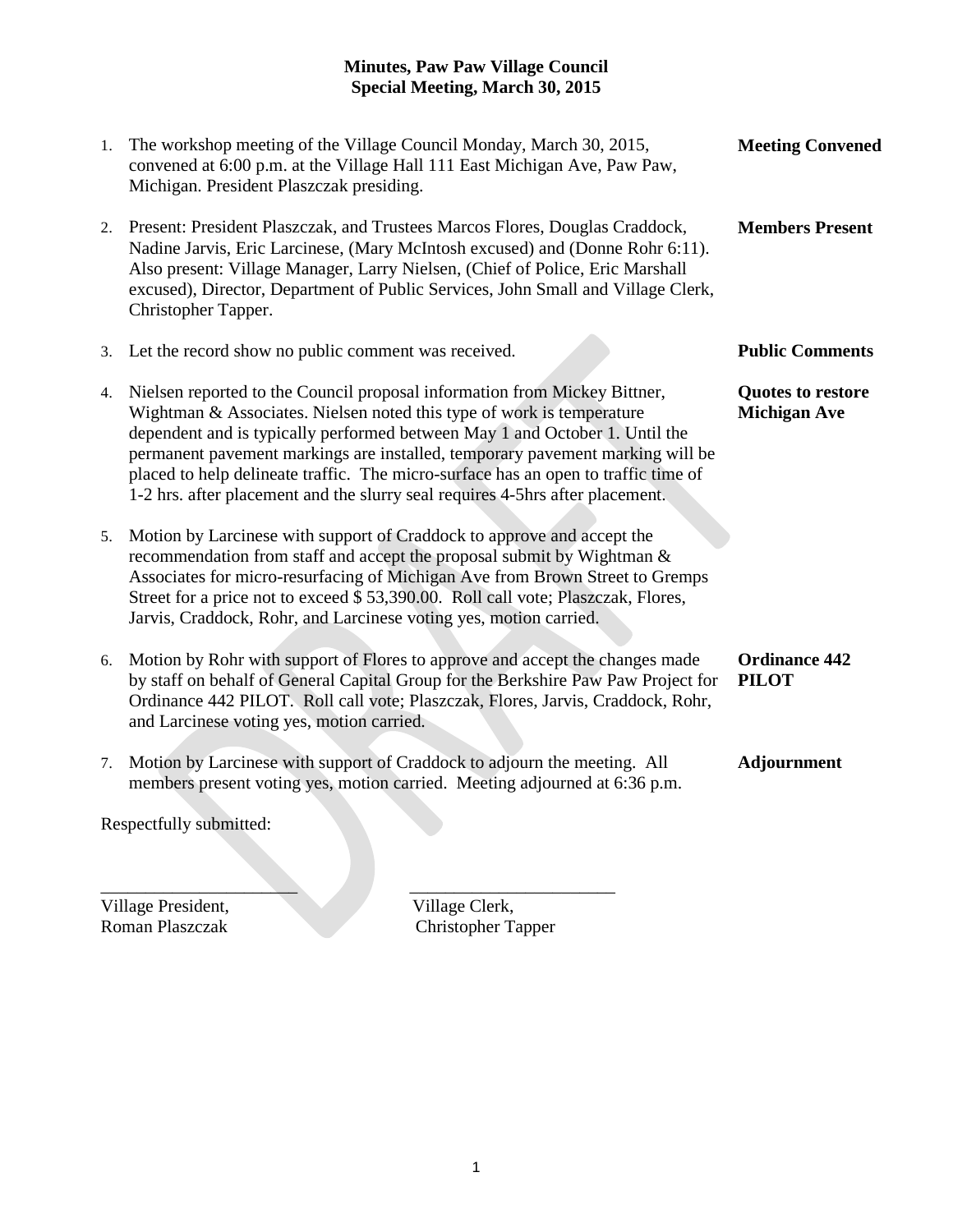| 1. | The regular Village Council meeting of Monday, April 13, 2015, convened at 7:32 Meeting Convened<br>p.m. at the Paw Paw Community Library 609 West Michigan Avenue, Paw Paw,<br>Michigan. President Roman Plaszczak presiding.                                                                                                                                                                                                                                                                                                                                                                                                                         |                                                                           |
|----|--------------------------------------------------------------------------------------------------------------------------------------------------------------------------------------------------------------------------------------------------------------------------------------------------------------------------------------------------------------------------------------------------------------------------------------------------------------------------------------------------------------------------------------------------------------------------------------------------------------------------------------------------------|---------------------------------------------------------------------------|
| 2. | Present: President Roman Plaszczak, and Trustees Nadine Jarvis, Douglas<br>Craddock, Mary McIntosh, Marcos Flores, (Eric Larcinese, excused), and (Donne<br>Rohr excused). Also present: Village Manager, Larry Nielsen, Chief of Police,<br>Eric Marshall, Director, Department of Public Services, John Small, Village<br>Clerk, Christopher Tapper.                                                                                                                                                                                                                                                                                                 | <b>Members Present</b>                                                    |
|    | 3. Motion by Jarvis with support of McIntosh to approve the Agenda as presented.<br>All members present voting yes, motion carried.                                                                                                                                                                                                                                                                                                                                                                                                                                                                                                                    | <b>Approval of Agenda</b>                                                 |
|    | 4. Motion by McIntosh with support of Craddock to approve the corrected minutes<br>of the regular meeting of March 23, 2015. All members present voting yes,<br>McIntosh abstaining, motion carried.                                                                                                                                                                                                                                                                                                                                                                                                                                                   | <b>Approved Minutes</b>                                                   |
| 5. | Motion by Jarvis with support of Craddock to approve the minutes of the<br>executive session of March 23, 2015. All members present voting yes, McIntosh<br>abstaining, motion carried.                                                                                                                                                                                                                                                                                                                                                                                                                                                                |                                                                           |
| 6. | Motion by Craddock with support of McIntosh to approve the special meeting on<br>March 30, 2015. All members present voting yes, McIntosh abstaining, motion<br>carried.                                                                                                                                                                                                                                                                                                                                                                                                                                                                               |                                                                           |
| 7. | Motion by Flores with support of McIntosh to approve accounts payable in the<br>amount of \$475,649.62. All members present voting yes, motion carried. Next<br>claims, Jarvis and Rohr.                                                                                                                                                                                                                                                                                                                                                                                                                                                               | <b>Accounts Payable</b>                                                   |
| 8. | Let the record show no public comment received.                                                                                                                                                                                                                                                                                                                                                                                                                                                                                                                                                                                                        | <b>Public Comments</b>                                                    |
| 9. | Chris Cook and Dab Dombos from Abonmarche were in attendance to further<br>discuss the Village of Paw Paw SRF Project Plan along with Resolution 15-04.<br>Cook answered several questions Council had presented from past presentations.<br>After the Project Plan is submitted and the project is ranked on the priority list all<br>the documentation is set. The DEQ purchased the bonds. Construction draws are<br>made monthly to be paid to the contractor as a loan to the Village. Principal<br>payments occur in the year after completing of construction. The schedule is<br>currently laid out would be in the year after Spring of 2018. | <b>Presentations and</b><br><b>Guest Dan Dombos</b><br>and Chris Cook     |
|    | 10. Motion by McIntosh with support from Craddock to approve and adopt<br>Resolution 15-04 for Wastewater System Improvements and Designating and<br>authorized project representative. Roll Call vote; Plaszczak, Craddock, Flores,<br>Jarvis and McIntosh all voting yes, motion carried.                                                                                                                                                                                                                                                                                                                                                            | <b>Resolution 15-04 SRF</b><br><b>Project Plan</b>                        |
|    | 11. Motion by McIntosh with support from Jarvis to grant and approve the request<br>from The Two Rivers Coalition outlined in the agenda memo dated April 10,                                                                                                                                                                                                                                                                                                                                                                                                                                                                                          | <b>New Business</b><br><b>Request from Two</b><br><b>Rivers Coalition</b> |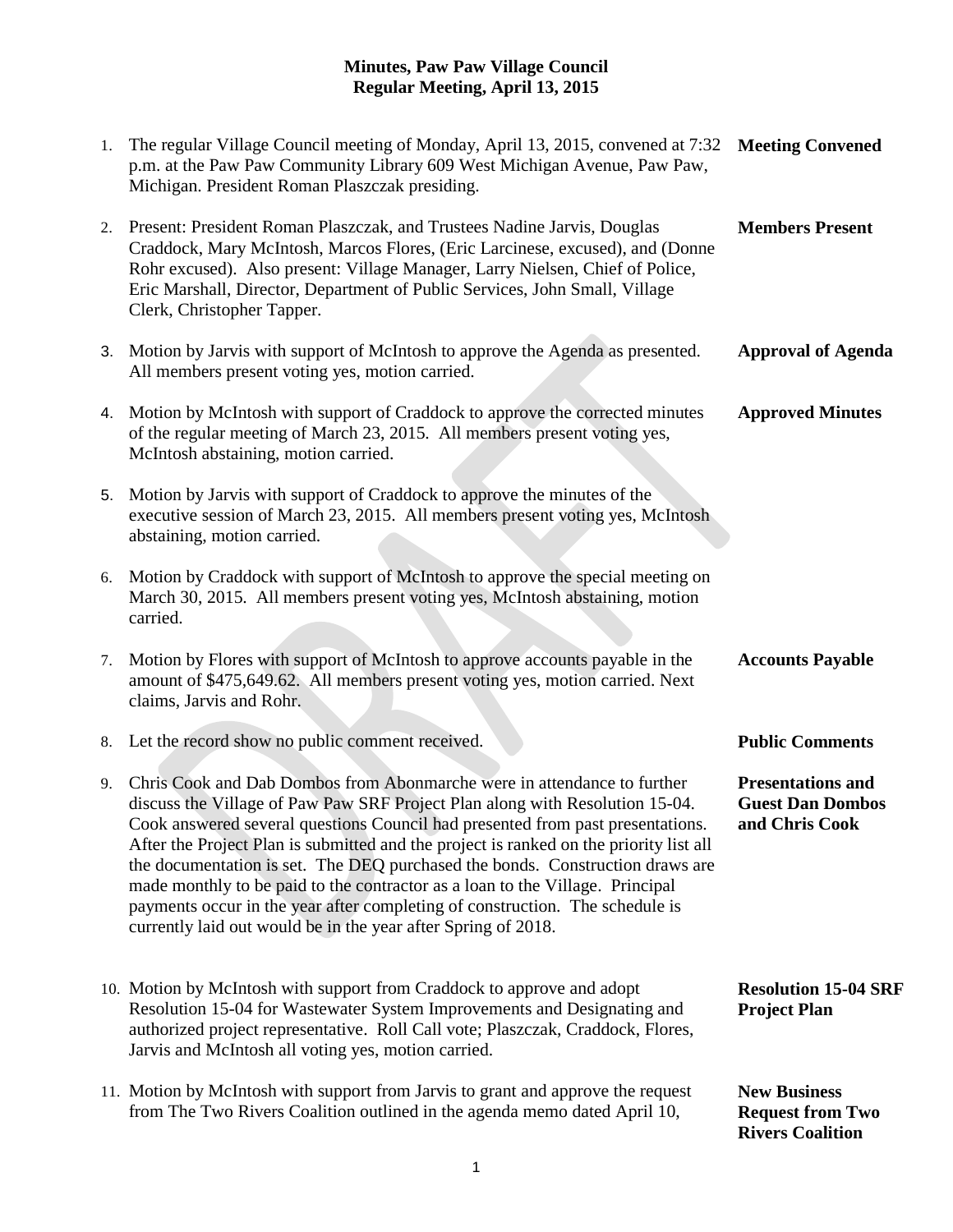2015. All members' presents voting yes, motion carried.

| 12. Motion by McIntosh with support from Jarvis to waive the license section of<br>Ordinance 360 of 1997 and allow the Paw Paw Days-Uncork the Arts committee<br>to collect license fees of vendors, peddlers, solicitors and transient merchants<br>during Paw Paw Days activities and events from this day Monday, April 13, 2015.<br>All members present voting yes, motion carried. | <b>Paw Paw Day Uncork</b><br>the Arts                   |
|-----------------------------------------------------------------------------------------------------------------------------------------------------------------------------------------------------------------------------------------------------------------------------------------------------------------------------------------------------------------------------------------|---------------------------------------------------------|
| 13. Motion by Craddock with support from Flores to approve and adopt Resolution<br>15-03 Adopting Hours Facility Rental Policy with amendments. All members<br>present voting yes, motion carried.                                                                                                                                                                                      | <b>Resolution 15-03</b><br><b>Hours Facility Rental</b> |
| 14. Nielsen updated the Council regarding ongoing business topics; Changes with<br>FOIA, Ordinances 443-447, Restoring Michigan Ave project along with<br>Reconstruction of Michigan. Nielsen thanked the Council for feedback and edits<br>regarding the Ordinances and encouraged the Council to view all the Michigan<br>Legislature changes with FOIA.                              | <b>Ongoing Business</b><br><b>Nielsen</b>               |
| 15. Plaszczak reported the committee met. Items discussed included; Michigan Ave,<br>and new areas of the Master Plan to work on.                                                                                                                                                                                                                                                       | <b>Committee Reports</b><br><b>Master Plan</b>          |
| 16. Craddock reported he met with Nielsen. Items discussed included; un-union<br>employee rate increases and SRF project                                                                                                                                                                                                                                                                | Finance & Admin.                                        |
| 17. Flores reported the committee met. Items discussed included; Paw Paw Booster<br>Club presented several requests.                                                                                                                                                                                                                                                                    | <b>Public Services</b>                                  |
| 18. No report.                                                                                                                                                                                                                                                                                                                                                                          | Parks and Rec.                                          |
| 19. No report.                                                                                                                                                                                                                                                                                                                                                                          | <b>DDA</b>                                              |
| 20. No report                                                                                                                                                                                                                                                                                                                                                                           | <b>Fire Board</b>                                       |
| 21. No report                                                                                                                                                                                                                                                                                                                                                                           | <b>Historical Comm.</b>                                 |
| 22. No report                                                                                                                                                                                                                                                                                                                                                                           | <b>Housing Commission</b>                               |
| 23. No report.                                                                                                                                                                                                                                                                                                                                                                          | <b>Planning Commission</b>                              |
| 24. No report.                                                                                                                                                                                                                                                                                                                                                                          | <b>EDC</b>                                              |
| 25. No report.                                                                                                                                                                                                                                                                                                                                                                          | <b>WHF</b>                                              |
| 26. No report.                                                                                                                                                                                                                                                                                                                                                                          | <b>Maple Lake</b><br><b>&amp; NR &amp;E</b>             |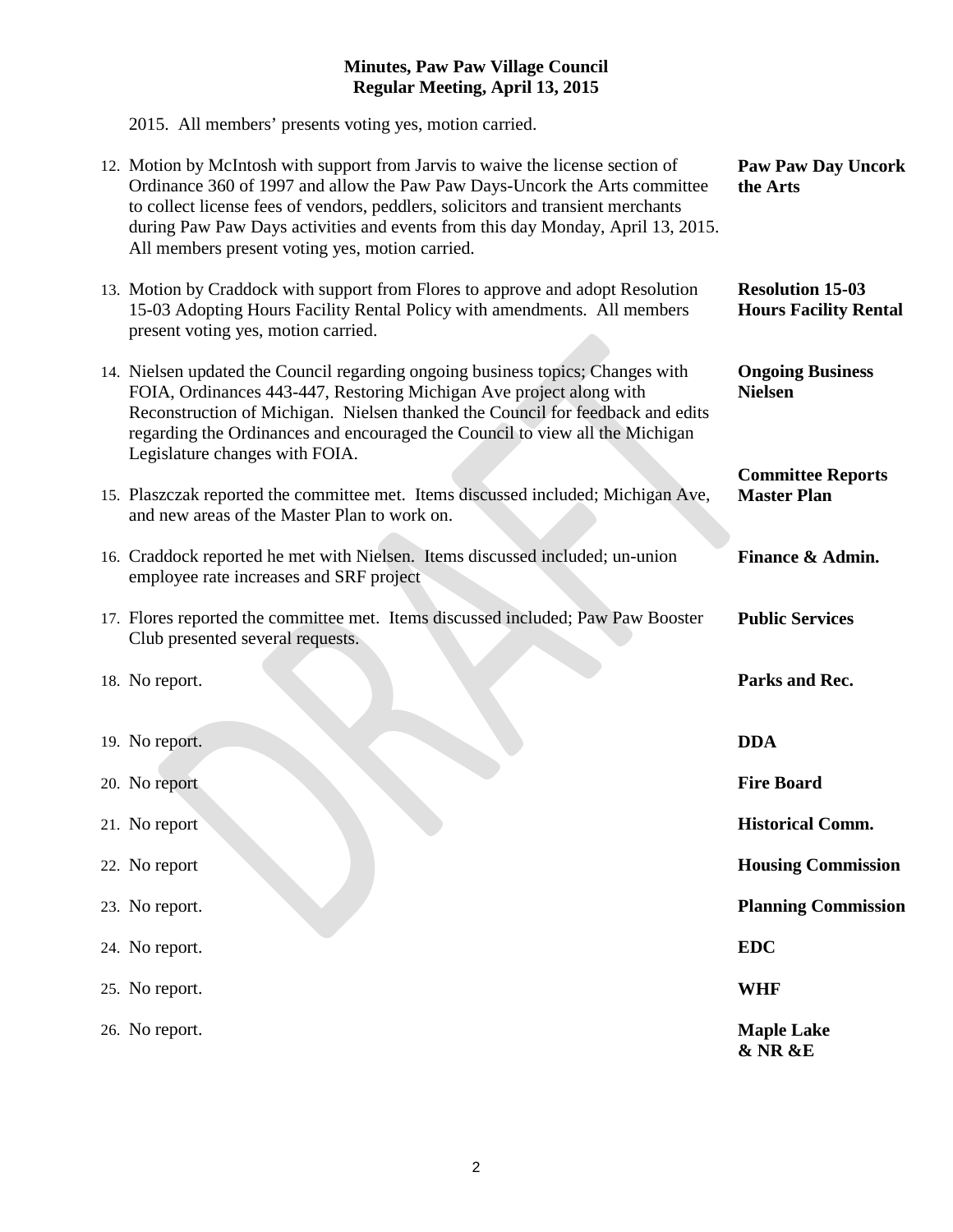| 27. Flores commented on the Michigan Ave Road diet survey. Flores thanked the<br>public for all the comments and suggestion during the review process. He<br>encouraged the public to stay engaged with the continued efforts of the Village<br>Council to implement the Master Plan and looked forward to the public's<br>comments and suggestions moving forward. | <b>Council Comments</b><br><b>McIntosh</b> |
|---------------------------------------------------------------------------------------------------------------------------------------------------------------------------------------------------------------------------------------------------------------------------------------------------------------------------------------------------------------------|--------------------------------------------|
| 28. Larcinese commented on feedback received from the Ackley Lake Association<br>about the most recent request of the Village to lower Maple Lake in the fall of<br>2015.                                                                                                                                                                                           | <b>Flores</b>                              |
| 29. Motion by Larcinese with support of Rohr to adjourn the meeting. All members<br>present voting yes, motion carried. Meeting adjourned at 9:35 p.m.                                                                                                                                                                                                              | <b>Adjournment</b>                         |
| Respectfully submitted:                                                                                                                                                                                                                                                                                                                                             |                                            |

Village President,<br>Roman Plaszczak

Roman Plaszczak Christopher Tapper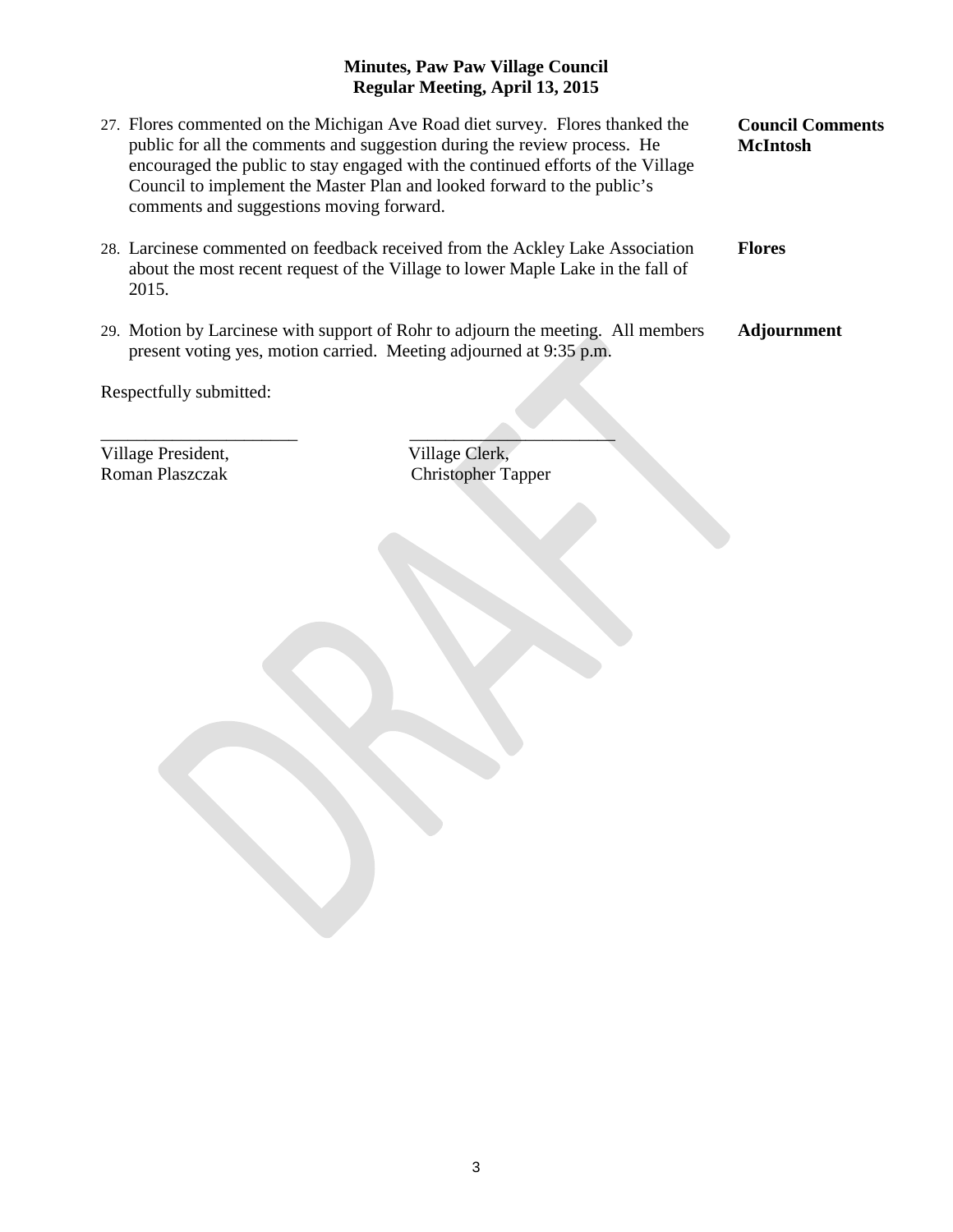| 1. | The regular Village Council meeting of Monday, April 27, 2015, convened at 7:30<br>p.m. at the Paw Paw Community Library 609 West Michigan Avenue, Paw Paw,<br>Michigan. President Roman Plaszczak presiding.                                                                                                                                                                                                                                                                                                                                                                                                                                                                                                                                                                                      | <b>Meeting Convened</b>                                                        |
|----|----------------------------------------------------------------------------------------------------------------------------------------------------------------------------------------------------------------------------------------------------------------------------------------------------------------------------------------------------------------------------------------------------------------------------------------------------------------------------------------------------------------------------------------------------------------------------------------------------------------------------------------------------------------------------------------------------------------------------------------------------------------------------------------------------|--------------------------------------------------------------------------------|
| 2. | Present: President Roman Plaszczak, and Trustees Nadine Jarvis, (Douglas<br>Craddock excused), Mary McIntosh, Marcos Flores, Eric Larcinese, and Donne<br>Rohr. Also present: Village Manager, Larry Nielsen, Chief of Police, Eric<br>Marshall, Director, Department of Public Services, John Small, Village Clerk,<br>Christopher Tapper.                                                                                                                                                                                                                                                                                                                                                                                                                                                        | <b>Members Present</b>                                                         |
| 3. | Motion by Rohr with support of Larcinese to approve corrected the Agenda as<br>presented. All members present voting yes, motion carried.                                                                                                                                                                                                                                                                                                                                                                                                                                                                                                                                                                                                                                                          | <b>Approval of Agenda</b>                                                      |
|    | 4. Motion by McIntosh with support of Flores to approve the corrected minutes of<br>the regular meeting of April 13, 2015. All members present voting yes, motion<br>carried.                                                                                                                                                                                                                                                                                                                                                                                                                                                                                                                                                                                                                      | <b>Approved Minutes</b>                                                        |
| 5. | Motion by Jarvis with support of McIntosh to approve accounts payable in the<br>amount of \$173,142.50. All members present voting yes, motion carried. Next<br>claims, Larcinese and Flores.                                                                                                                                                                                                                                                                                                                                                                                                                                                                                                                                                                                                      | <b>Accounts Payable</b>                                                        |
| 6. | Let the record show no public comment received.                                                                                                                                                                                                                                                                                                                                                                                                                                                                                                                                                                                                                                                                                                                                                    | <b>Public Comments</b>                                                         |
| 7. | Chief Marshall address the Council and audience regarding recognitions of the<br>Paw Paw Police Department, officers and staff. Chief Marshall introduced the<br>newest officer; Justin Murphy who will be filling the share services agreement<br>position with the Van Buren County Sheriff's Department. Chief Marshall also<br>had recognition for Michigan State Trooper Thomas Coles. Trooper Coles was<br>recognized for his duty and assistances to the Paw Paw Police Department<br>regarding a lifesaving effort during a complaint in the village. Chief Marshall<br>commented his was very proud of all his officers and staff with the continued<br>grow of the Community Policing efforts. Chief Marshall thanked all the officers'<br>families for their support of his department. | <b>Presentations Chief</b><br><b>Marshall</b>                                  |
| 8. | Motion Rohr with support from McIntosh to approve and grant the request from<br>the Paw Paw Days Uncork the Arts Committee for the uses in conjunction to Paw<br>Paw Days the use of the Amphitheatre and the grounds at the Carnegie Center<br>from 3:00pm Friday, July 17, 2015 through Sunday, July 19, 2015 along with<br>closing Paw Paw Street from 6:00pm Friday, July 17 through 4:00pm<br>Sunday, July 19, 2015. All members present voting yes, motion carried.                                                                                                                                                                                                                                                                                                                          | <b>New Business</b><br><b>Paw Paw Day Uncork</b><br>the Arts                   |
| 9. | Motion by Flores with support from Jarvis to approve and accept the bid from<br>ECO Demolition of Holland of Michigan for a price not to exceed \$57,500.00.<br>Roll Call vote; Rohr, Larcinese, Plaszczak, McIntosh, Jarvis and Flores all voting<br>yes, motion carried.                                                                                                                                                                                                                                                                                                                                                                                                                                                                                                                         | <b>Ongoing Business</b><br><b>Demolition Bids 125</b><br><b>Industrial Ave</b> |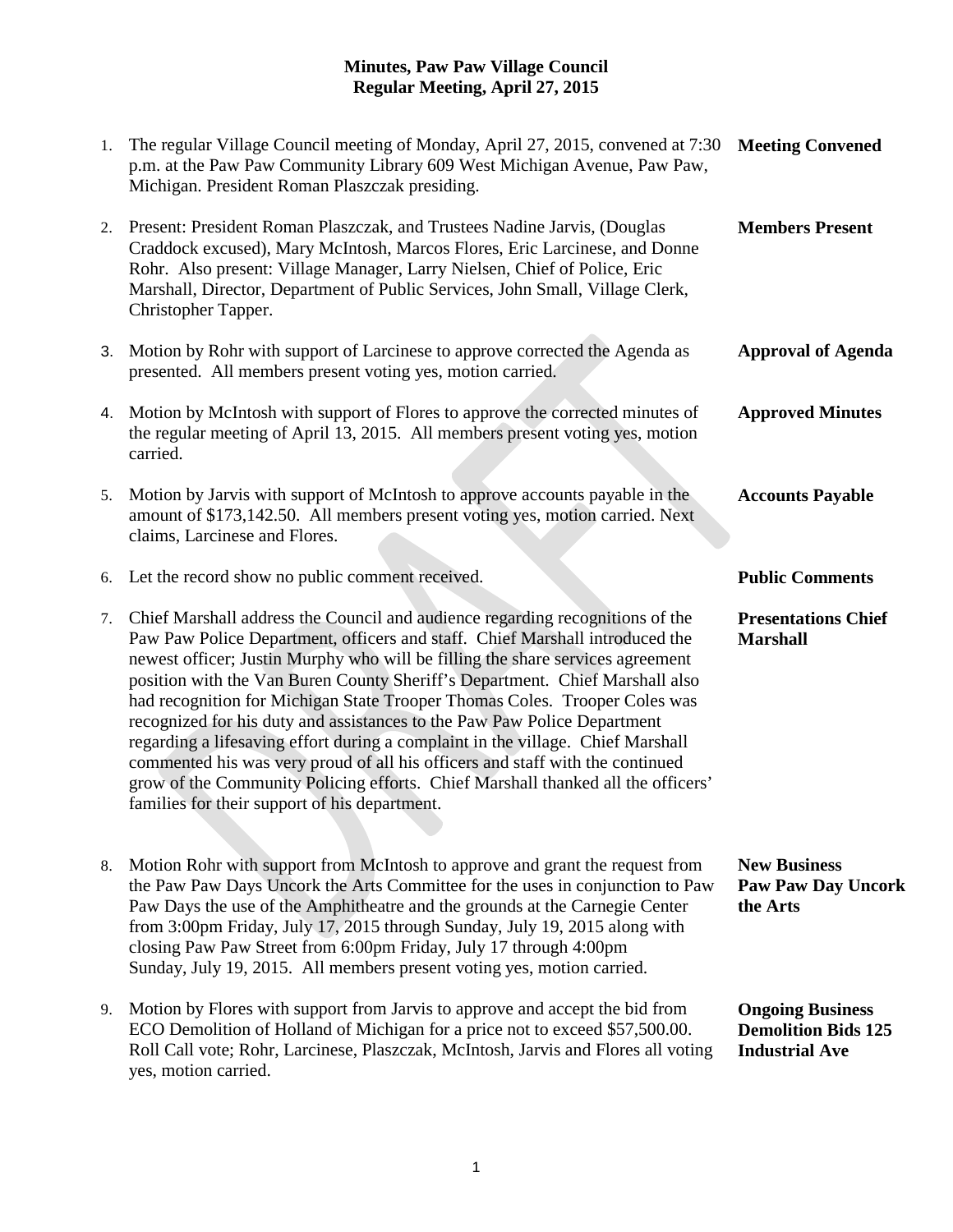| 10. Motion by Rohr with support from Flores to approve staff to post and advertise;<br>Ordinance 443, 444, 445, 446 and 447 for public hearing notice for<br>Monday, June 28, 2015. All members present voting yes, motion carried.                                                                                                                                                                                                                                                                                                                         | <b>Ordinances 443-447</b>                      |
|-------------------------------------------------------------------------------------------------------------------------------------------------------------------------------------------------------------------------------------------------------------------------------------------------------------------------------------------------------------------------------------------------------------------------------------------------------------------------------------------------------------------------------------------------------------|------------------------------------------------|
| 11. Motion by Rohr with support from Jarvis to approve staff and direct the Village<br>Manager to cover non-union employee paid increase to cover the increase in cost<br>of health care insurance and increases in MERS. It should be noted the non-union<br>employees pay increase should cover the increases in health insurance and MERS<br>for each non-union employee to be a positive effect to the non-union employees<br>take home pay. Roll call vote; Rohr, Larcinese, Plaszczak, McIntosh, Jarvis and<br>Flores all voting yes, motion carried. | Non-union employee<br>compensation             |
| 12. Plaszczak reported the committee met. Items discussed included; Michigan Ave,<br>and new areas of the Master Plan to work on.                                                                                                                                                                                                                                                                                                                                                                                                                           | <b>Committee Reports</b><br><b>Master Plan</b> |
| 13. Rohr reported he met with Nielsen. Items discussed included; un-union employee<br>rate increases and SRF project                                                                                                                                                                                                                                                                                                                                                                                                                                        | Finance & Admin.                               |
| 14. Flores reported the committee met. Items discussed included; Ordinances<br>443-447.                                                                                                                                                                                                                                                                                                                                                                                                                                                                     | <b>Public Services</b>                         |
| 15. No report.                                                                                                                                                                                                                                                                                                                                                                                                                                                                                                                                              | Parks and Rec.                                 |
| 16. No report.                                                                                                                                                                                                                                                                                                                                                                                                                                                                                                                                              | <b>DDA</b>                                     |
| 17. No report                                                                                                                                                                                                                                                                                                                                                                                                                                                                                                                                               | <b>Fire Board</b>                              |
| 18. No report                                                                                                                                                                                                                                                                                                                                                                                                                                                                                                                                               | <b>Historical Comm.</b>                        |
| 19. Rohr report the Housing Commission met. Items discussed; Master Plan updates.                                                                                                                                                                                                                                                                                                                                                                                                                                                                           | <b>Housing Commission</b>                      |
| 20. No report.                                                                                                                                                                                                                                                                                                                                                                                                                                                                                                                                              | <b>Planning Commission</b>                     |
| 21. No report.                                                                                                                                                                                                                                                                                                                                                                                                                                                                                                                                              | <b>EDC</b>                                     |
| 22. No report.                                                                                                                                                                                                                                                                                                                                                                                                                                                                                                                                              | <b>WHF</b>                                     |
| 23. No report.                                                                                                                                                                                                                                                                                                                                                                                                                                                                                                                                              | <b>Maple Lake</b><br><b>&amp; NR &amp;E</b>    |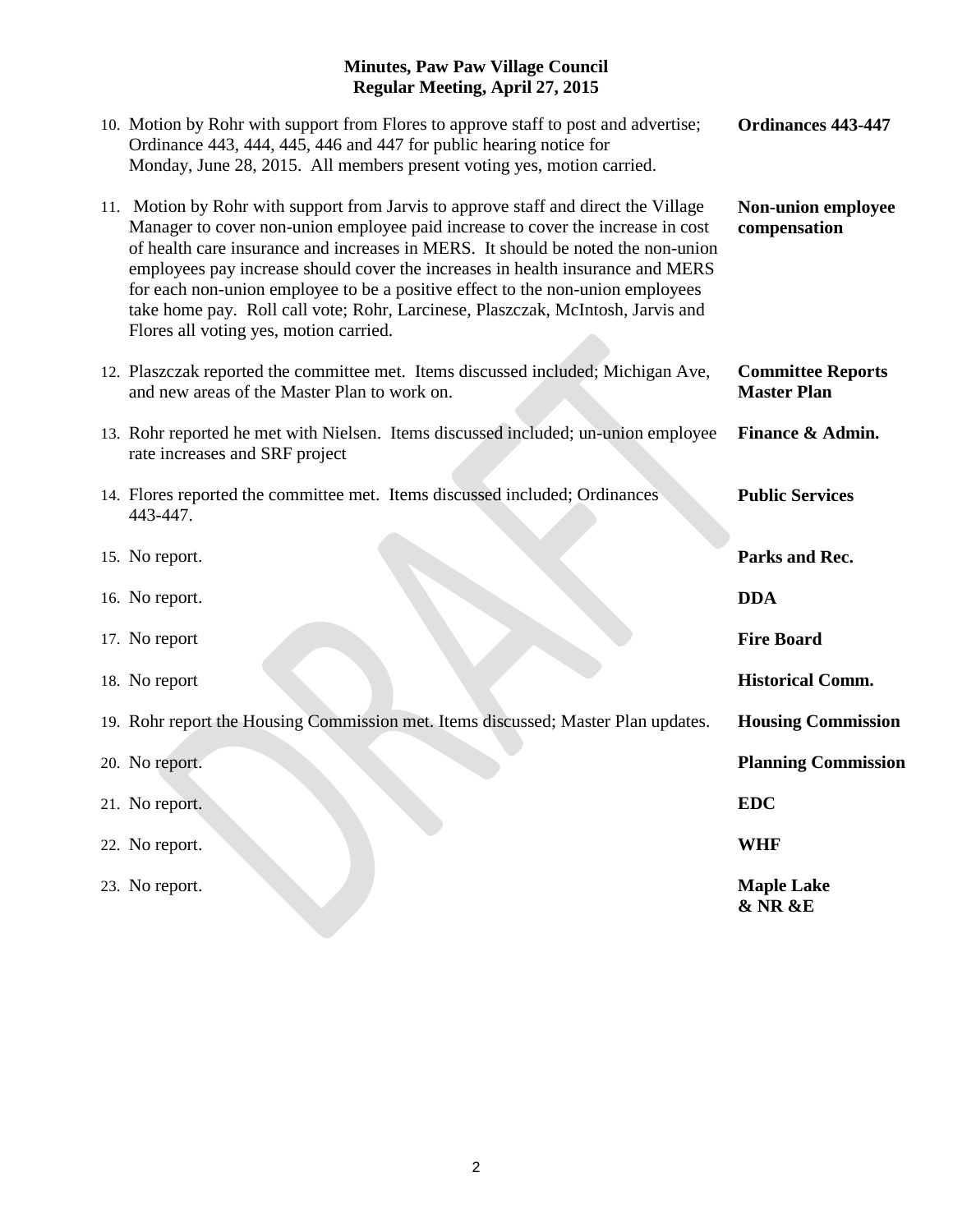24. Plaszczak commented on Chief Marshall's presenting and thanked the Paw Paw Police Department for their continued growth and devotion to the community. 25. Motion by Flores with support of McIntosh to adjourn the meeting. All members present voting yes, motion carried. Meeting adjourned at 8:40 p.m. **Council Comments Plaszczak Adjournment**

Respectfully submitted:

\_\_\_\_\_\_\_\_\_\_\_\_\_\_\_\_\_\_\_\_\_\_ \_\_\_\_\_\_\_\_\_\_\_\_\_\_\_\_\_\_\_\_\_\_\_ Village President, Village Clerk,

Roman Plaszczak Christopher Tapper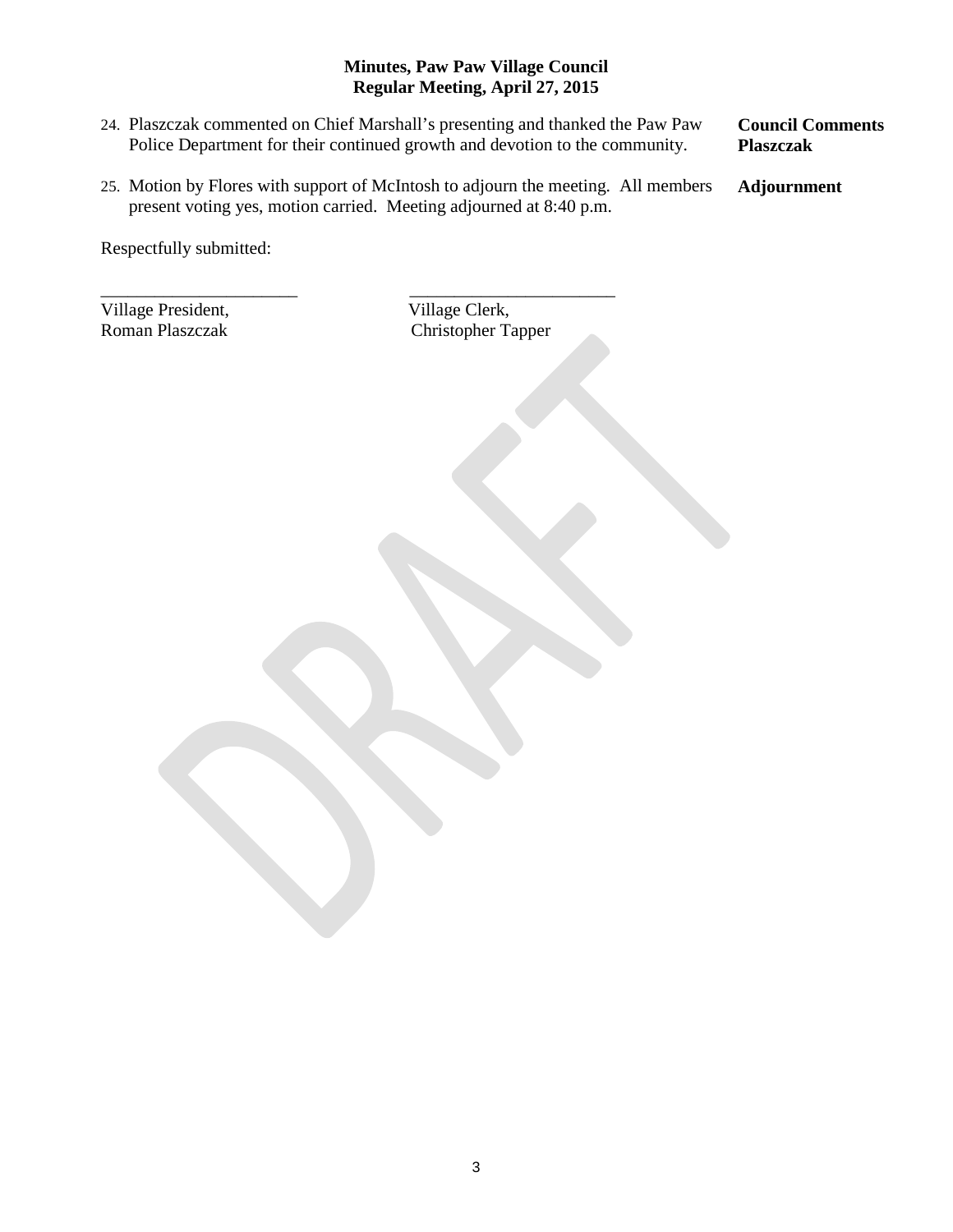| 1. | The regular Village Council meeting of Monday, May 11, 2015, convened at 7:30<br>p.m. at the Paw Paw Community Library 609 West Michigan Avenue, Paw Paw,<br>Michigan. President Roman Plaszczak presiding.                                                                                                                                                   | <b>Meeting Convened</b>                                            |
|----|---------------------------------------------------------------------------------------------------------------------------------------------------------------------------------------------------------------------------------------------------------------------------------------------------------------------------------------------------------------|--------------------------------------------------------------------|
| 2. | Present: President Roman Plaszczak, and Trustees Nadine Jarvis, Douglas<br>Craddock, Mary McIntosh, (Marcos Flores excused), (Eric Larcinese 7:40), and<br>(Donne Rohr, excused). Also present: Village Manager, Larry Nielsen, Chief of<br>Police, Eric Marshall, Director, Department of Public Services, John Small,<br>Village Clerk, Christopher Tapper. | <b>Members Present</b>                                             |
| 3. | Motion by McIntosh with support of Jarvis to approve revised the Agenda as<br>presented. All members present voting yes, motion carried.                                                                                                                                                                                                                      | <b>Approval of Agenda</b>                                          |
| 4. | Motion by McIntosh with support of Jarvis to approve the corrected minutes of<br>the regular meeting of April 27, 2015. All members present voting yes, motion<br>carried.                                                                                                                                                                                    | <b>Approved Minutes</b>                                            |
| 5. | Motion by Craddock with support of McIntosh to approve accounts payable in the<br>amount of \$499,717.30. All members present voting yes, motion carried. Next<br>claims, Larcinese and Flores.                                                                                                                                                               | <b>Accounts Payable</b>                                            |
|    | 6. Let the record show no public comment received.                                                                                                                                                                                                                                                                                                            | <b>Public Comments</b>                                             |
| 7. | Motion by McIntosh with support of Larcinese to approve and the grant the<br>request from the McGowan-Johnson Post 68 the use of village streets and<br>sidewalks for the Memorial Day Parade on Monday, May 25, 2015 beginning at<br>10:00am. All members present voting yes, motion.                                                                        | <b>New Business</b><br><b>Memorial Day</b><br><b>Services 2015</b> |
| 8. | Motion by McIntosh with support of Craddock to approve the request of the Wine<br>and Harvest Festival Grape Lake 5k and grant the use of North Street from Hazen<br>Street west to the Village limits on Saturday, September 12, 2015 between 9:00am<br>and 11:00am. All members present voting yes, motion.                                                 | <b>WHF 5k Run 2015</b>                                             |
| 9. | Motion by Larcinese with support of McIntosh to change the Village Council<br>regular meeting date for the month of Monday, May 25, 2015 and move the date<br>to Wednesday, May 27, 2015. All members present voting yes, motion.                                                                                                                             | <b>Village Council</b><br>meeting date change                      |
|    | 10. Nielsen provide an update regarding the Michigan Ave (East) and (West)<br>reconstruction projects. Nielsen noted both project were schedule. The Village<br>was needing to prepay payment for the new traffic signal at Gremps/Michigan and<br>Hazen/Michigan.                                                                                            | <b>Ongoing Business</b><br><b>Michigan Ave</b>                     |
|    | 11. Plaszczak reported the committee met. Items discussed included; Michigan Ave,<br>and new areas of the Master Plan to work on.                                                                                                                                                                                                                             | <b>Committee Reports</b><br><b>Master Plan</b>                     |
|    | 12. Craddock reported he met with Nielsen. Items discussed included; 2015 budget<br>and SRF project                                                                                                                                                                                                                                                           | Finance & Admin.                                                   |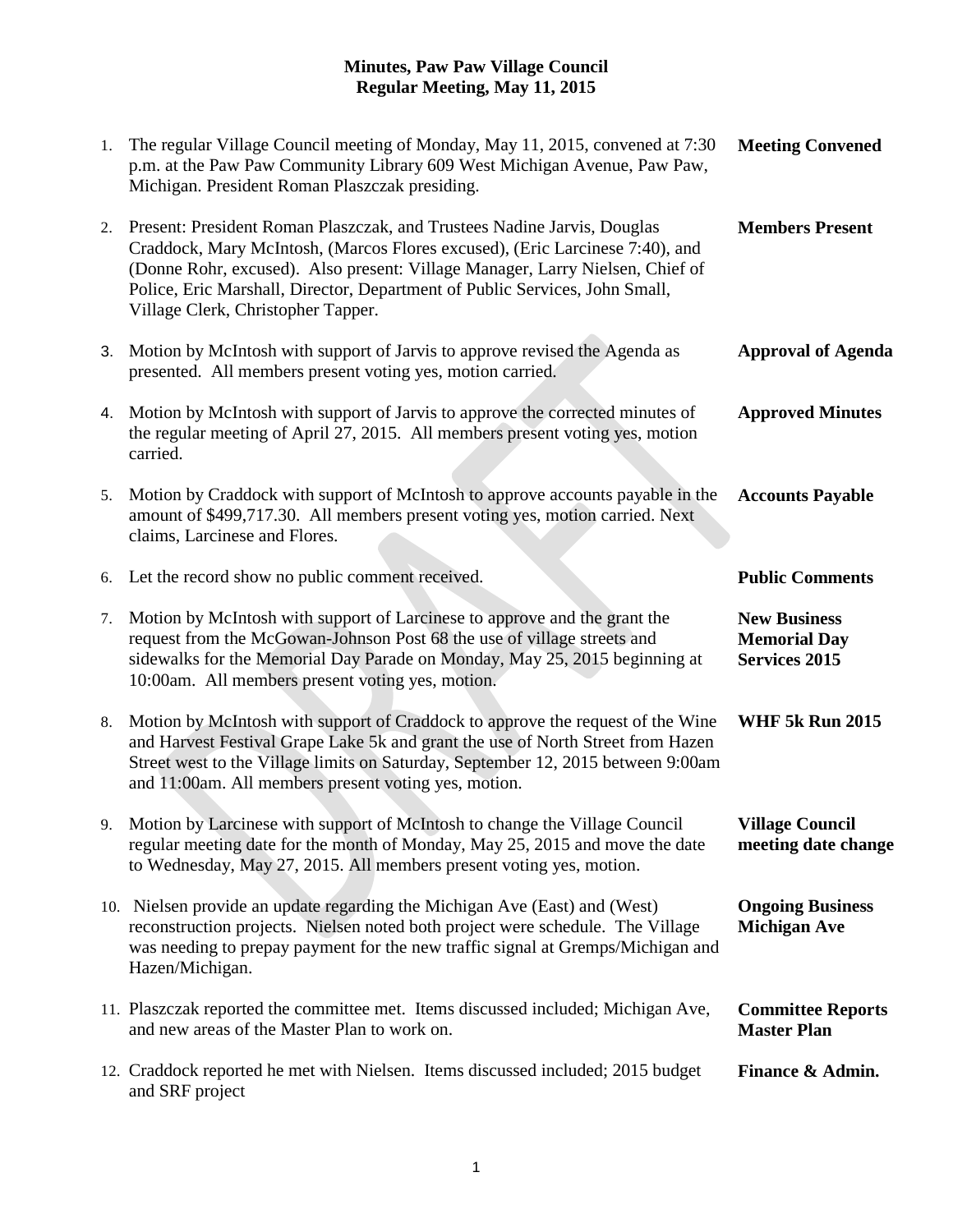| 13. McIntosh reported the committee met. Items discussed included; Ordinances<br>443-447.                                                                                                                                 | <b>Public Services</b>                      |
|---------------------------------------------------------------------------------------------------------------------------------------------------------------------------------------------------------------------------|---------------------------------------------|
| 14. No report.                                                                                                                                                                                                            | Parks and Rec.                              |
| 15. No report.                                                                                                                                                                                                            | <b>DDA</b>                                  |
| 16. Larcinese reported the Fire Board met. Items discussed included; township still<br>reviewing the "needs assessment report". A meeting will be held<br>Tuesday, May 26, 2015 at Paw Paw Township regarding the report. | <b>Fire Board</b>                           |
| 17. No report                                                                                                                                                                                                             | <b>Historical Comm.</b>                     |
| 18. Rohr report the Housing Commission met. Items discussed; Master Plan updates.                                                                                                                                         | <b>Housing Commission</b>                   |
| 19. No report.                                                                                                                                                                                                            | <b>Planning Commission</b>                  |
| 20. No report.                                                                                                                                                                                                            | <b>EDC</b>                                  |
| 21. No report.                                                                                                                                                                                                            | <b>WHF</b>                                  |
| 22. No report.                                                                                                                                                                                                            | <b>Maple Lake</b><br>& NR &E                |
| 23. Plaszczak commented on a letter received from the ACLU regarding the Village<br>Ordinances with reference to "Street Performers".                                                                                     | <b>Council Comments</b><br><b>Plaszczak</b> |
|                                                                                                                                                                                                                           |                                             |
| 24. Nielsen provided an update from a Michigan Municipal Managers Association<br>conference that took place last week.                                                                                                    | <b>Nielsen</b>                              |

Respectfully submitted:

\_\_\_\_\_\_\_\_\_\_\_\_\_\_\_\_\_\_\_\_\_\_ \_\_\_\_\_\_\_\_\_\_\_\_\_\_\_\_\_\_\_\_\_\_\_ Village President,<br>Roman Plaszczak

Roman Plaszczak Christopher Tapper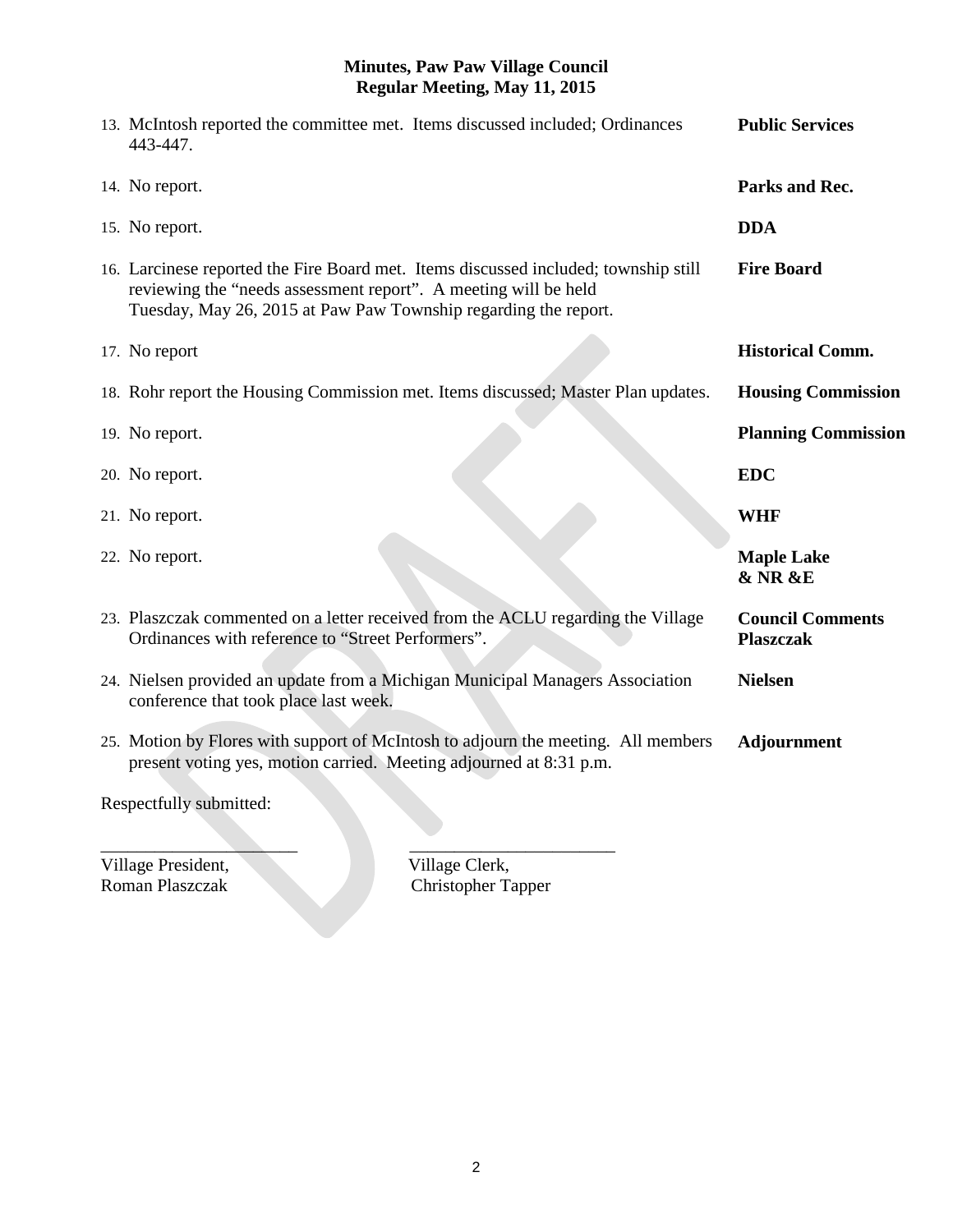| 1. | The regular Village Council meeting of Monday, May 27, 2015, convened at 7:30<br>p.m. at the Paw Paw Community Library 609 West Michigan Avenue, Paw Paw,<br>Michigan. President Roman Plaszczak presiding.                                                                                                                                                                                                                                                                                                                                                                                                                                                                                                                                                 | <b>Meeting Convened</b>                                                          |
|----|-------------------------------------------------------------------------------------------------------------------------------------------------------------------------------------------------------------------------------------------------------------------------------------------------------------------------------------------------------------------------------------------------------------------------------------------------------------------------------------------------------------------------------------------------------------------------------------------------------------------------------------------------------------------------------------------------------------------------------------------------------------|----------------------------------------------------------------------------------|
| 2. | Present: President Roman Plaszczak, and Trustees Nadine Jarvis, Douglas<br>Craddock, Mary McIntosh, Marcos Flores, (Eric Larcinese excused), and (Donne<br>Rohr, excused). Also present: Village Manager, Larry Nielsen, Chief of Police,<br>Eric Marshall, Director, Department of Public Services, John Small, Village<br>Clerk, Christopher Tapper.                                                                                                                                                                                                                                                                                                                                                                                                      | <b>Members Present</b>                                                           |
|    | 3. Motion by McIntosh with support of Craddock to approve revised Agenda as<br>presented. All members present voting yes, motion carried.                                                                                                                                                                                                                                                                                                                                                                                                                                                                                                                                                                                                                   | <b>Approval of Agenda</b>                                                        |
|    | 4. Motion by Jarvis with support of McIntosh to approve the minutes of the regular<br>meeting of May 11, 2015. All members present voting yes, motion carried.                                                                                                                                                                                                                                                                                                                                                                                                                                                                                                                                                                                              | <b>Approved Minutes</b>                                                          |
| 5. | Motion by Flores with support of McIntosh to approve accounts payable in the<br>amount of \$215,503.93. All members present voting yes, motion carried. Next<br>claims, Larcinese and Jarvis.                                                                                                                                                                                                                                                                                                                                                                                                                                                                                                                                                               | <b>Accounts Payable</b>                                                          |
| 6. | Let the record show no public comment received.                                                                                                                                                                                                                                                                                                                                                                                                                                                                                                                                                                                                                                                                                                             | <b>Public Comments</b>                                                           |
| 7. | Ben & Bonnie Fleckenstein, Black River Enterprises LLC along with Lisa Phillip,<br>Phillips Environmental Consulting were in attendance to discuss the Resolution<br>15-05. The proposed resolution for consideration outlined the approval local tax<br>capture in support of the Brownfield Plan on the site formally known as the<br>Warren Frank Cannery. Fleckenstein, is also requesting the DDA forgo its tax<br>capture on the property in favor of the Brownfield Redevelopment Authority.<br>This will allow environmental activates to be completed that are necessary for safe<br>use of the site, and selective demolition. Phillips and Fleckenstein also provided a<br>brief overview of a possibility of Paw Paw Brewing Company site plan. | <b>Presentations &amp; Guest</b><br><b>Black River</b><br><b>Enterprises LLC</b> |
|    | 8. Motion by McIntosh with support of Flores to approve and adopt Resolution<br>15-05 Local Tax Capture in support of a Brownfield Plan for the location formally<br>known as the Warren Frank Cannery. Roll Call vote; Flores, Jarvis, Craddock,<br>Plaszczak and McIntosh voting yes, motion carried.                                                                                                                                                                                                                                                                                                                                                                                                                                                     | <b>New Business</b><br><b>Resolution 15-05</b>                                   |
| 9. | Motion by Flores with support of McIntosh and grant St. Mary's Church<br>permission to hold a Corpus Christi Procession on Sunday, June 7, 2015<br>beginning at the corner of St. Joseph Street and Brown heading West to Niles<br>Street back to St. Mary's Church. All members present voting yes, motion.                                                                                                                                                                                                                                                                                                                                                                                                                                                | <b>St Mary Church</b><br>request dated<br>5-26-2016                              |
|    | 10. Motion by Flores with support of Jarvis to accept the recommendation of the<br>Planning Commission and grant the approval of the Maple Lake Assisted Living<br>Site Plan for Phase 2 of the facility located at 677 Hazen Street with the following<br>eight conditions listed in the agenda memo dated May 22, 2015. All members<br>present voting yes, motion carried.                                                                                                                                                                                                                                                                                                                                                                                | <b>Recommendations</b><br>from PC, Maple Lake<br><b>Assisted Living</b>          |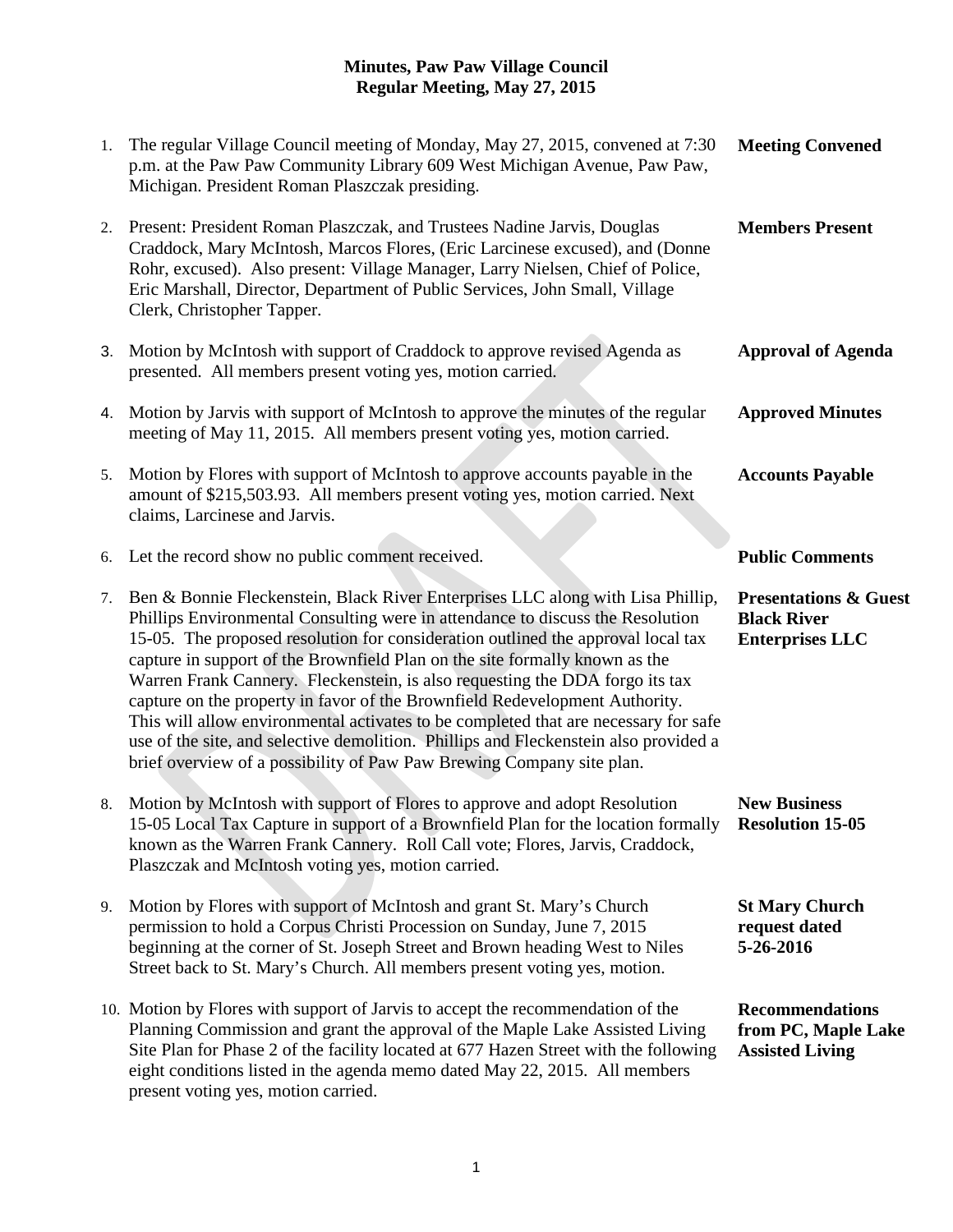| 11. Motion by Jarvis with support of Craddock to accept the recommendation of the<br>Planning Commission and grant the approval of the Paw Paw Village Pharmacy<br>Site Plan with the following eight conditions listed in the agenda memo dated<br>May 22, 2015 along with the added condition to leave the outlet signs located on<br>the corner of Michigan Ave/La Grave Street. All members present voting yes,<br>motion carried.                                | <b>Recommendations</b><br>from PC, Village<br><b>Pharmacy</b>          |
|-----------------------------------------------------------------------------------------------------------------------------------------------------------------------------------------------------------------------------------------------------------------------------------------------------------------------------------------------------------------------------------------------------------------------------------------------------------------------|------------------------------------------------------------------------|
| 12. Motion by Flores with support of Jarvis to approve and accept the Village<br>Presidents recommendations and appoint; Cindy Mount, Mercantile Bank and<br>Cindy Van Schoyck, Mosaic Home Décor to the Downtown Development<br>Authority Board for term ending March 31, 2016. All members present voting<br>yes, motion carried.                                                                                                                                   | <b>DDA</b> appointments                                                |
| 13. Motion by McIntosh with support of Craddock to accept the \$1,900.00 offer from<br>MDOT and grant an easement in fee for 313 square feet of Village property<br>located on the NW corner of South Kalamazoo Street and Fadel Street and to<br>further authorize the Manager and Clerk to execute the required documents<br>pertaining to the purchase of the easement. Roll call; Flores, Jarvis, Craddock,<br>Plaszczak and McIntosh voting yes, motion carried. | <b>MDOT</b> property sale                                              |
| 14. Motion by McIntosh with support of Craddock to participate in the 2015<br>Household Hazardous collections program and commit to cover the first \$500.00<br>worth of materials Village of Paw Paw residents bring and further authorize the<br>Manager to execute the agreement. All members present voting yes, motion<br>carried.                                                                                                                               | <b>Ongoing Business</b><br><b>Household Hazardous</b><br>agreement VBC |
| 15. Nielsen and Small provided more updates regarding the East Michigan resurfacing<br>project along with the West Michigan new construction project. Both projects are<br>projected to be on schedule pending the outcome of weather.                                                                                                                                                                                                                                | <b>Michigan Ave updates</b>                                            |
| 16. No report.                                                                                                                                                                                                                                                                                                                                                                                                                                                        | <b>Committee Reports</b><br><b>Master Plan</b>                         |
| 17. Craddock reported he met with Nielsen. Items discussed included; 2015 budget<br>and SRF project                                                                                                                                                                                                                                                                                                                                                                   | Finance & Admin.                                                       |
| 18. Flores reported the committee met. Items discussed included; Ordinances,<br>MDOT signal from Michigan/Hazen Street, parks clean up and mowing, dumpster<br>in the downtown, Maple Lake weed cutting underway and the downtown flower<br>planters being completed.                                                                                                                                                                                                 | <b>Public Services</b>                                                 |
| 19. No report.                                                                                                                                                                                                                                                                                                                                                                                                                                                        | Parks and Rec.                                                         |
| 20. Plaszczak reported the Authority met. Items discussed included; grant awarded,<br>presentation from new CPO officer Samuel Carlsen.                                                                                                                                                                                                                                                                                                                               | <b>DDA</b>                                                             |
| 21. No report.                                                                                                                                                                                                                                                                                                                                                                                                                                                        | <b>Fire Board</b>                                                      |
| 22. Plaszczak reported the Commission met. Items discussed included; proposal for<br>historical treasure hunt along with Paw Paw Corkers baseball schedule.                                                                                                                                                                                                                                                                                                           | <b>Historical Comm.</b>                                                |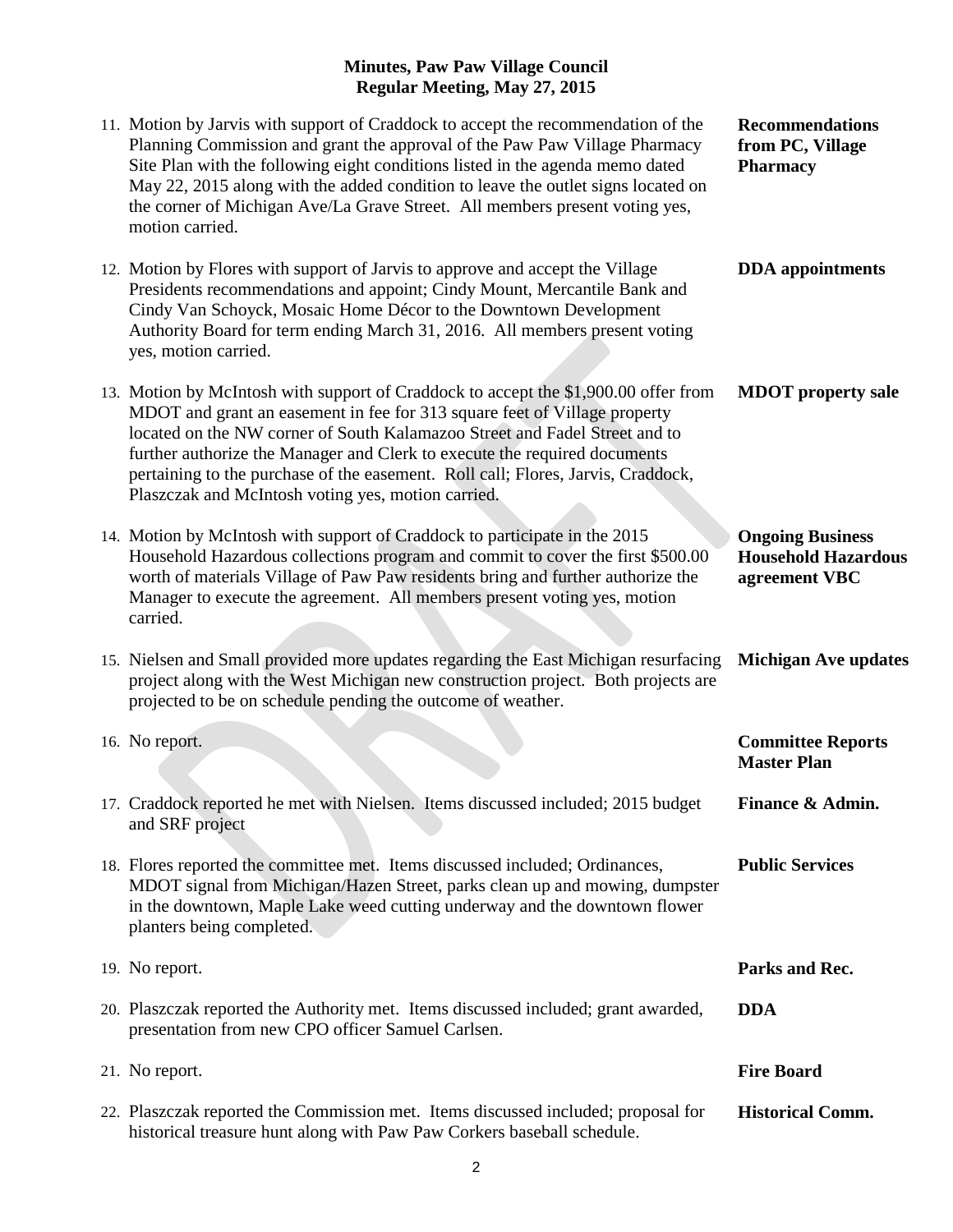| 23. No report                                                                                                                                                                   | <b>Housing Commission</b>                   |
|---------------------------------------------------------------------------------------------------------------------------------------------------------------------------------|---------------------------------------------|
| 24. No report.                                                                                                                                                                  | <b>Planning Commission</b>                  |
| 25. Nielsen reported for Larcinese. The committee met. Items discussed included;<br>grant application process along with scholarships awarded to student at Paw Paw<br>Schools. | <b>Wellhead Protection</b>                  |
| 26. Plaszczak reported the committee met. Items discussed included; Black River<br>Enterprises LLC proposal.                                                                    | <b>EDC</b>                                  |
| 27. No report.                                                                                                                                                                  | <b>WHF</b>                                  |
| 28. No report.                                                                                                                                                                  | <b>Maple Lake</b><br><b>&amp; NR &amp;E</b> |
| 29. Plaszczak commented on Make Lake draw down request.                                                                                                                         | <b>Council Comments</b><br><b>Plaszczak</b> |
| 30. McIntosh commented on the success of Memorial Day parade.                                                                                                                   | <b>McIntosh</b>                             |
| 31. Motion by Flores with support of McIntosh to adjourn the meeting. All members<br>present voting yes, motion carried. Meeting adjourned at 8:45 p.m.                         | <b>Adjournment</b>                          |
| Respectfully submitted:                                                                                                                                                         |                                             |

Village President,<br>Roman Plaszczak

\_\_\_\_\_\_\_\_\_\_\_\_\_\_\_\_\_\_\_\_\_\_ \_\_\_\_\_\_\_\_\_\_\_\_\_\_\_\_\_\_\_\_\_\_\_ Roman Plaszczak Christopher Tapper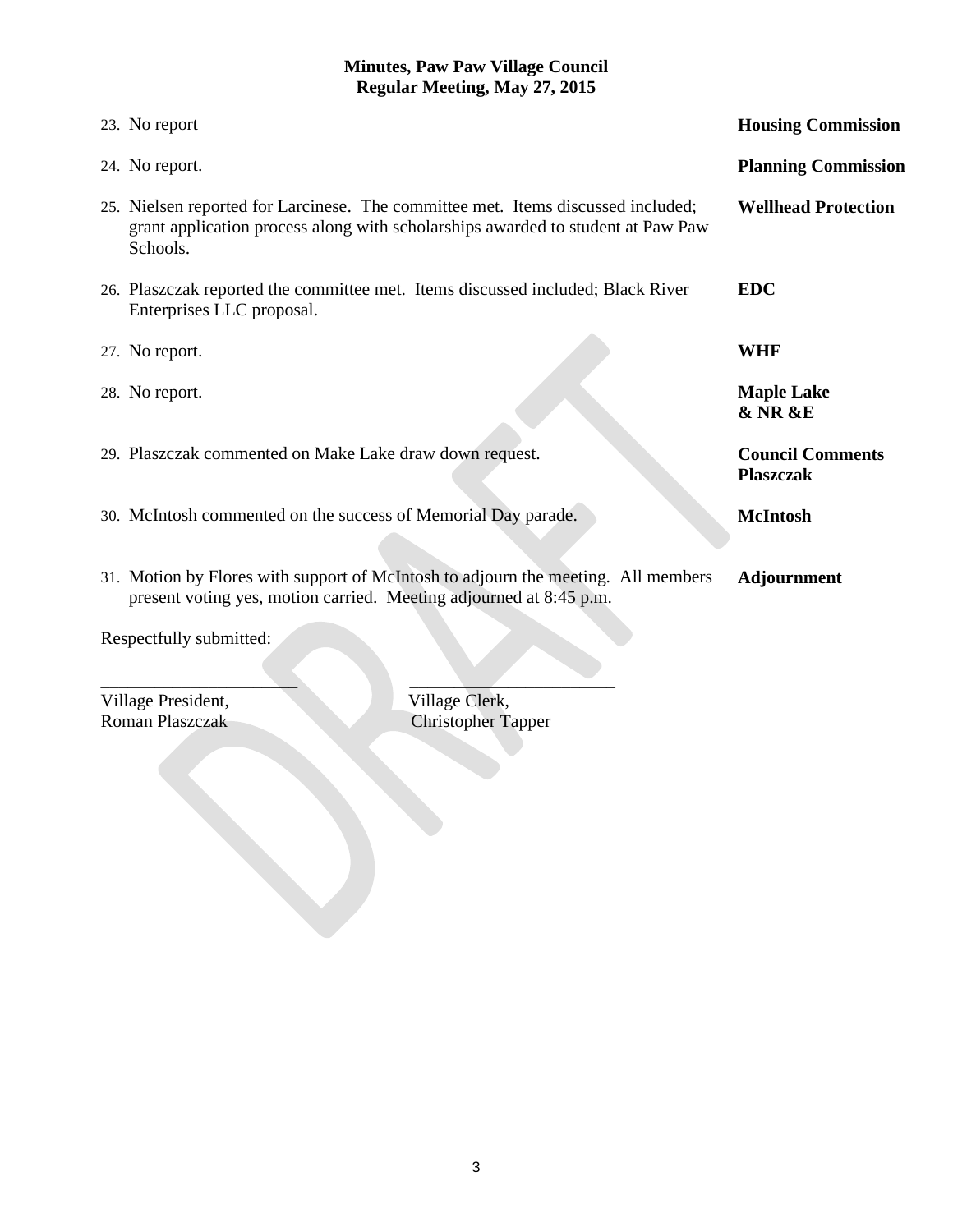| 1. | The regular Village Council meeting of Monday, June 8, 2015, convened at 7:30<br>p.m. at the Paw Paw Community Library 609 West Michigan Avenue, Paw Paw,<br>Michigan. President Roman Plaszczak presiding.                                                                                                                                                                                                                                                                                                                                                                                                           | <b>Meeting Convened</b>                                                                                                                     |
|----|-----------------------------------------------------------------------------------------------------------------------------------------------------------------------------------------------------------------------------------------------------------------------------------------------------------------------------------------------------------------------------------------------------------------------------------------------------------------------------------------------------------------------------------------------------------------------------------------------------------------------|---------------------------------------------------------------------------------------------------------------------------------------------|
| 2. | Present: President Roman Plaszczak, and Trustees (Nadine Jarvis excused),<br>Douglas Craddock, Mary McIntosh, Marcos Flores, (Eric Larcinese 7:34), and<br>Donne Rohr. Also present: Village Manager, Larry Nielsen, Chief of Police, Eric<br>Marshall, Director, Department of Public Services, John Small, Village Clerk,<br>Christopher Tapper.                                                                                                                                                                                                                                                                    | <b>Members Present</b>                                                                                                                      |
|    | 3. Motion by Rohr with support of McIntosh to approve revised Agenda as<br>presented. All members present voting yes, motion carried.                                                                                                                                                                                                                                                                                                                                                                                                                                                                                 | <b>Approval of Agenda</b>                                                                                                                   |
|    | 4. Motion by Flores with support of Craddock to approve the minutes of the regular<br>meeting of May 27, 2015. All members present voting yes, motion carried.                                                                                                                                                                                                                                                                                                                                                                                                                                                        | <b>Approved Minutes</b>                                                                                                                     |
| 5. | Motion by Flores with support of Larcinese to approve accounts payable in the<br>amount of \$202,795.27. All members present voting yes, motion carried. Next<br>claims, Rohr and Craddock.                                                                                                                                                                                                                                                                                                                                                                                                                           | <b>Accounts Payable</b>                                                                                                                     |
| 6. | Wayne Wilhelmi was in attendance to ask several questions related to the Village.<br>Questions included; Michigan Ave (East and West), Maple Lake weed removal,<br>and an update to the Parks and Recreation Plan.                                                                                                                                                                                                                                                                                                                                                                                                    | <b>Public Comments</b><br><b>Wayne Wilhelmi</b>                                                                                             |
| 7. | Eleanor LaRue was in attendance to ask several questions regarding her ongoing<br>building renovations at 200 East Michigan Ave.                                                                                                                                                                                                                                                                                                                                                                                                                                                                                      | <b>Eleanor LaRue</b>                                                                                                                        |
| 8. | Kathy Larson, Chairperson, Planning Commission along with Mike Pioch<br>Planning Commission member with Rebecca Harvey, Planning Consultant were<br>in attendance to discuss the proposed Village of Paw Paw Zoning Amendment's<br>for a PUD District. Larson and Harvey outlined the development and<br>recommendations of the Revitalization Area PUD zoning amendments.                                                                                                                                                                                                                                            | <b>Presentations &amp; Guest</b><br><b>Planning Commission</b><br>members along with<br><b>Rebecca Harvey</b><br><b>Planning Consultant</b> |
|    | 9. The Planning Commission has held public hearings regarding the PUD District.<br>The District would apply to the area of the Village generally bounded on the<br>North by Lily Street; on the east of Gremps Street; on the west by Briggs Pond<br>and the Paw Paw River; and extending south beyond the railroad right-of-way to<br>include undeveloped properties north of Ampey Road (approximately 35 acres).<br>The subject property is currently with the R-2 Residential District; the R-O<br>Restricted Office District; the B-2 General Business District, and the I-1/I-2<br><b>Industrial Districts.</b> |                                                                                                                                             |
|    | 10. The Council thanked Harvey and the Commission members for their development                                                                                                                                                                                                                                                                                                                                                                                                                                                                                                                                       |                                                                                                                                             |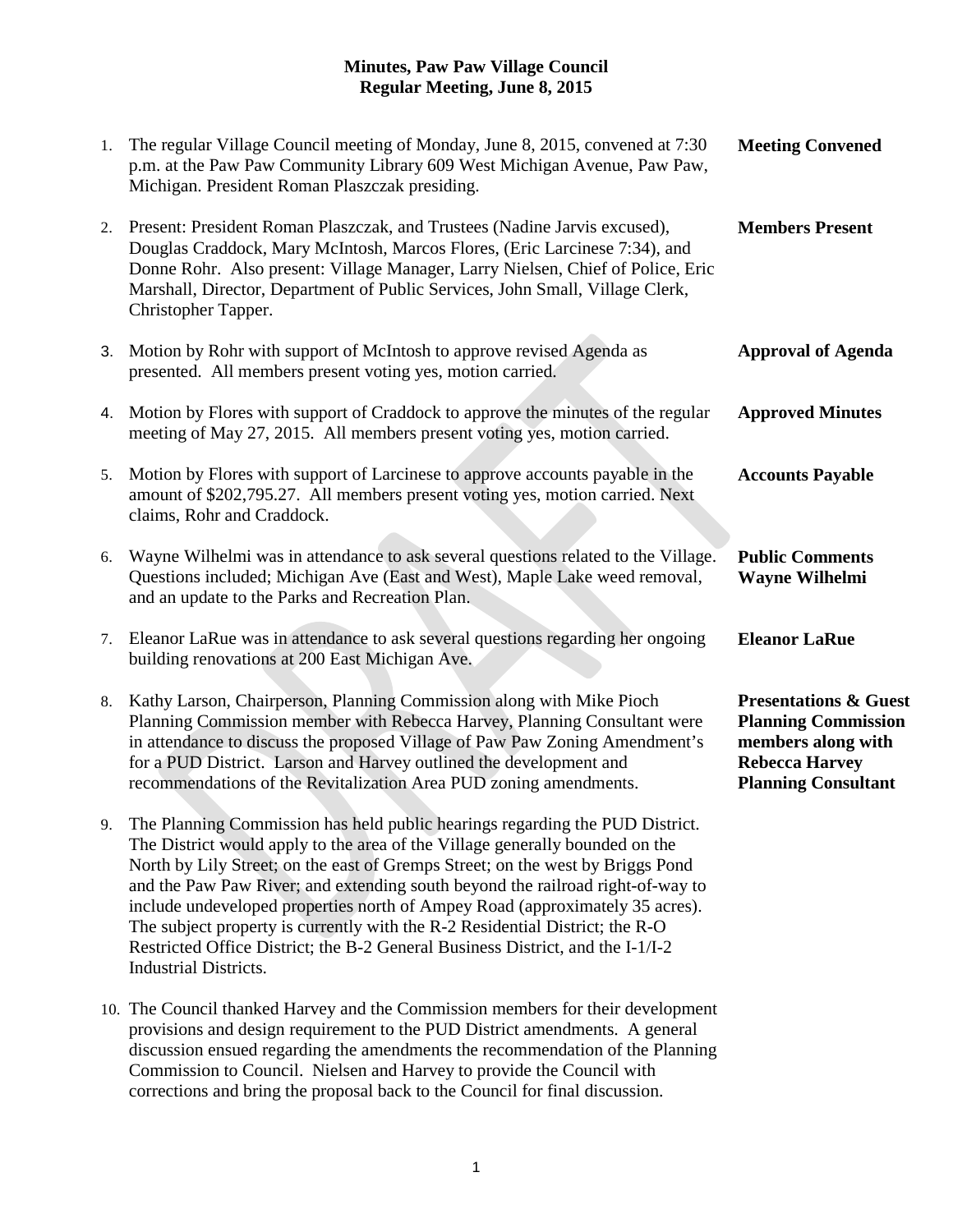| 11. Motion by Flores with support of Rohr to approve the request from the Domestic<br>Violence Coalition and use Power Plant Road, Kalamazoo Street, Michigan Ave<br>and Hazen Street as mapped on October 3, 2015 between the hours of 2:00 and<br>3:30 for the purposed annual run. All members present voting yes, motion<br>carried.                                                                                                                                      | <b>New Business</b><br><b>Request from</b><br><b>Domestic Violence</b><br><b>Coalition</b> |
|-------------------------------------------------------------------------------------------------------------------------------------------------------------------------------------------------------------------------------------------------------------------------------------------------------------------------------------------------------------------------------------------------------------------------------------------------------------------------------|--------------------------------------------------------------------------------------------|
| 12. Motion by Rohr with support of Craddock and grant Knights of Columbus use of<br>various Village Streets and sidewalks on July 20, 2015 for the purpose of<br>conducting their annual Tootsie Roll Drive. All members present voting yes,<br>motion.                                                                                                                                                                                                                       | <b>Request from Knights</b><br>of Columbus                                                 |
| 13. Motion by Rohr with support of Larcinese to accept the recommendation of the<br>Planning Commission and grant the approval of TNT Fireworks Special Land<br>Use/Site Plan request at 1013 South Kalamazoo the following five conditions<br>listed in the agenda memo dated June 5, 2015. All members present voting yes,<br>motion carried.                                                                                                                               | <b>Recommendations</b><br>from PC, TNT<br>fireworks SLU 1013 S<br><b>Kalamazoo Street</b>  |
| 14. For the record Larcinese asked to be removed from the discussion and vote,<br>because of conflict of interest. Plaszczak thanked Larcinese for his comments.                                                                                                                                                                                                                                                                                                              |                                                                                            |
| 15. Motion by Flores with support of Craddock to accept the recommendation of the<br>Planning Commission and grant the approval of the Multani Marathon Site Plan<br>amendments with the following eight conditions listed in the agenda memo dated<br>June 5, 2015 along with the added condition to apply matching siding to the<br>storage building on the west side of the new constructed site. All members<br>present voting yes, Larcinese abstaining, motion carried. | <b>Recommendations</b><br>from PC, Multani<br>Petroleum                                    |
| 16. Motion by Flores with support of Jarvis to approve and accept Resolution 15-06<br>seeking two parcel of land 80-47-583-050-00 and 80-47-583-049-00 from the<br>Michigan Land Bank Fast Track Authority and to further authorize the Village<br>Manager to make the request on behalf. Roll call vote; Craddock, Rohr, Larcinese,<br>Plaszczak, McIntosh and Flores all voting yes, motion carried.                                                                        | <b>Resolution 15-06</b><br><b>Michigan Land Bank</b>                                       |
| 17. Nielsen and stuff provided an update regarding new legislation the Village, as all Ongoing Business<br>local governments, must comply with mandated requirements for compliance with<br>State Freedom of Information Act. The new mandates are intended to allow<br>greater and standard access to public documents all across the state. Action is<br>sought before the July 1, 2015 deadline.                                                                           | <b>FOIA Compliance</b><br><b>July 1, 2015</b>                                              |
| 18. Nielsen and Small provided more updates regarding the East Michigan resurfacing<br>project along with the West Michigan new construction project. Both projects are<br>projected to be on schedule pending the outcome of weather.                                                                                                                                                                                                                                        | <b>Michigan Ave updates</b>                                                                |
| 19. No report.                                                                                                                                                                                                                                                                                                                                                                                                                                                                | <b>Committee Reports</b><br><b>Master Plan</b>                                             |
| 20. No report.                                                                                                                                                                                                                                                                                                                                                                                                                                                                | Finance & Admin.                                                                           |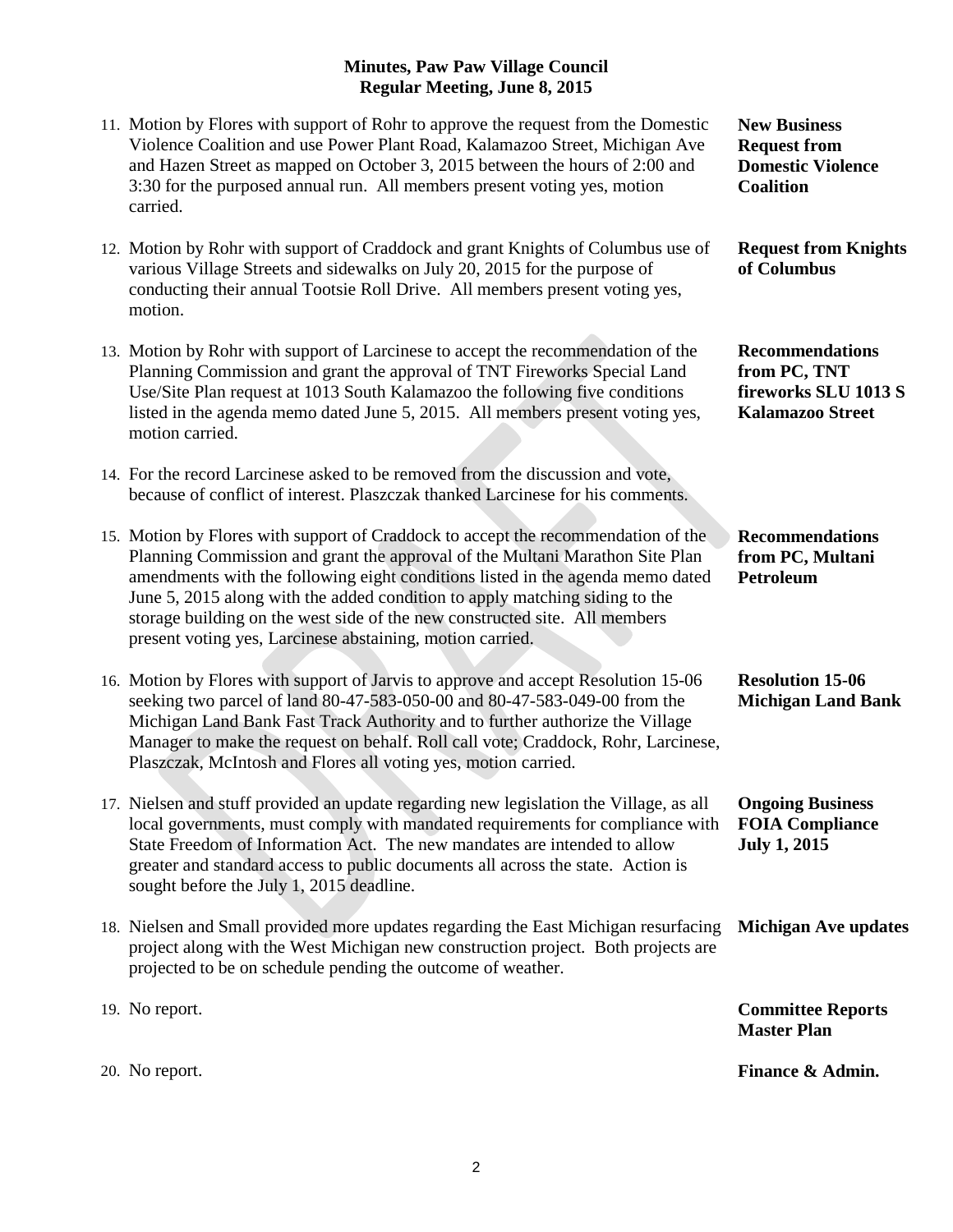| 21. Flores reported the committee met. Items discussed included; Michigan Ave,<br>Maple Island and other department updates. in the downtown, Maple Lake weed                                                                                                                                                            | <b>Public Services</b>                   |
|--------------------------------------------------------------------------------------------------------------------------------------------------------------------------------------------------------------------------------------------------------------------------------------------------------------------------|------------------------------------------|
| 22. No report.                                                                                                                                                                                                                                                                                                           | Parks and Rec.                           |
| 23. No report.                                                                                                                                                                                                                                                                                                           | <b>DDA</b>                               |
| 24. No report.                                                                                                                                                                                                                                                                                                           | <b>Fire Board</b>                        |
| 25. No report.                                                                                                                                                                                                                                                                                                           | <b>Historical Comm.</b>                  |
| 26. No report                                                                                                                                                                                                                                                                                                            | <b>Housing Commission</b>                |
| 27. No report.                                                                                                                                                                                                                                                                                                           | <b>Planning Commission</b>               |
| 28. No report.                                                                                                                                                                                                                                                                                                           | <b>Wellhead Protection</b>               |
| 29. No report.                                                                                                                                                                                                                                                                                                           | <b>EDC</b>                               |
| 30. No report.                                                                                                                                                                                                                                                                                                           | <b>WHF</b>                               |
| 31. No report.                                                                                                                                                                                                                                                                                                           | <b>Maple Lake</b><br>& NR &E             |
| 32. Flores commented on the loss of former Village Council Trustee and Zoning<br>Board of Appeals Member George Kolosar. Flores noted Kolosar was a<br>wonderful asset to the Village and thanked the Kolosar family for his years of<br>services to the community.                                                      | <b>Council Comments</b><br><b>Flores</b> |
| 33. Larcinese comments on several communities he had visited and cautions the<br>Council of moving forward with several "Place Making" ideas. In the<br>communities he had visited those communities were experiencing more homeless<br>person's living in area Parks because of the opportunity of more public setting. | Larcinese                                |
| 34. Motion by Flores with support of McIntosh to adjourn the meeting. All members<br>present voting yes, motion carried. Meeting adjourned at 9:33 p.m.                                                                                                                                                                  | <b>Adjournment</b>                       |
| Respectfully submitted:                                                                                                                                                                                                                                                                                                  |                                          |

Village President,<br>
Roman Plaszczak<br>
Christopher Ta

\_\_\_\_\_\_\_\_\_\_\_\_\_\_\_\_\_\_\_\_\_\_ \_\_\_\_\_\_\_\_\_\_\_\_\_\_\_\_\_\_\_\_\_\_\_ Christopher Tapper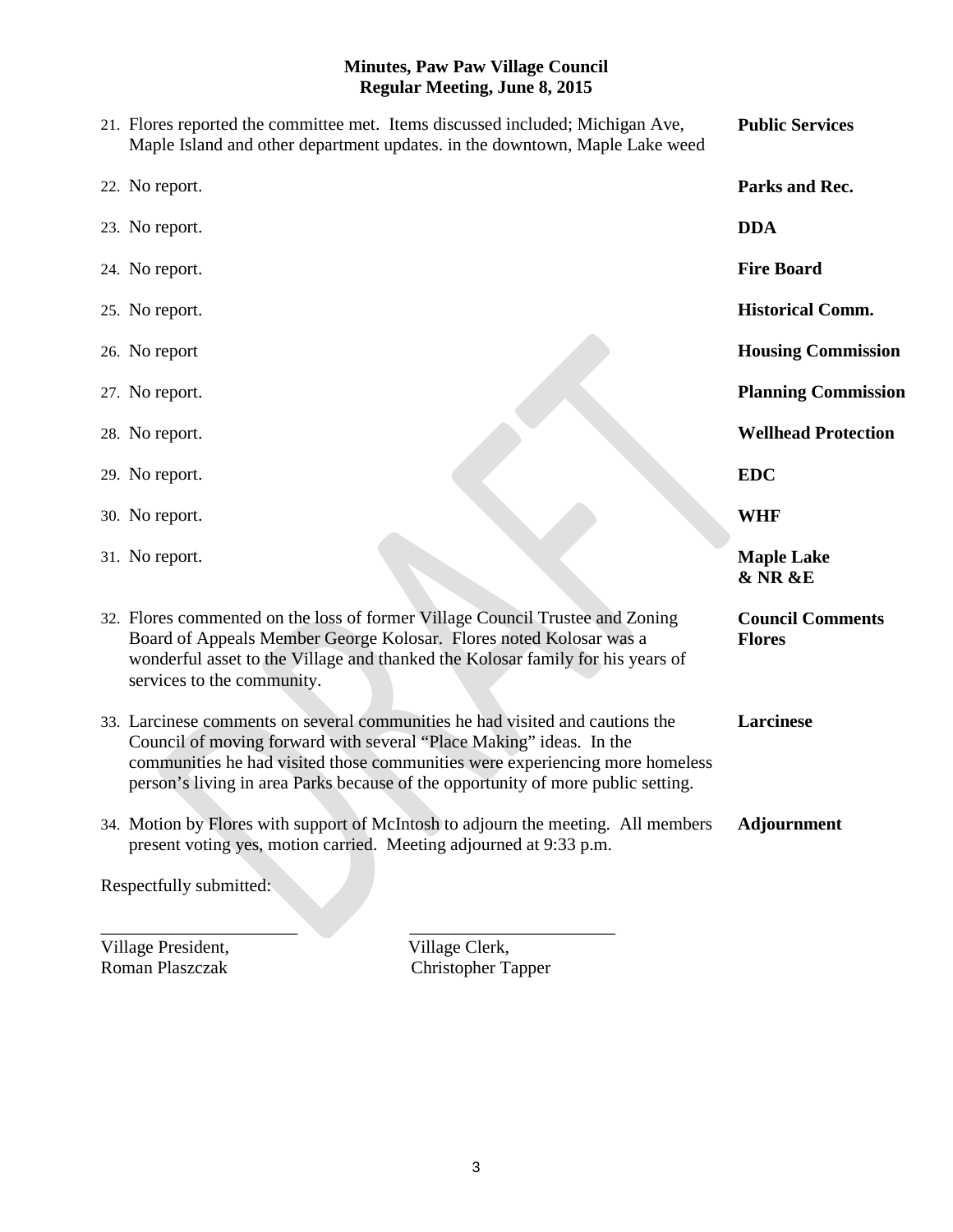| 1. | The regular Village Council meeting of Monday June 22, 2015, convened at 7:30<br>p.m. at the Paw Paw Community Library 609 West Michigan Avenue, Paw Paw,<br>Michigan. President Plaszczak presiding.                                                                                                                                                                                                                                                                                                                                                  | <b>Meeting Convened</b>                                                                      |
|----|--------------------------------------------------------------------------------------------------------------------------------------------------------------------------------------------------------------------------------------------------------------------------------------------------------------------------------------------------------------------------------------------------------------------------------------------------------------------------------------------------------------------------------------------------------|----------------------------------------------------------------------------------------------|
| 2. | Present: President Plaszczak, President Pro-tem Eric Larcinese, and Trustees<br>Douglas Craddock, Marcos Flores, Nadine Jarvis, Mary McIntosh and Donne<br>Rohr. Also present: Village Manager Larry Nielsen, Public Services Director<br>John Small and Community Development Officer Leonard Lux.                                                                                                                                                                                                                                                    | <b>Members Present</b>                                                                       |
| 3. | Motion by Rohr with support of Larcinese to approve the Agenda for Monday<br>June 22, 2015. All members present voting yes, motion carried.                                                                                                                                                                                                                                                                                                                                                                                                            | <b>Approval of Agenda</b>                                                                    |
| 4. | Motion by McIntosh with support of Rohr to approve the minutes of the regular<br>session meeting minutes of June 8, 2015 as corrected. All members present<br>voting yes, motion carried.                                                                                                                                                                                                                                                                                                                                                              | <b>Approved Minutes</b>                                                                      |
| 5. | Motion by Craddock with support of Rohr to approve accounts payable in the<br>amount of \$722,019.52. All members present voting yes, motion carried. Next<br>claims, Flores and Rohr.                                                                                                                                                                                                                                                                                                                                                                 | <b>Accounts Payable</b>                                                                      |
|    | 6. Lyn and Sharon Stevens requested the Village Council consider revising the the<br>sign portion of the current Rummage Sales ordinance to allow limited off-site<br>signs. The Council took their suggestions under advisement.                                                                                                                                                                                                                                                                                                                      | <b>Public Comment</b><br><b>Rummage Sales</b>                                                |
| 7. | Sharon and Lyn Stevens offered suggestions for vacant downtown store windows.<br>The Council thanked them for their suggestions.                                                                                                                                                                                                                                                                                                                                                                                                                       | <b>Public Comment</b><br><b>Downtown Windows</b>                                             |
| 8. | Eleanor LaRue addressed the Council with regard to her upper floor windows<br>seeking redress from the court agreement on the building she occupies and which<br>is owned by Don and Beth LaRue. Plaszczak, Nielsen and Lux responded<br>regarding the request indicating any change to the court agreement would be<br>handled through attorneys and the court. Comments regarding the proposed<br>ordinance were deferred to the Public Hearing later on the agenda.                                                                                 | <b>Public Comment</b><br><b>Eleanor LaRue</b>                                                |
| 9. | Herb Grassow addressed the Council regarding sidewalks along the east side of<br>Elm and the lack of ADA crosswalks at Niles and Paw Paw and Niles and Elm<br>streets. Mr. Grassow also commented a dog park would be great, the trucks at the<br>main intersection are scary, and wondered if some downtown businesses could be<br>required to make their entrances ADA compliant. ADA, Americans with<br>Disabilities Act. The Council thanked him for the information regarding<br>crosswalks and sidewalks noting staff will address his concerns. | <b>Public Comment</b><br><b>Herb Grassow</b><br><b>Sidewalks, crosswalks</b><br>and dog park |
|    | 10. Motion by Rohr with support from Craddock to recess and open Public Hearing<br>on proposed ordinances 443 through 447. Roll call with all members present in<br>the affirmative. The Public Hear commenced at 8:10 PM.                                                                                                                                                                                                                                                                                                                             | <b>Public Hearing</b><br><b>Proposed Ordinances</b><br>443 - 447                             |
|    | 11. President Plaszczak asked if there were any comments on Ordinance 443<br>regarding animal excrement. The Stevens commented where they live, outside the                                                                                                                                                                                                                                                                                                                                                                                            | <b>Ordinance 443</b><br><b>Animal Excrement</b>                                              |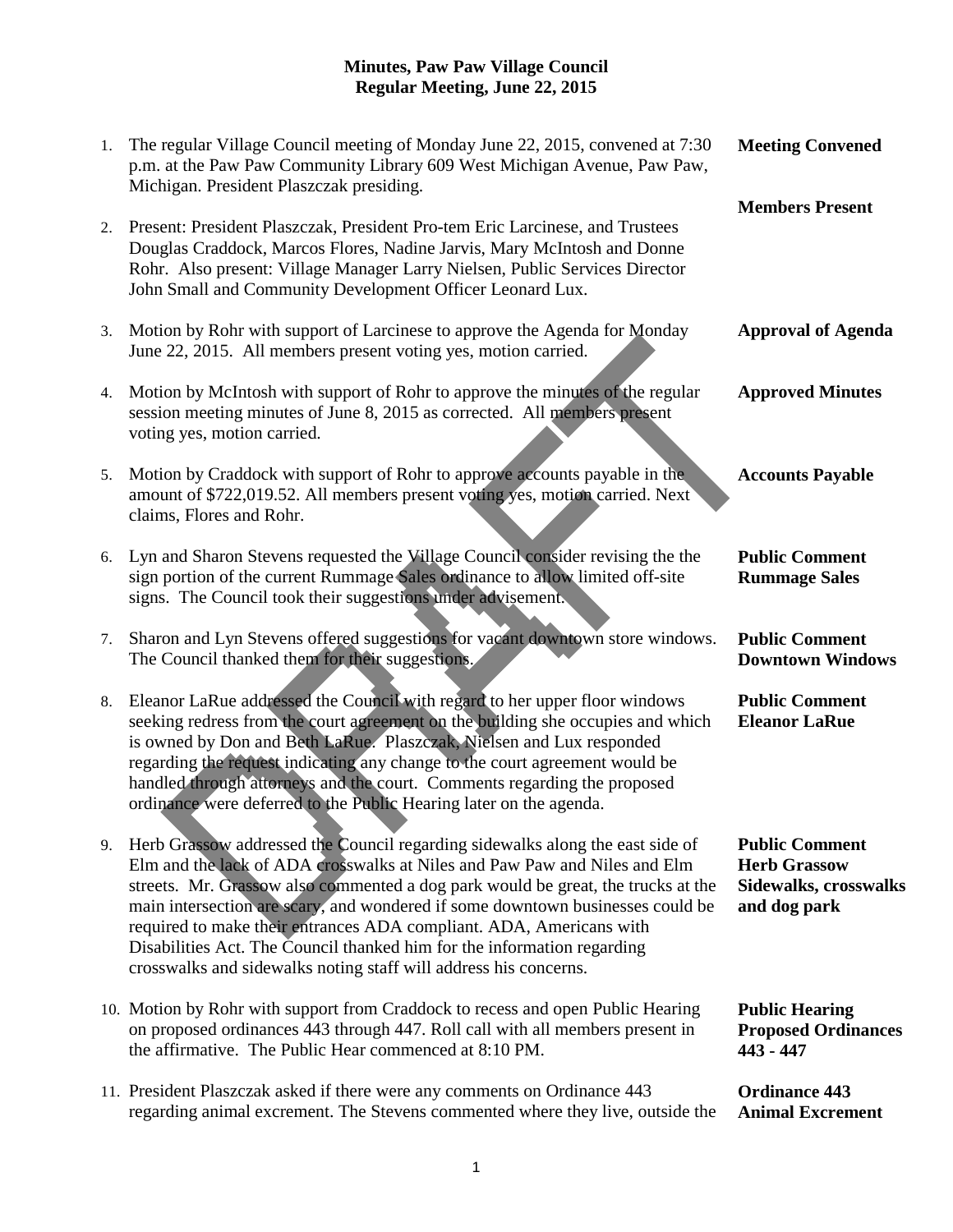Village, owners pick up after their pets and were surprised Paw Paw doesn't have such. No further comment received.

12. President Plaszczak asked if there was any comment on Ordinance 444 Prohibiting Feeding of Waterfowl and 445 Prohibiting Use of Indoor Furniture Outdoors after 48 hours. No comments were received. 13. President asked if there were any comments regard Ordinance 446 setting standards for board of doors and windows. Eleanor LaRue suggested the ordinance could offer more options than window replacement. No other comments were received. 14. President Plaszczak asked if there were any comments on proposed ordinance 447 setting parameters for when the Village may require electrical inspections prior to reestablishing electrical service. No comments were received. 15. There being no further comments, Rohr moved and Craddock supported a motion to close the Public hearing at 8:20 PM. Motion carried with all members present voting in the affirmative. 16. Flores moved with support from Jarvis to recess and open the Public Hearing regarding the Truth in Taxation levy resolution. All members present voted to open the Public Hearing at 8:21 PM. 17. Nielsen explained the annual consideration of the authorized levy of Village millages for general operations and road operations due to the Headlee and Truth in Taxation legislation. 18. President Plaszczak asked if there were any comments. No further comments were received. McIntosh moved with support from Rohr to close the Public Hearing at 8:26 PM. All members present voted in the affirmative and the Hearing was closed. The regular Council meeting reconvened. 19. Requests to use Village Properties were made by the Wine and Harvest festival and the Paw Paw Area Chamber of Commerce. McIntosh moved with support from Jarvis to **grant** the request and **close** Dyckman Street September 12, 2015 between 9:00 AM and 11:30 AM for the Rotary Grape Escape Motorcycle Run. Motion carried with all members voting in the affirmative. McIntosh moved with support from Jarvis to **grant** the request and **close** Harry Bush Blvd. September 12, 2015 between 10:00 AM and 2:30 PM for the PPFD Waterball Competition. Motion carried with members voting in the affirmative. Rohr moved with support from Jarvis to **grant** the request and **allow** use of the Briggs Pond Parking Lot on September 13, 2015 at approximately 2:00 PM for the dropping of the Ducks for the Lions Club. A parking space will be **Ordinances 444 and 445 Ordinance 446 – Boarding of Doors and Windows Ordinance 447 Ordinance Public Hearing Closed Truth in Taxation Public Hearing Truth in Taxation Explained Truth in Taxation Hearing Closed Request to Use Village Property = Wine and Harvest Festival and Chamber**

reserved for this use with the remainder of the lot open.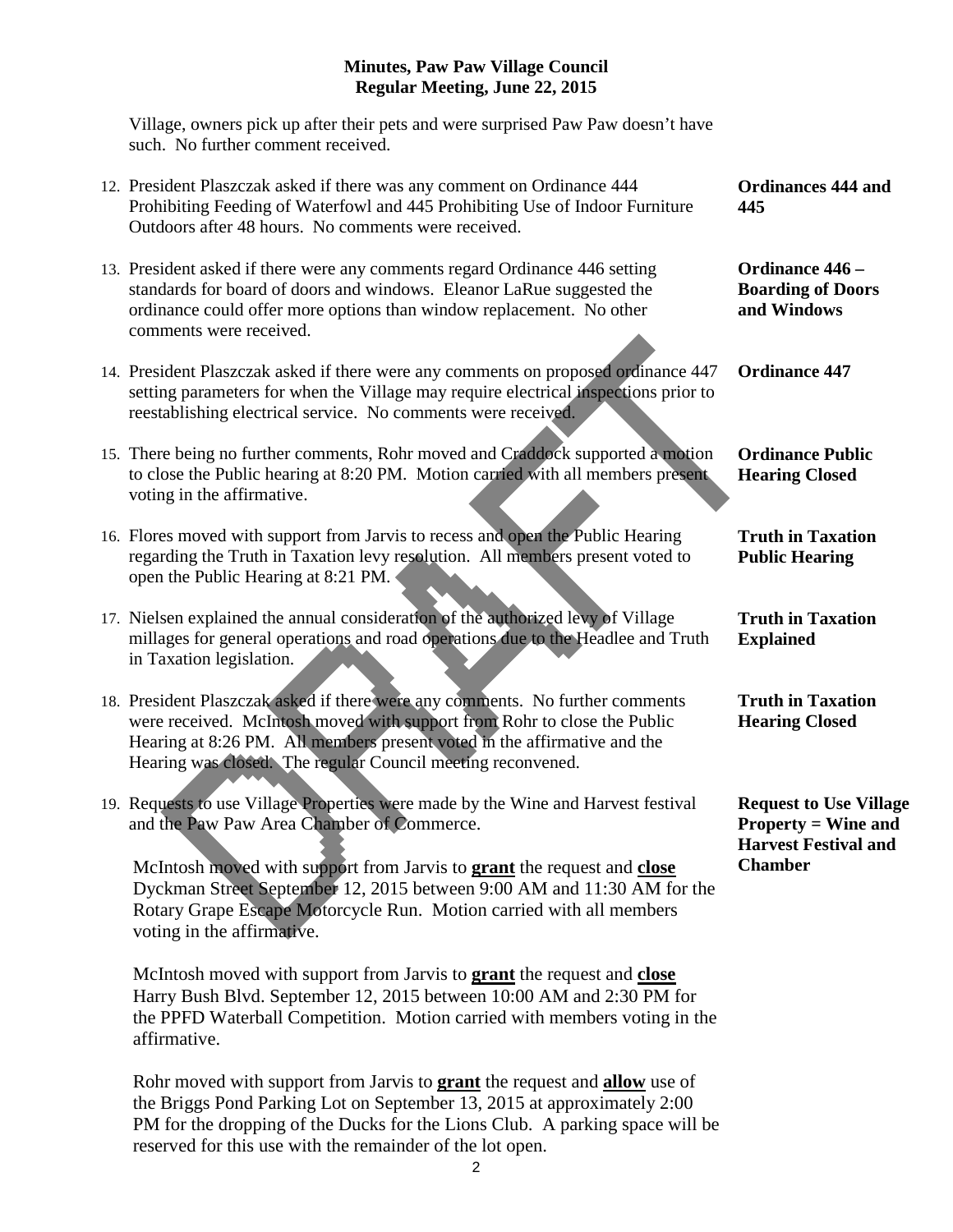Jarvis moved with support from McIntosh to **grant** the request and **allow** the Chamber of Commerce to use Village property at 125 Industrial Avenue September 9 through 13, 2015 for their annual carnival in connection with the Wine and Harvest Festival.

- 20. Flores moved with support from Jarvis to adopt ordinance 443 requiring proper disposal of animal excrement when said animal deposit excrement on public or another person's private property and to set penalties for violations. Following a roll call vote the motion carried with all members voting in the affirmative. The ordinance will be published and go into effect 20 days later.
- 21. Craddock moved with support of Rohr to adopt Ordinance 444 prohibiting feeding of waterfowl from public property. Larcinese stated the issue was one of education and worried how it may be enforced over the years by different staff and Councilmembers. Larcinese preferred encouraging cooperation with the spirit of the ordinance via education rather than punishment. Following a roll call vote the motion carried with six members voting in the affirmative and with one, Larcinese, opposed. The ordinance will be published and go into effect 20 days later.
- 22. McIntosh moved with support from Jarvis to adopt Ordinance 445 allowing use of indoor (home and vehicle) furniture for periods not to exceed 48 hours, thus, prohibiting longer outdoor use of indoor furniture and setting penalties for violations. Following a roll call vote the motion carried with all members voting in the affirmative. The ordinance will be published and go into effect 20 days later.
- 23. McIntosh moved with support from Jarvis to adopt Ordinance 446 setting standards and timeframes for boarding of doors and windows. Larcinese asked about the ordinance's impact on existing building. Plaszczak responded that existing buildings are 'grandfathered' per zoning law and would only have to comply when they take on new renovation or construction. Flores asked about materials to be used. Nielsen and Lux responded the materials used would have to meet code fitting structurally with the building. Following a roll call vote the motion carried with all members voting in the affirmative. The ordinance will be published and go into effect 20 days later.
- 24. Flores moved with support from McIntosh to adopt Ordinance 447 setting conditions when the Village may request electrical inspections. Flores offer a personal example of the benefit of electrical inspections. Larcinese sought details behind the paragraph allowing inspections, regardless of the time factors, per the International Property Maintenance Code in Chapter 6, sections 601.1 through 607.1. Nielsen apologized for not providing the wording of those sections for this meeting. Lux and Small gave some examples of when the sections could come into effect. Nielsen indicated the sections can freely be accessed via the internet. Following a roll call vote the motion carried with all members voting in the affirmative. The ordinance will be published and go into effect 20 days later.

**Ordinance 443 – Animal Excrement**

**Ordinance 444 – Prohibiting Feeding of Waterfowl from public property.**

**Ordinance 445 – Limiting Use of Indoor Furniture Outdoors**

**Ordinance 446 – Setting standards and time limits on Boarding of Windows and Doors**

**Ordinance 447 – allowing the Village to request Electrical Inspection in certain conditions**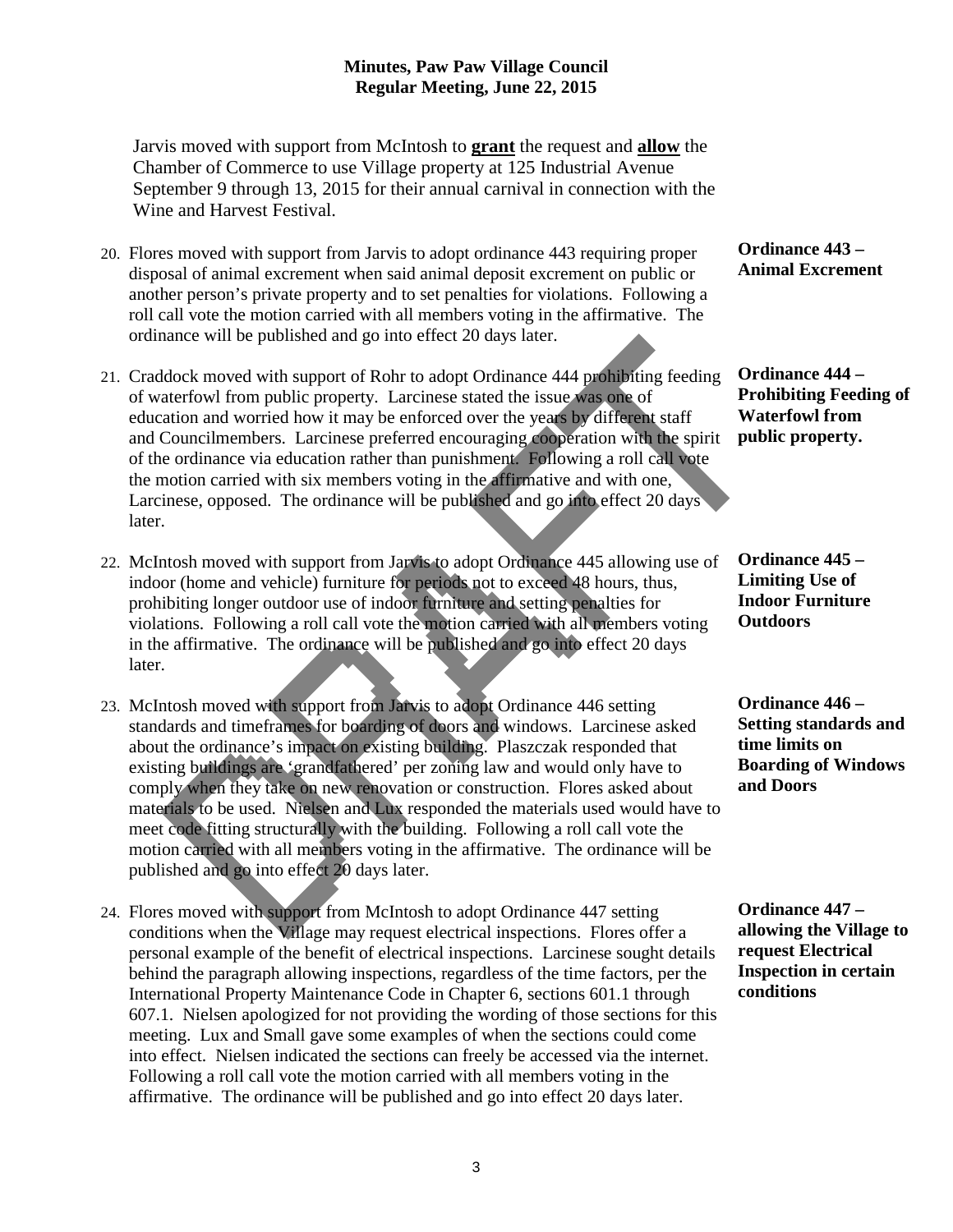- 25. Flores moved with support from Jarvis to adopt Resolution 15-07 and accept the millage increase of 1.59% under the Truth in Taxation legislation. McIntosh resented the statute calling the action an increase when the actual millage rate will be less. She also noted, voting no would be a permanent decrease in millage rates and further hinder the Village's ability to finance general operations and road operations. Following a roll call vote the motion carried with all members voting in the affirmative. The Resolution was adopted.
- 26. Jarvis moved with support from Rohr to adopt the FOIA guidelines, request forms and fee schedules as presented and required by State statute. Mover and supporter accepted and amendment to the motion to include adding the adoption date to all materials. With all members voting in the affirmative, motion carried.

be included in customer utility bills.

year.

27. The agenda included the opportunity for comments regarding PA 295 and the Village's renewable energy plan. Following this second opportunity, the Village will provide an annual report for 2014 for all electric customers. The report will 28. The Finance and Administration Committee Recommended renewal of the Manager's employment agreement. The prior agreement ended August 20, 2014. This agreement would be through August 20, 2017 and include an increase of \$1,250 in a retirement account benefit. No other changes were recommended, the base salary remains the same through the duration of the agreement. Rohr moved with Jarvis supporting a motion to adopt the Employment Agreement. With all members voting in the affirmative, the motion carried. Rohr also reported the **PA 295 Renewable Energy Plan COMMITTEE REPORTS Finance & Admin. Public Services** 

| members voting in the affirmative, the motion carried. Rohr also reported the<br>Committee is looking into an assistant manager position and requested the item be<br>on the next agenda.                                                                                                                                                                                                          |                            |
|----------------------------------------------------------------------------------------------------------------------------------------------------------------------------------------------------------------------------------------------------------------------------------------------------------------------------------------------------------------------------------------------------|----------------------------|
| 29. Flores reported the Public Services Committee received the comment on banners<br>from the Village attorneys and will report further. He also noted the 2014 Water<br>Quality report is completed and distributed. Flores noted goose round-ups have<br>been canceled due to the threat of avian flu. The Committee also heard and<br>discussed a number of updates on departmental activities. | <b>Public Services</b>     |
| 30. Jarvis reported the next meeting is July $6th$ .                                                                                                                                                                                                                                                                                                                                               | Parks and Rec.             |
| 31. Plaszczak reported on a \$2,500 DDA grant award for 110 S. LaGrave.                                                                                                                                                                                                                                                                                                                            | <b>DDA</b>                 |
| 32. Larcinese reported next meeting is July $7th$ .                                                                                                                                                                                                                                                                                                                                                | <b>Fire Board</b>          |
| 33. Plaszczak reported the Committee met June 17th.                                                                                                                                                                                                                                                                                                                                                | <b>Historical Comm.</b>    |
| 34. Rohr reported the Housing Commission is moving forward with RAD designation <b>Housing Commission</b><br>and will report in greater detail at a future meeting.                                                                                                                                                                                                                                |                            |
| 35. Jarvis reported the next meeting is July $2nd$ .                                                                                                                                                                                                                                                                                                                                               | <b>Planning Commission</b> |
| 36. Wellhead protection Committee submitted their grant application for the next                                                                                                                                                                                                                                                                                                                   | <b>Wellhead Protection</b> |

**FOIA Guidelines, Applications, and Fee Schedules Adopted**

4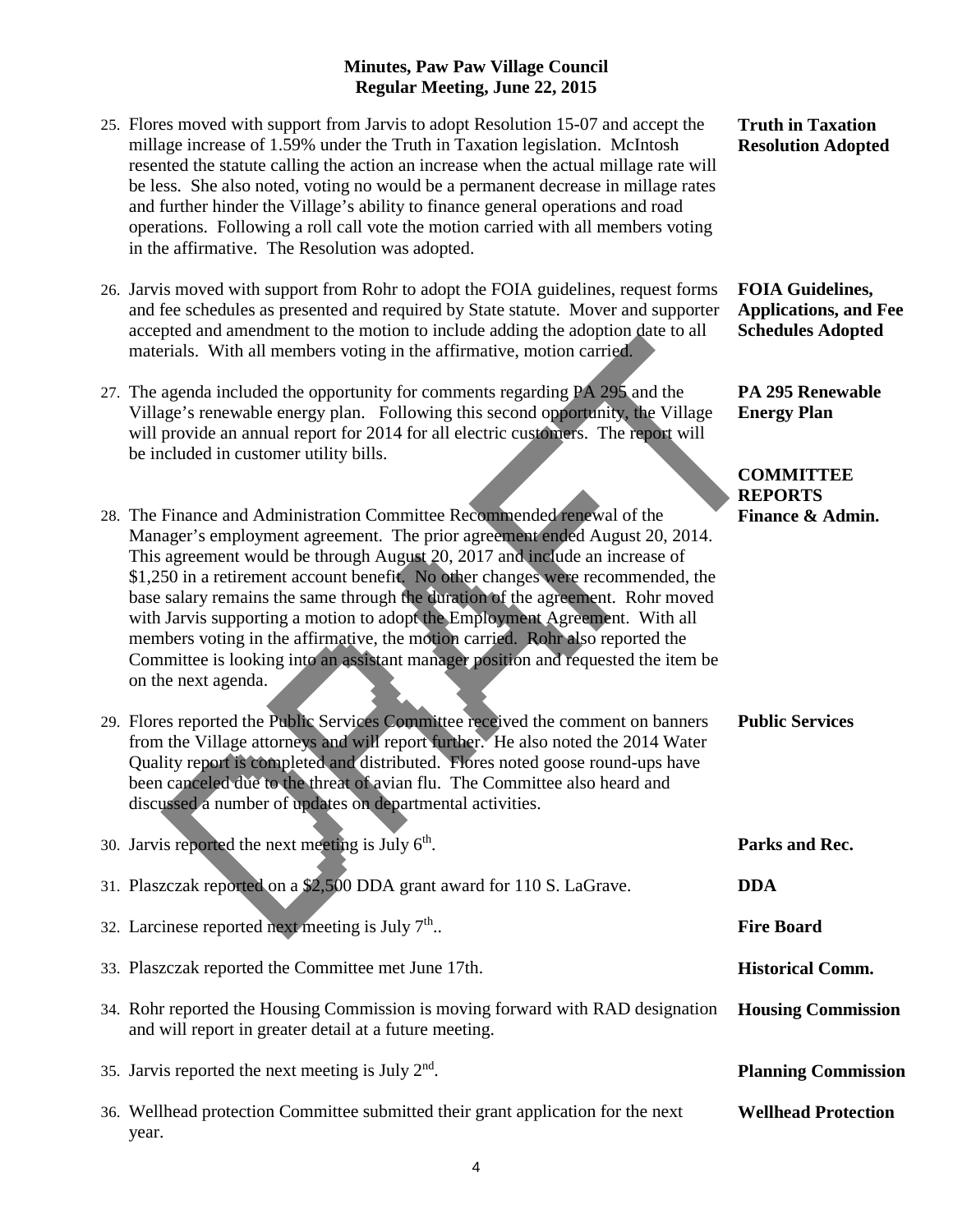- 37. Plaszczak reported the EDC met June  $16<sup>th</sup>$  to continue review of the Black Rivers Enterprise project.. **EDC**
- 38. Craddock reported the next meeting is July  $1<sup>st</sup>$ .
- 39. No report, Next meeting to be determined..
- 40. Larcinese noted it has been about a year since the Council wanted to explore including tornado warnings in the Village's siren system. Small will revisit the requirements and report at a future meeting. **Council Comments**

Flores commented on the Michigan Avenue Reconstruction project and advised people to 'hang in there.'

McIntosh noted an upcoming meeting with State Representative Aric Nesbitt.

- 41. Nielsen thanked the Council for action on his employment agreement.
- 42. Motion by Jarvis with support by Flores to adjourn the meeting. All members present voting yes, motion carried. Meeting adjourned at 9:34 p.m.

**Manager Comment**

**Adjournment**

Respectfully submitted:

\_\_\_\_\_\_\_\_\_\_\_\_\_\_\_\_\_\_\_\_\_\_ \_\_\_\_\_\_\_\_\_\_\_\_\_\_\_\_\_\_\_\_\_\_\_ Village President, Village Manager, Roman Plaszczak Larry Nielsen

**WHF**

**Maple Lake & NR &E**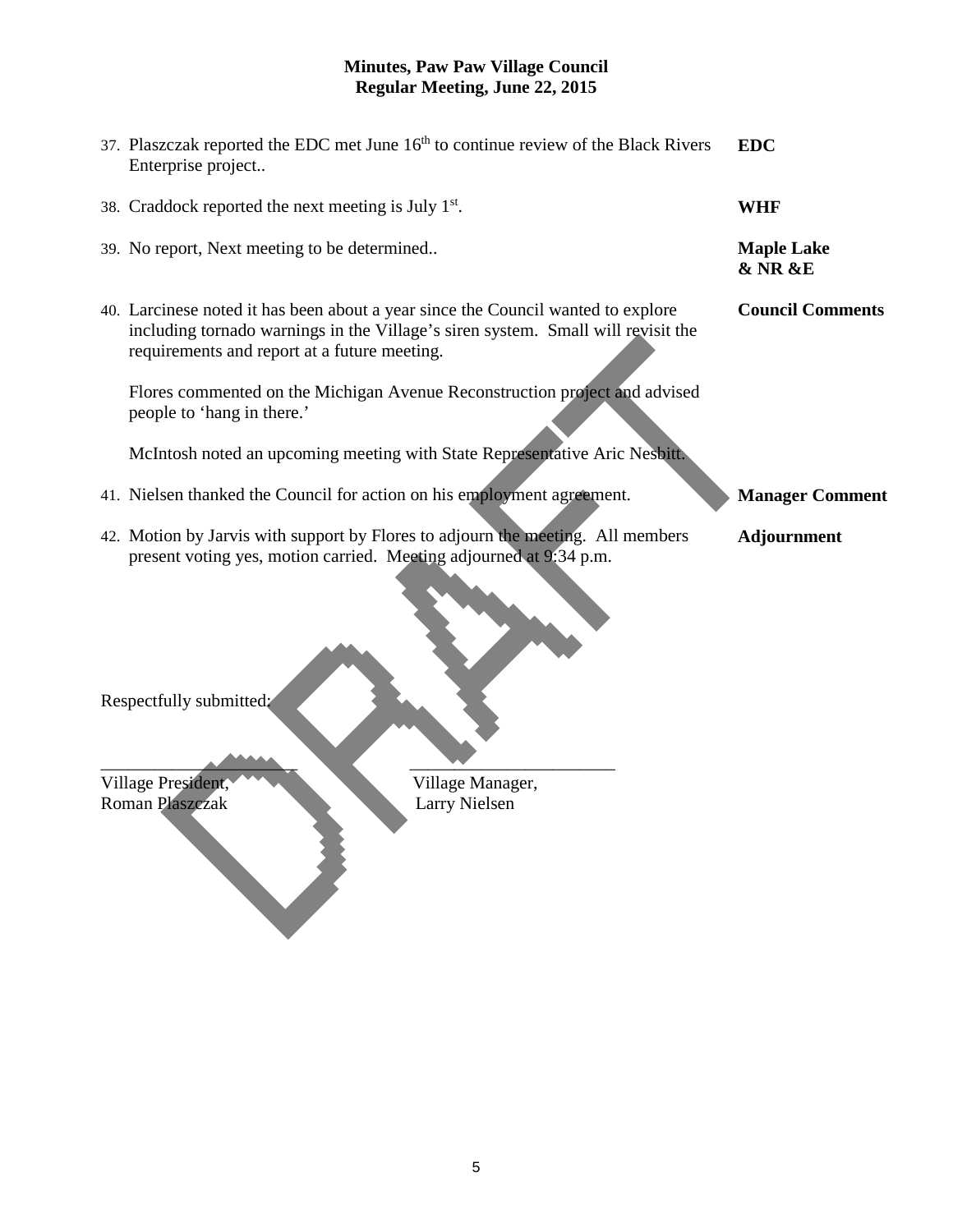| 1. | The regular Village Council meeting of Monday July 13, 2015, convened at 7:32<br>p.m. at the Paw Paw Community Library 609 West Michigan Avenue, Paw Paw,<br>Michigan. President Plaszczak presiding.                                                                                                                                                  | <b>Meeting Convened</b>                                                          |
|----|--------------------------------------------------------------------------------------------------------------------------------------------------------------------------------------------------------------------------------------------------------------------------------------------------------------------------------------------------------|----------------------------------------------------------------------------------|
| 2. | Present: President Plaszczak, President Pro-tem Eric Larcinese, and Trustees<br>(Douglas Craddock excused), Marcos Flores, Nadine Jarvis, Mary McIntosh and<br>Donne Rohr. Also present: Village Manager Larry Nielsen, Public Services<br>Director John Small and Village Clerk, Christopher Tapper.                                                  | <b>Members Present</b>                                                           |
| 3. | Motion by Jarvis with support of Rohr to approve the Agenda for<br>Monday July 13, 2015. All members present voting yes, motion carried.                                                                                                                                                                                                               | <b>Approval of Agenda</b>                                                        |
| 4. | Motion by Rohr with support of Jarvis to approve the minutes of the regular<br>session meeting minutes of June 22, 2015 as corrected. All members present<br>voting yes, motion carried.                                                                                                                                                               | <b>Approved Minutes</b>                                                          |
| 5. | Motion by Flores with support of Rohr to approve accounts payable in the amount<br>of \$664,957.32. All members present voting yes, motion carried. Next claims,<br>Craddock and Larcinese.                                                                                                                                                            | <b>Accounts Payable</b>                                                          |
| 6. | Let the record show no public comment was offered.                                                                                                                                                                                                                                                                                                     | <b>Public Comment</b>                                                            |
| 7. | Ginger Smietana was in attendance to provide a presentation to the Council<br>regarding this weekend's Paw Paw Days Uncork the Arts. Smietana provided<br>maps, events list and ticket locations. Smietana explained the committee was<br>expecting to sell two thousand passes to the events. Smietana thanked the Council<br>for their support.      | <b>Presentation &amp; Guest</b><br><b>Paw Paw Days</b><br><b>Uncork the Arts</b> |
| 8. | Motion by McIntosh with support from Jarvis to accept and approve the request<br>from the Paw Paw Fire Chief, Gary Brown Jr. the use of 125 Industrial Ave to<br>complete fire department hose and water testing on July 15, 2015. Testing will be<br>done during the day and completed by 3:00 pm. All members present voting yes,<br>motion carried. | <b>New Business</b><br><b>Paw Paw Fire</b><br><b>Department</b>                  |
| 9. | Nielsen updated the Council with regards to the Paw Paw Berkshire housing<br>development. The General Capital Group proposing the Berkshire Paw Paw<br>mixed use senior housing development received their notice of award for roughly<br>\$800,000.00 in tax credit financing. A final report will be submit to the Council<br>in the coming months.  | <b>Ongoing Business</b><br><b>Berkshire Paw Paw</b>                              |
|    | 10. The Council and staff thanked Nielsen for his commitment and hard work<br>regarding this project. Nielsen has worked long and countless hours with various<br>committees and organizations to provide local support for this project. The<br>project will be a tremendous community improvement to the Central Business<br>Downtown overlay.       |                                                                                  |
|    | 11. Nielsen reported the Village's request for winter drawdowns of Maple Lake has<br>been approved by the MDEQ. Small provided copies of the permit to the Council.                                                                                                                                                                                    | <b>Maple Lake</b><br><b>Drawdown Permits</b>                                     |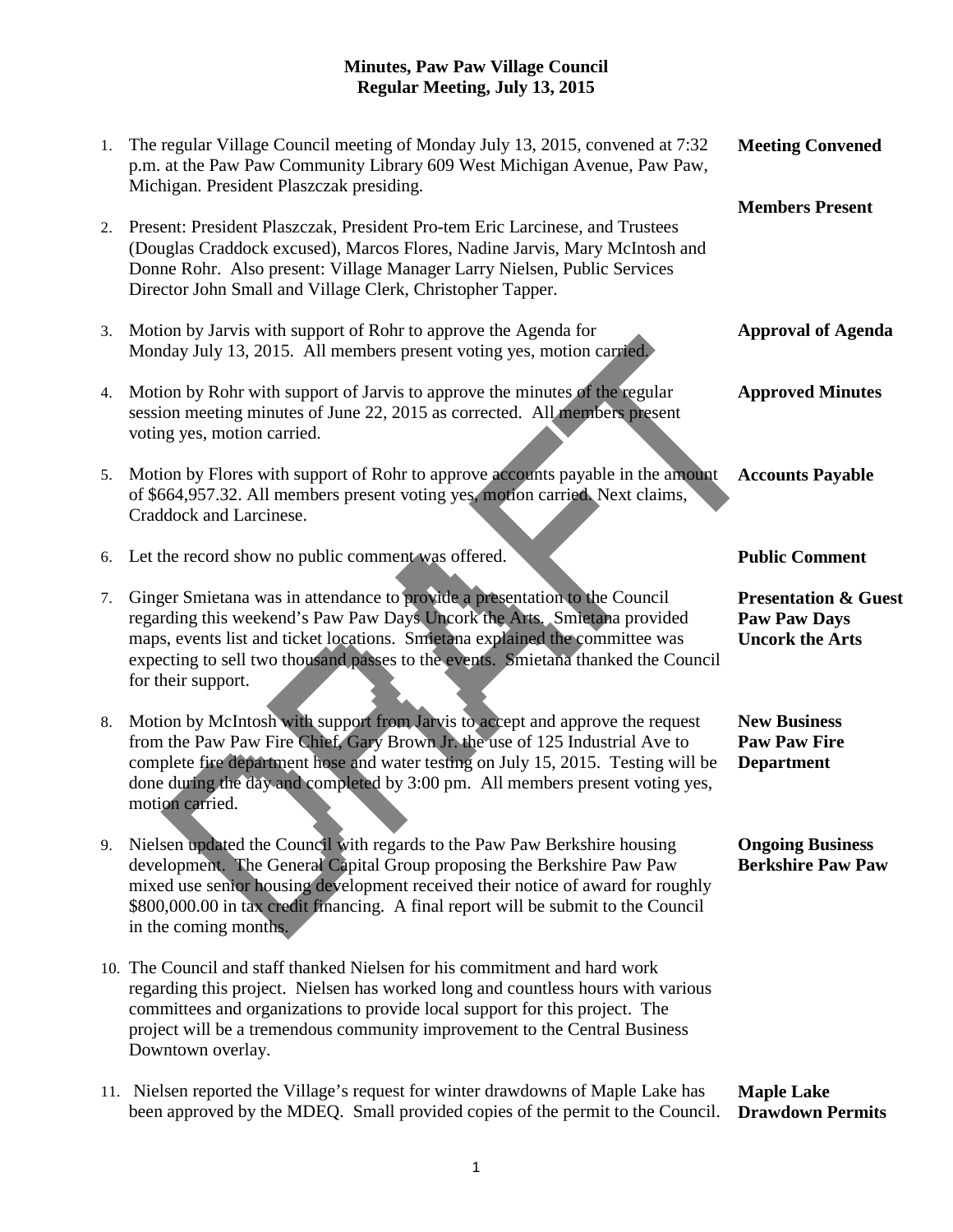| 12. The Finance and Administration Committee met. Rohr reported the Committee is<br>looking into an assistant manager position. Nielsen and the committee provided a<br>possible job description and asked the Council to review the proposal.                                          | <b>COMMITTEE</b><br><b>REPORTS</b><br>Finance & Admin. |
|-----------------------------------------------------------------------------------------------------------------------------------------------------------------------------------------------------------------------------------------------------------------------------------------|--------------------------------------------------------|
| 13. Flores reported the Public Services Committee met. Items discussed included;<br>proposed trail head at the Industrial Ave site, water tower damage from last storm,<br>along with lift station damages, review of the rummage sale amendments and<br>Maple Lake Association picnic. | <b>Public Services</b>                                 |
| 14. Jarvis reported the July 6 <sup>th</sup> meeting was cancelled.                                                                                                                                                                                                                     | Parks and Rec.                                         |
| 15. Plaszczak reported next meeting is July 20th.                                                                                                                                                                                                                                       | <b>DDA</b>                                             |
| 16. Rohr reported the July 7 <sup>th</sup> meeting took place. Meeting discussion took place<br>regarding the "Needs Assessment Report"                                                                                                                                                 | <b>Fire Board</b>                                      |
| 17. No report.                                                                                                                                                                                                                                                                          | <b>Historical Comm.</b>                                |
| 18. No report.                                                                                                                                                                                                                                                                          | <b>Housing Commission</b>                              |
| 19. Jarvis reported the July $2nd$ meeting took place. Items discussed included the<br>Council amendments to the PUD ordinance.                                                                                                                                                         | <b>Planning Commission</b>                             |
| 20. No report.                                                                                                                                                                                                                                                                          | <b>Wellhead Protection</b>                             |
| 21. Plaszczak reported the EDC met June 16 <sup>th</sup> to continue review of the Black Rivers<br>Enterprise project.                                                                                                                                                                  | <b>EDC</b>                                             |
| 22. No report.                                                                                                                                                                                                                                                                          | <b>WHF</b>                                             |
| 23. No report.                                                                                                                                                                                                                                                                          | <b>Maple Lake</b><br><b>&amp; NR &amp;E</b>            |
| 24. Plaszczak reported his drive around the community. Plaszczak commented on<br>well the area Parks looked along with the how the construction project was<br>moving along.                                                                                                            | <b>Council Comments</b><br><b>Plaszczak</b>            |
| 25. Flores commented on the continued efforts with regards to the tornado warning<br>policy in the Village.                                                                                                                                                                             | <b>Flores</b>                                          |
| 26. Nielsen thanked the Council for continued support with regards to the efforts of<br>Maple Lake and the drawdown efforts. Nielsen also reported on a FEMA meeting<br>he attended.                                                                                                    | <b>Manager Comment</b>                                 |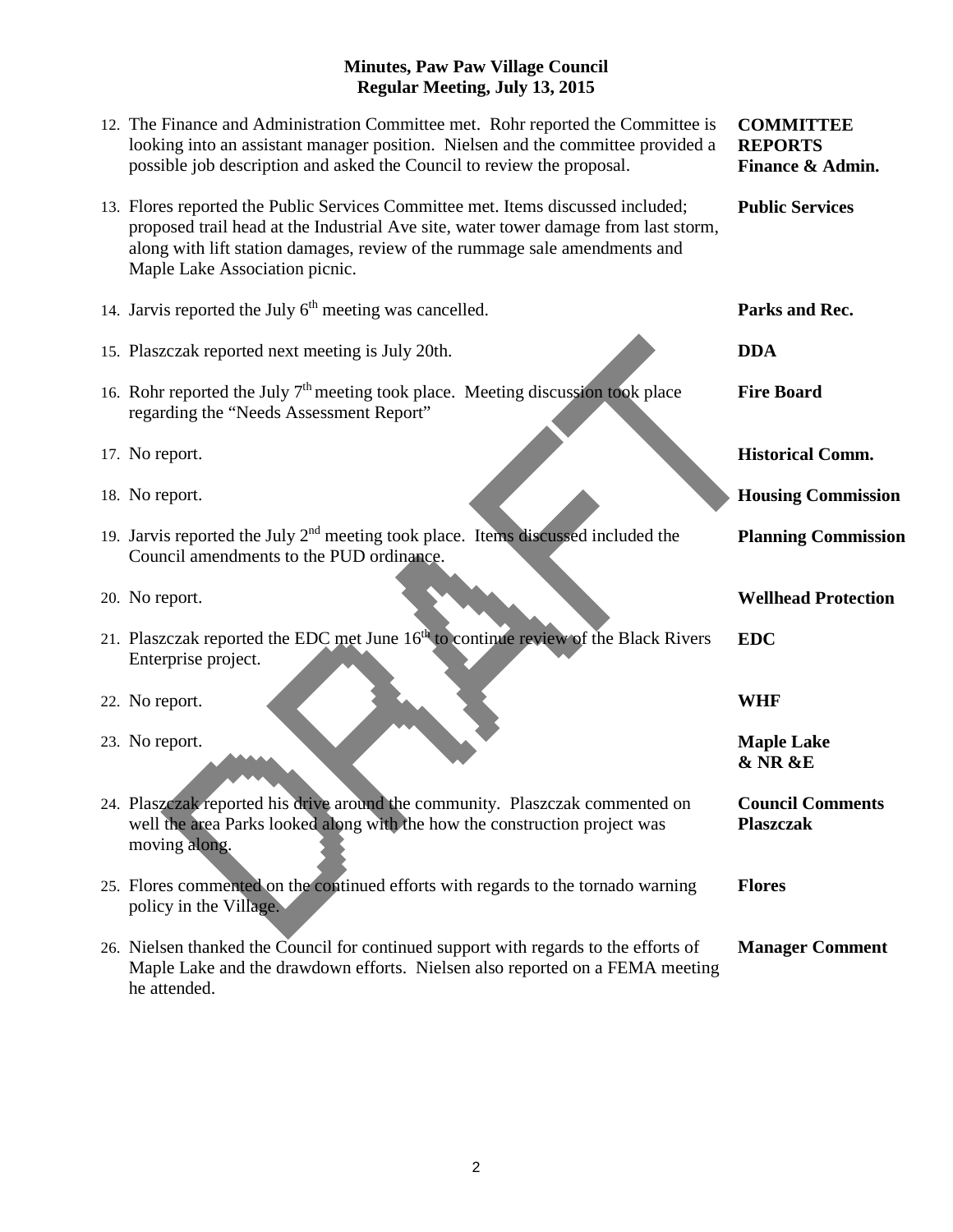27. Motion by Flores with support by Larcinese to adjourn the meeting. All members **Adjournment**present voting yes, motion carried. Meeting adjourned at 8:34 p.m.

Respectfully submitted:

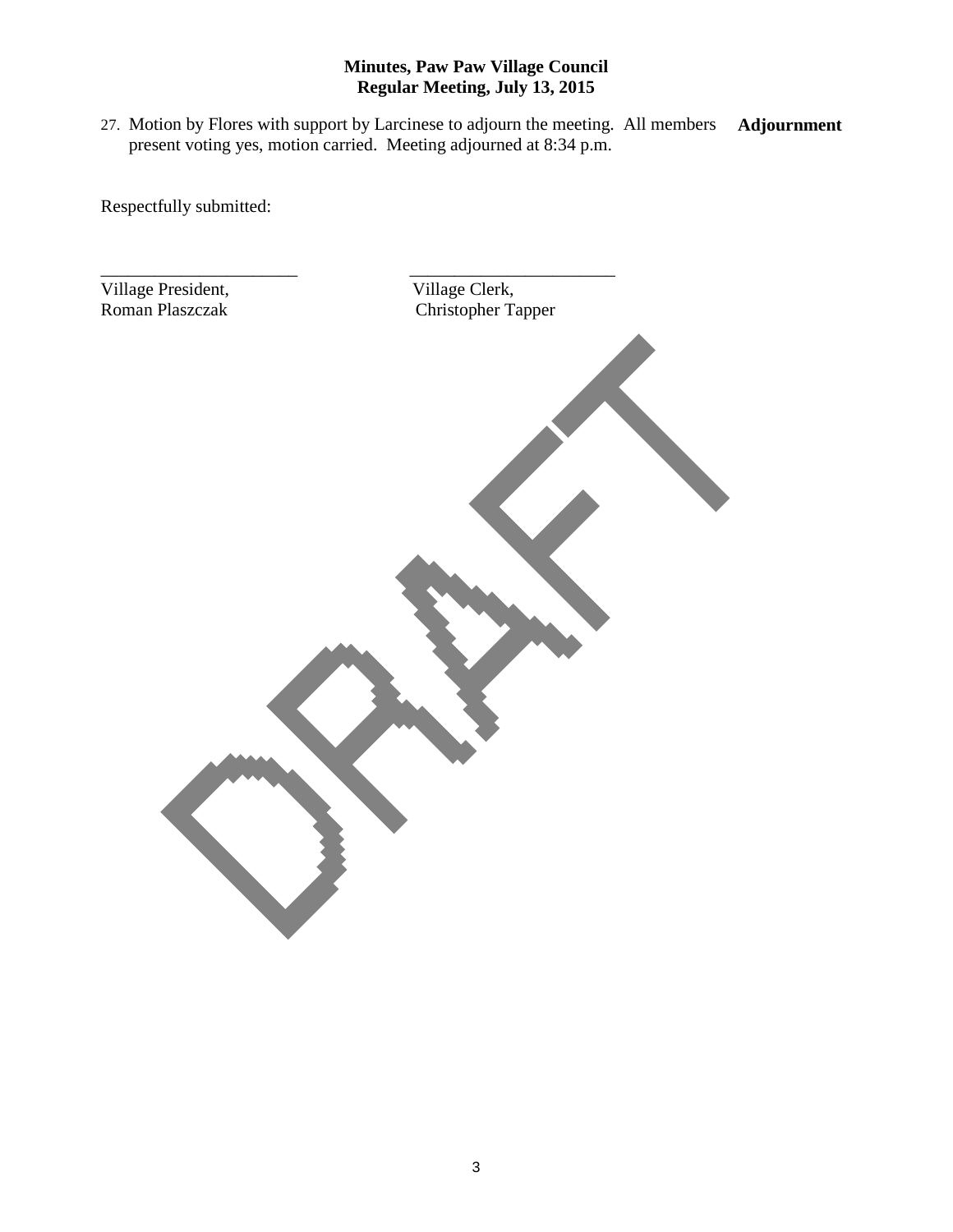| 1. | The regular Village Council meeting of Monday July 27, 2015, convened at 7:32<br>p.m. at the Paw Paw Community Library 609 West Michigan Avenue, Paw Paw,<br>Michigan. President Plaszczak presiding.                                                                                                                                   | <b>Meeting Convened</b>                                          |
|----|-----------------------------------------------------------------------------------------------------------------------------------------------------------------------------------------------------------------------------------------------------------------------------------------------------------------------------------------|------------------------------------------------------------------|
| 2. | Present: President Plaszczak, President Pro-tem Eric Larcinese, and Trustees<br>Douglas Craddock, (Marcos Flores excused) Nadine Jarvis, Mary McIntosh and<br>Donne Rohr. Also present: Village Manager Larry Nielsen, Public Services<br>Director John Small, Chief of Police, Eric Marshall and Village Clerk,<br>Christopher Tapper. | <b>Members Present</b>                                           |
| 3. | Motion by Jarvis with support of Rohr to approve the Agenda for<br>Monday July 27, 2015. All members present voting yes, motion carried.                                                                                                                                                                                                | <b>Approval of Agenda</b>                                        |
| 4. | Motion by Rohr with support of Jarvis to approve the minutes of the regular<br>session meeting minutes of July 13, 2015 as corrected. All members present<br>voting yes, motion carried.                                                                                                                                                | <b>Approved Minutes</b>                                          |
| 5. | Motion by Larcinese with support of Craddock to approve accounts payable in the<br>amount of \$195,869.68. All members present voting yes, motion carried. Next<br>claims, Jarvis and McIntosh.                                                                                                                                         | <b>Accounts Payable</b>                                          |
| 6. | Let the record show no public comment was offered.                                                                                                                                                                                                                                                                                      | <b>Public Comment</b>                                            |
| 7. | Mickey Bittner and Anna Keehn from Wightman and Associates were in<br>attendance to discuss and update the Council regarding the progress of the<br>Michigan Ave Reconstruction Project. Bittner explained the project is moving<br>well, but was approximately a week behind in construction schedule.                                 | <b>Ongoing Business</b><br><b>Michigan Ave</b><br>Reconstruction |
| 8. | It was the consensus of the Council to ask the Planning Commission Members to<br>attend the next meeting to discuss further the PUD text amendments.                                                                                                                                                                                    | <b>Recommendation</b><br>from PC on PUD                          |
| 9. | The Council thanked Nielsen for his efforts in amending text with regards to the<br>Second hands Goods Ordinances. The Council consensus was to continue the<br>review and send comments to the Manager.                                                                                                                                | <b>Second hand Goods</b><br><b>Ordinance amend</b>               |
|    | 10. The Finance and Administration Committee met. Rohr reported the Committee is<br>looking into an assistant manager position. Nielsen and the committee provided a<br>possible job description and asked the Council to review the proposal.                                                                                          | <b>COMMITTEE</b><br><b>REPORTS</b><br>Finance & Admin.           |
|    | 11. No report                                                                                                                                                                                                                                                                                                                           | <b>Public Services</b>                                           |
|    | 12. August 3, 2015.                                                                                                                                                                                                                                                                                                                     | Parks and Rec.                                                   |
|    | 13. Plaszczak reported the Downtown Development Authority met. Items discussed<br>included; business grants approved, and discussion with the pending PUD and the<br>Paw Paw Brewing Company project.                                                                                                                                   | <b>DDA</b>                                                       |
|    | 14. No report.                                                                                                                                                                                                                                                                                                                          | <b>Fire Board</b>                                                |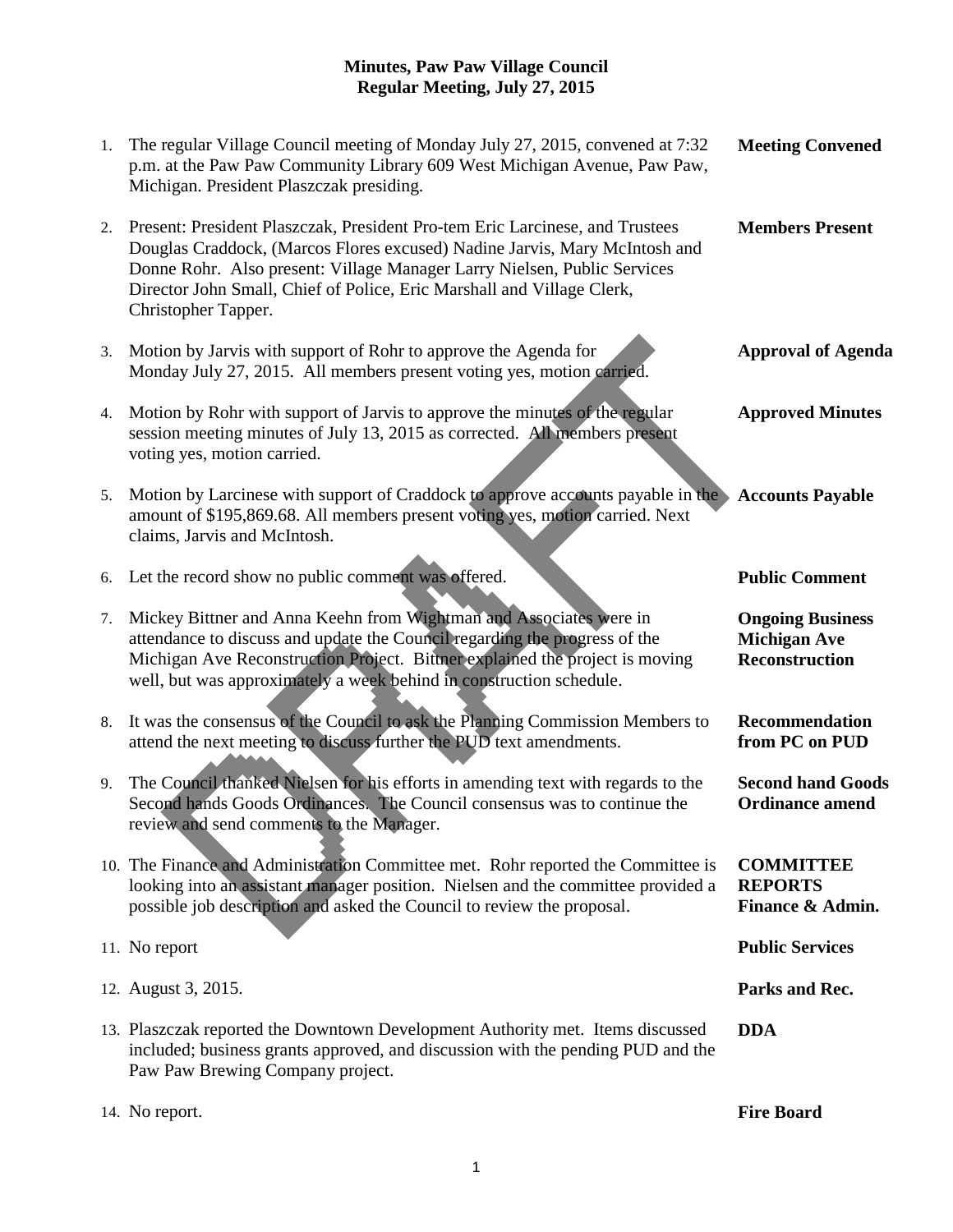15. No report. 16. Rohr reported the Housing Commission met. Items discussed included; RAD Project. 17. No report 18. No report. 19. Plaszczak reported the EDC met June  $16<sup>th</sup>$  to continue review of the Black Rivers Enterprise project. 20. No report. 21. No report. 22. Plaszczak reported how successful Paw Paw Days schedule was. 23. Nielsen commented on the possibility of engage Paul Lippens, McKenna regarding traffic study. Nielsen also commented regarding the possibility of a property donations. Nielsen asked to have both topics included in the next agenda. 24. Motion by Larcinese with support by Rohr to adjourn the meeting. All members present voting yes, motion carried. Meeting adjourned at 8:34 p.m. **Historical Comm. Housing Commission Planning Commission Wellhead Protection EDC WHF Maple Lake & NR &E Council Comments Plaszczak Manager Comment Adjournment**

Respectfully submitted:

| Village President,     | Village Clerk,            |  |
|------------------------|---------------------------|--|
| <b>Roman Plaszczak</b> | <b>Christopher Tapper</b> |  |
|                        |                           |  |
|                        |                           |  |

2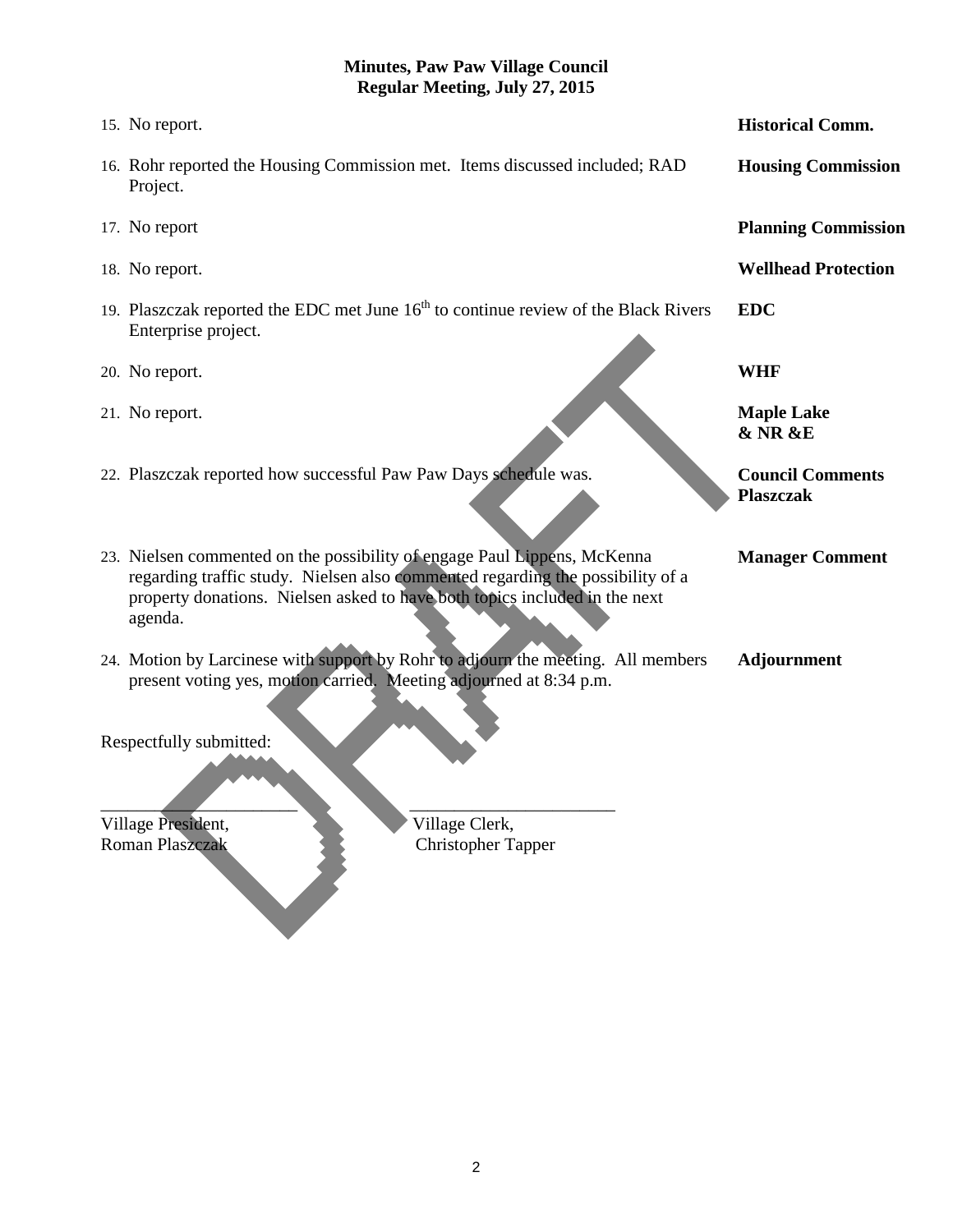| 1. | The regular Village Council meeting of Monday August 10, 2015, convened at<br>7:30 p.m. at the Paw Paw Community Library 609 West Michigan Avenue, Paw<br>Paw, Michigan. President Plaszczak presiding.                                                                                                                                                                                                                                                                                                                                                                                                                                                                         | <b>Meeting Convened</b>                            |
|----|---------------------------------------------------------------------------------------------------------------------------------------------------------------------------------------------------------------------------------------------------------------------------------------------------------------------------------------------------------------------------------------------------------------------------------------------------------------------------------------------------------------------------------------------------------------------------------------------------------------------------------------------------------------------------------|----------------------------------------------------|
| 2. | Present: President Plaszczak, President Pro-tem Eric Larcinese, and Trustees<br>Douglas Craddock, Marcos Flores, Nadine Jarvis, Mary McIntosh and Donne<br>Rohr. Also present: Village Manager Larry Nielsen, Public Services Director<br>John Small, Chief of Police, Eric Marshall, Village Planner, Rebecca Harvey and<br>Village Clerk, Christopher Tapper.                                                                                                                                                                                                                                                                                                                 | <b>Members Present</b>                             |
| 3. | Motion by Jarvis with support of Rohr to approve the Agenda for<br>Monday August 10, 2015. All members present voting yes, motion carried.                                                                                                                                                                                                                                                                                                                                                                                                                                                                                                                                      | <b>Approval of Agenda</b>                          |
| 4. | Motion by Rohr with support of Craddock to approve the minutes of the regular<br>session meeting minutes of July 27, 2015. All members present voting yes, Flores<br>abstaining, motion carried.                                                                                                                                                                                                                                                                                                                                                                                                                                                                                | <b>Approved Minutes</b>                            |
| 5. | Motion by McIntosh with support of Jarvis to approve accounts payable in the<br>amount of \$443,556.86. All members present voting yes, motion carried. Next<br>claims, Rohr and Larcinese.                                                                                                                                                                                                                                                                                                                                                                                                                                                                                     | <b>Accounts Payable</b>                            |
| 6. | Sharon and Lynn Stevens offer positive comments regarding the historical<br>pictures in the Ben Franklin building downtown.                                                                                                                                                                                                                                                                                                                                                                                                                                                                                                                                                     | <b>Public Comment</b>                              |
| 7. | Wayne Wilhelmi was in attendance to discuss the Michigan Ave road<br>reconstruction along with concerns of power outages in the past few weeks.<br>Wilhelmi thanked the Council for the information.                                                                                                                                                                                                                                                                                                                                                                                                                                                                            |                                                    |
| 8. | Rebecca Harvey, Village Planner was present to offer recommendations from the<br>Planning Commission regarding three items; site plan for the Paw Paw Brewing<br>Company, Text Amendment regarding Farmers Markets and Text Amendment<br>regarding subsection (8) Minimum Landscape Requirements. Harvey comment<br>the Planning Commission has been working through the plans and amendments<br>with several other recommendations from staff and other communities. Also in<br>attendance with Ben and Bonnie Fleckenstein to provide comments regarding<br>proposed site plan approval with the new Paw Paw Brewing Company located at<br>the old Warren Frank Cannery site. | <b>New Business</b><br>Recommendation<br>from PC   |
| 9. | Motion by Flores with support from Jarvis to approve the recommendation from<br>the Planning Commission and accept the site planning submitted by Black River<br>Enterprise (Paw Paw Brewing Company) 828 Duo Tang Road, with the following<br>conditions listed in the agenda memo dated August 10, 2015.                                                                                                                                                                                                                                                                                                                                                                      | <b>Paw Paw Brewing</b><br><b>Company Site Plan</b> |
|    | 1) Village Council adoption of the PUD District and related rezoning within the<br>Village Revitalization Area;                                                                                                                                                                                                                                                                                                                                                                                                                                                                                                                                                                 |                                                    |

2) Provision of the following additional information and an administrative determination of compliance with Ordinance standards; doorway and window calculations for the portion of the renovated building area that will face the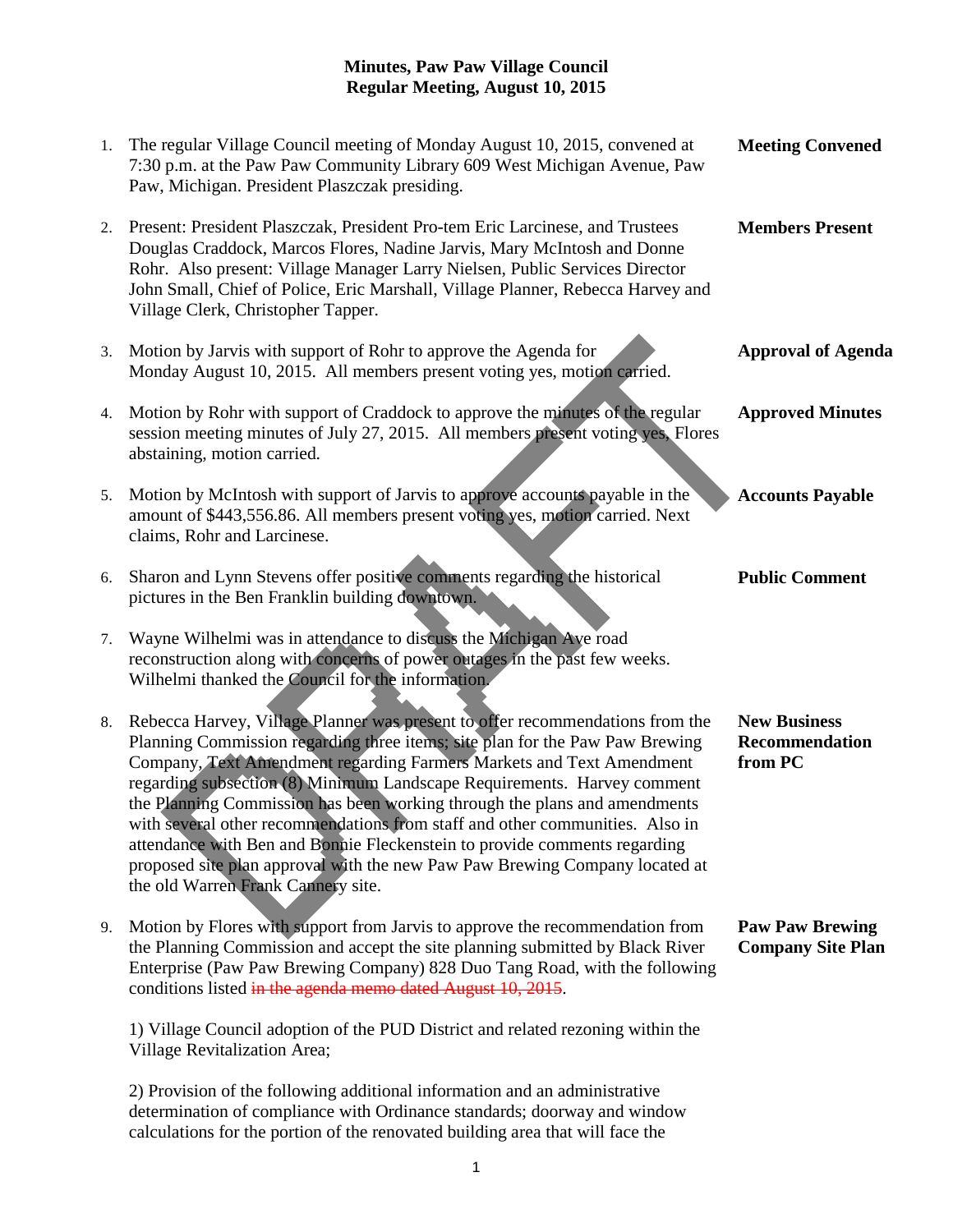adjacent trail way or parking areas; exterior finish materials for the portion of the portion of the renovated building area that will face the adjacent trail way or parking areas

3) Acceptance of the cross-access and shared arrangement with the property adjacent to the east to meet access and parking requirements;

4) Acceptance of the proposed on site landscaping;

5) Village Fire Department review/approval;

6) Demonstration of compliance with the storm water disposal design criteria set forth in Section 42-403 (3) q. and the review/approval of the Village Department of Public Works;

7) Village Public Utilities Department review/approval of all proposed utility extensions/connections;

8) All utilities (telephone, electric, cable) shall be placed underground;

9) Any proposed signage shall be subject to compliance with Ordinance standards and shall require a sign permit;

10) Compliance with lighting standards set forth in Section 42-405;

11) Placement of benches and trash receptacles with the plaza area along the proposed trail and near the cross-access sidewalks to benefit pedestrian activity;

12) Compliance with all local, County and State ordinance, regulations and laws.

13) Good standing with all obligations to t the Village of Paw Paw (*Administrative review to determine if any debts or violations to Village exist*)

All members present voting yes, motion carried.

- 10. Motion by Rohr with support from Craddock to approve and accept the recommendation from the Planning Commission and grant the text amendment allowing the setting standards for farmers markets within the Village of Paw Paw. All members present voting yes, motion carried.
- 11. Motion by McIntosh with support from Rohr to approve and accept the recommendation from the Planning Commission and grant the text amendment allowing revisions to subsection (8) of section 42-406. All members present voting yes, motion carried.
- 12. Motion by Rohr with support from Craddock to approve the request from staff to set public hearing notices to take public comment to use Community Development Block Grant and Michigan Department of Environmental Quality funds for the projects at 322 East Michigan Ave (Paw Paw Village Pharmacy) 308 East Michigan Ave (Berkshire Paw Paw) and 204 South Kalamazoo Street

**Farmers Market text amendment**

**Landscape Plan text amendment** 

**CDBG & MDEQ Projects**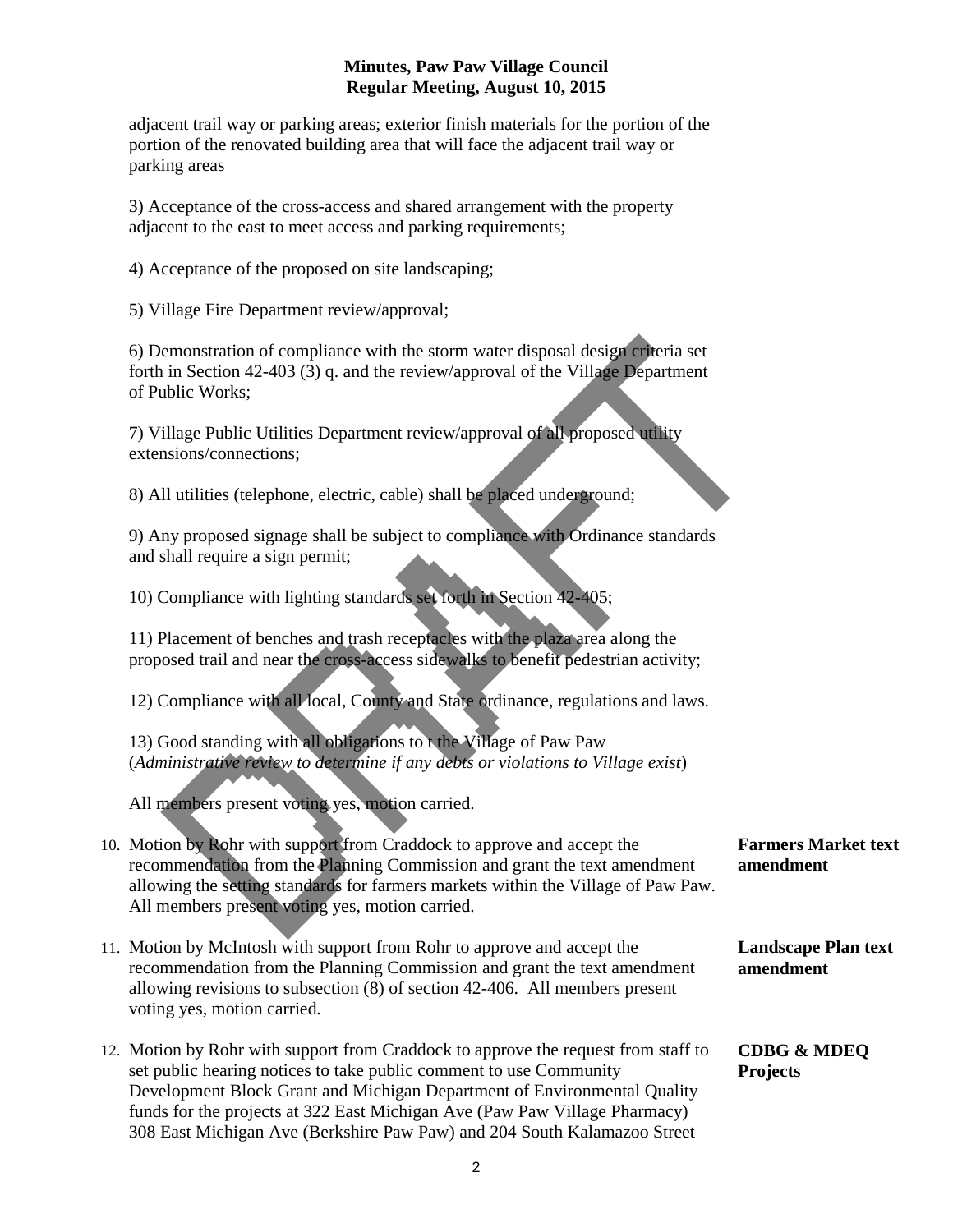(Brenda Atkinson). Staff request the public hearing to take place Monday, September 14, 2015 to begin shortly after 7:30. All members present voting yes, motion carried.

- 13. It was the consensus of the Council not to seek any action regarding the delinquent property tax sales offered by the Van Buren County Treasurer at 321 Elm Street and 306 N Gremps Street.
- 14. Larcinese reported to the Council regarding the Paw Paw Community Fire Department authorizing a needs assessment study for their current operation. The study recommendation group around the additional space for department needs. The Fire Board is considering whether or not to purse both long range plans and site study. Larcinese thanked Nielsen for his insight and report regarding several different financing options regarding the assessment study. Larcinese noted the Fire Board was now waiting for feedback from each Township in the multi-unit Department on whether to proceed with study.
- 15. Small reported the Michigan Ave reconstruction project was moving closer to it accomplishment date. Small noted the project was now moved onto the North side of the street. The North side of Michigan Ave will be focusing on new water lines and water mains.
- 16. Motion by McIntosh, supported by Craddock, to accept the Planning Commission's recommendation to adopt the proposed Village Revitalization Area Planned Unit Development (PUD) District (as revised by the Planning Commission on 7.02.15) and to amend the zoning district boundaries within the Village of Paw Paw so as to apply the Village Revitalization Area Planned Unit Development (PUD) District to those properties located within the the Village Revitalization Area as defined in the Village Revitalization Subarea Plan set forth in the Village of Paw Paw Master Plan. Roll Call vote; Flores, Jarvis, Craddock, Rohr, Larcinese, Plaszczak and McIntosh all voting yes, motion carried.
- 17. It was the consensus of the Council to leave the Second Hand Goods Ordinance as is without changes. The Council consensus was the ordinance was defined and written appropriately for the usages within the Village of Paw Paw.
- 18. Motion by Rohr with support by Larcinese to approve and accept the recommendation from staff to acquire by donation the property listed at 305 Davis Street and direct Village Staff and Village Attorney to prepare the Quit Claim Deed for the transfer of the property to the Village of Paw Paw. The Council thanked property owner Rose Rook for the donation offer. The vacant lot is un-buildable due to the Village Sanitary Sewer line than runs north and south through the lot. All members present voting yes, motion carried.
- 19. The Finance and Administration Committee met. Rohr reported the Committee is looking into an assistant manager position. The committee also review a request to inquire about 457 saving accounts for employees along with a cost saving review of mailing services. **COMMITTEE REPORTS Finance & Admin.**

**Public Services** 

#### **Fire Department**

**Ongoing Business Michigan Ave Reconstruction**

**Recommendation from PC on PUD**

**Second Hand Goods Ordinance**

**Donation of Prty on 305 Davis Street**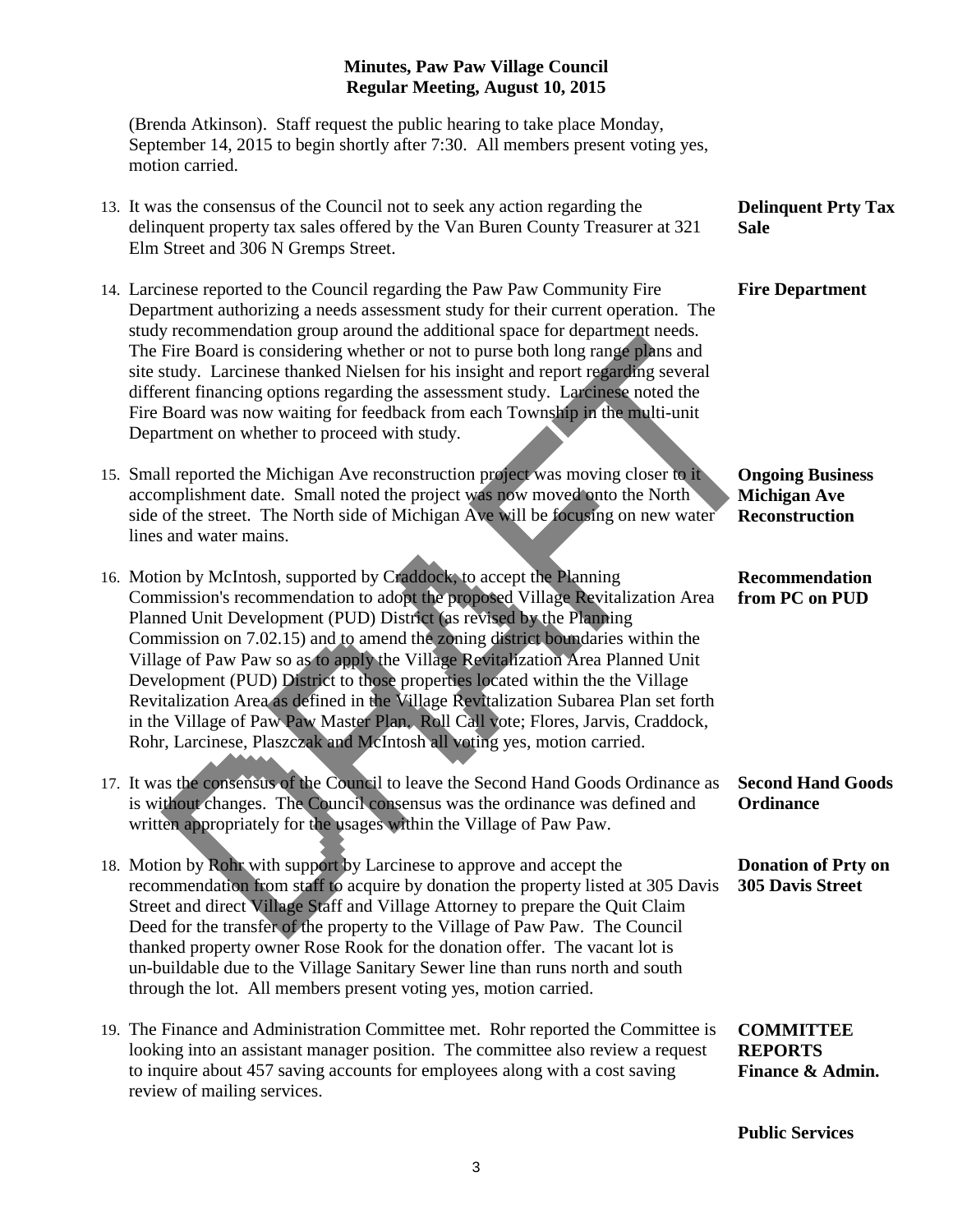20. The Department of Public Services Committee met. Flores reported the Committee discussed; Paw Paw Brewing site plan, downtown dumpsters relocation request from Old National Bank, Michigan Ave reconstruction project and power outages

|                                                                                                                                                                 | <b>Master Plan</b>                          |
|-----------------------------------------------------------------------------------------------------------------------------------------------------------------|---------------------------------------------|
| 21. No report.                                                                                                                                                  | Parks and Rec.                              |
| 22. September 7, 2015.                                                                                                                                          | <b>DDA</b>                                  |
| 23. August 17, 2015                                                                                                                                             | <b>Fire Board</b>                           |
| 24. Already reported.                                                                                                                                           |                                             |
| 25. TBD.                                                                                                                                                        | <b>Historical Comm.</b>                     |
| 26. August 17, 2015.                                                                                                                                            | <b>Housing Commission</b>                   |
| 27. Already reported.                                                                                                                                           | <b>Planning Commission</b>                  |
|                                                                                                                                                                 | <b>Wellhead Protection</b>                  |
| 28. Nielsen reported the committee met. Committee submitting annual grant request.                                                                              | <b>EDC</b>                                  |
| 29. TBD.                                                                                                                                                        | <b>WHF</b>                                  |
| 30. Craddock noted the committee is getting final stages together for Festival in<br>September. Volunteers always needed.                                       |                                             |
| 31. TBD                                                                                                                                                         | <b>Maple Lake</b><br><b>&amp; NR &amp;E</b> |
|                                                                                                                                                                 |                                             |
| 32. Plaszczak commented on a news article listing Paw Paw as one of the most                                                                                    | <b>Council Comments</b><br><b>Plaszczak</b> |
| beautiful small towns in the State of Michigan. Thanked all departments and staff<br>of their continued dedication to the community.                            |                                             |
| 33. Flores commented he would like to see staff review and research the possibilities                                                                           | <b>Flores</b>                               |
| of accepting credit card processing for payment on utility bills. Flores also<br>commented on the safety concerns regarding the driving traffic in the Michigan |                                             |
| Ave construction zones. Flores thanked the Police Department for their continue                                                                                 |                                             |
| effort to keep people safe, but is still concerned about the traffic going the wrong<br>way through the construction zones.                                     |                                             |
| 34. Motion by Flores with support by McIntosh to adjourn the meeting. All members                                                                               | <b>Adjournment</b>                          |
| present voting yes, motion carried. Meeting adjourned at 9:41 p.m.                                                                                              |                                             |
|                                                                                                                                                                 |                                             |

Respectfully submitted:

Village President, Village Clerk, Noman Plaszczak (Christopher Ta

\_\_\_\_\_\_\_\_\_\_\_\_\_\_\_\_\_\_\_\_\_\_ \_\_\_\_\_\_\_\_\_\_\_\_\_\_\_\_\_\_\_\_\_\_\_ Christopher Tapper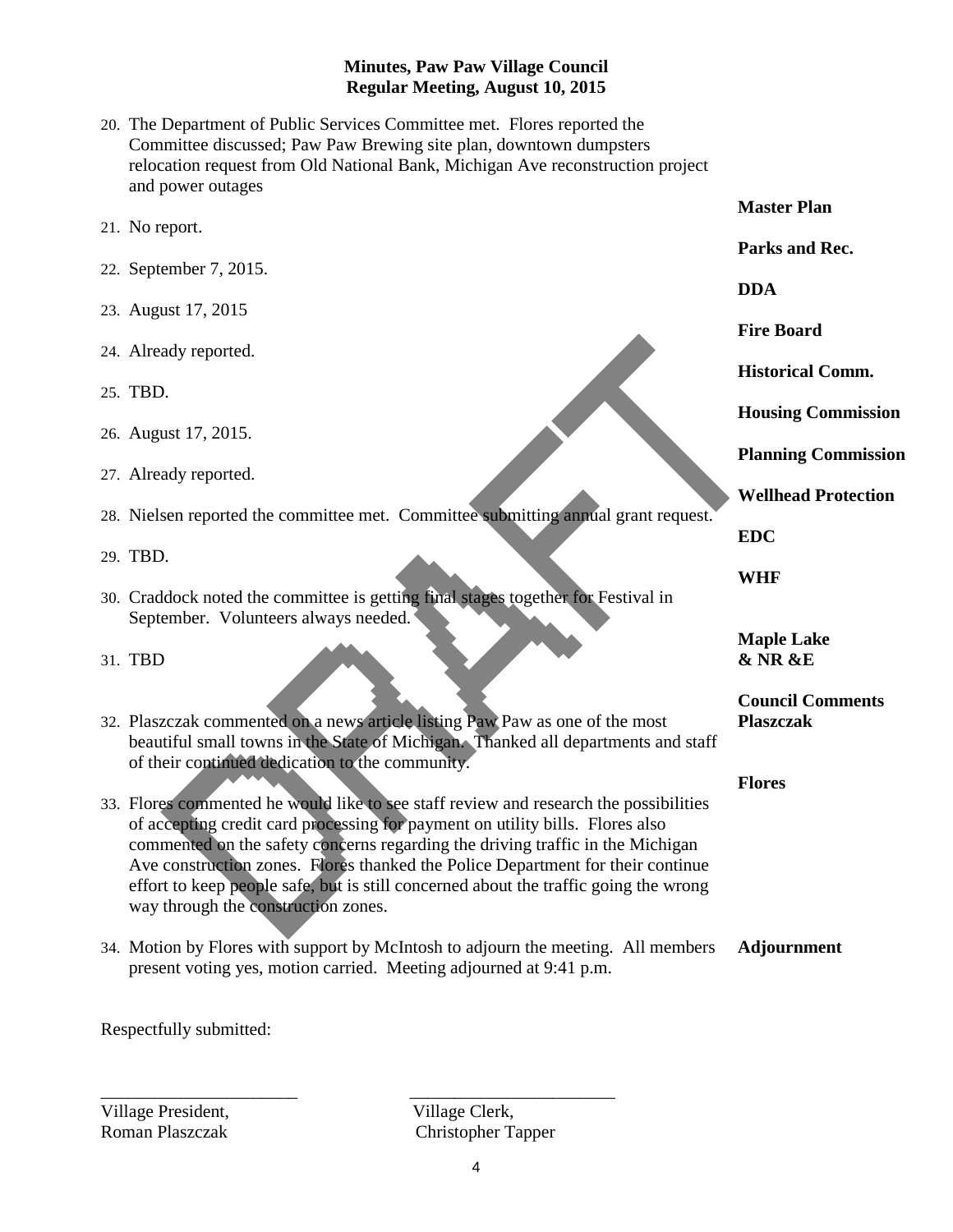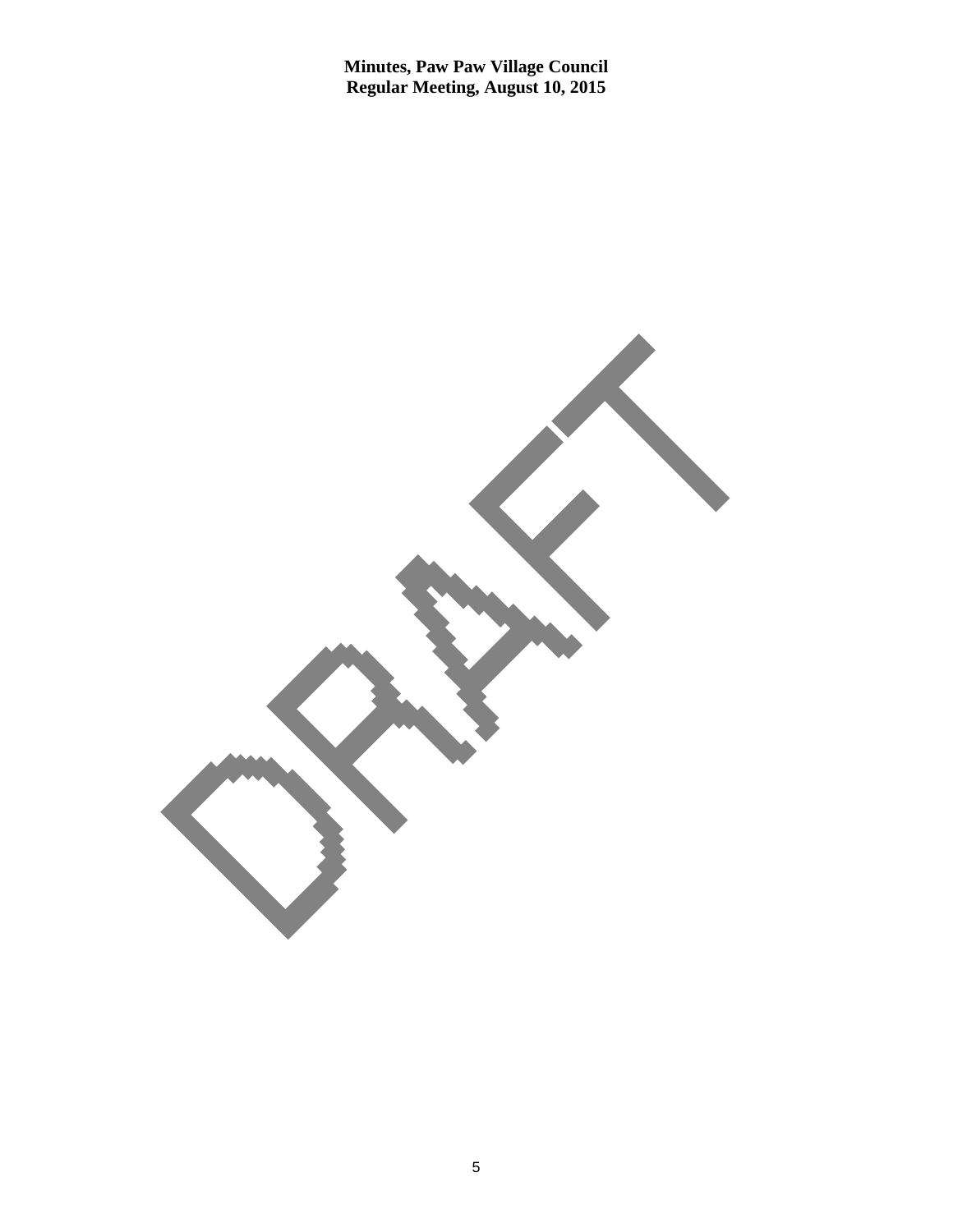| 1. | The regular Village Council meeting of Monday August 24, 2015, convened at<br>7:30 p.m. at the Paw Paw Community Library 609 West Michigan Avenue, Paw<br>Paw, Michigan. President Plaszczak presiding.                                                                                                                                                                                                                                                                                                                                                                                                                                                                                                                                                                                                                                                              | <b>Meeting Convened</b>                                                                    |
|----|----------------------------------------------------------------------------------------------------------------------------------------------------------------------------------------------------------------------------------------------------------------------------------------------------------------------------------------------------------------------------------------------------------------------------------------------------------------------------------------------------------------------------------------------------------------------------------------------------------------------------------------------------------------------------------------------------------------------------------------------------------------------------------------------------------------------------------------------------------------------|--------------------------------------------------------------------------------------------|
| 2. | Present: President Plaszczak, President Pro-tem Eric Larcinese, and Trustees<br>Douglas Craddock, (Marcos Flores, excused) Nadine Jarvis, Mary McIntosh and<br>(Donne Rohr, excused). Also present: Village Manager Larry Nielsen, Public<br>Services Director John Small, Chief of Police, Eric Marshall, and Village Clerk,<br>Christopher Tapper.                                                                                                                                                                                                                                                                                                                                                                                                                                                                                                                 | <b>Members Present</b>                                                                     |
| 3. | Motion by Larcinese with support of Jarvis to approve the Agenda for<br>Monday August 10, 2015. All members present voting yes, motion carried.                                                                                                                                                                                                                                                                                                                                                                                                                                                                                                                                                                                                                                                                                                                      | <b>Approval of Agenda</b>                                                                  |
| 4. | Motion by McIntosh with support of Jarvis to approve accounts payable in the<br>amount of \$790,313.86. All members present voting yes, motion carried. Next<br>claims, Flores and Larcinese. It was noted of the new accounts payable cycle due<br>to the committees now meeting at the Paw Paw District Library.                                                                                                                                                                                                                                                                                                                                                                                                                                                                                                                                                   | <b>Accounts Payable</b>                                                                    |
| 5. | Motion by Jarvis with support of Larcinese to <i>table</i> approval of the minutes of the<br>regular session meeting minutes of August 10, 2015. All members present voting<br>yes, motion carried.                                                                                                                                                                                                                                                                                                                                                                                                                                                                                                                                                                                                                                                                  | <b>Approved Minutes</b>                                                                    |
| 6. | Let the record show no public comment was received.                                                                                                                                                                                                                                                                                                                                                                                                                                                                                                                                                                                                                                                                                                                                                                                                                  | <b>Public Comment</b>                                                                      |
| 7. | Ken Berthiaume, from Berthiaume & Company Inc was in attendance to present<br>to the Council the fiscal year end 2015 audit report. Berthiaume, thanked Village<br>Manager, Nielsen, Village Clerk, Tapper and finance & administration support<br>services Siegfried Crandall PC for all their preparation in this year audit.                                                                                                                                                                                                                                                                                                                                                                                                                                                                                                                                      | <b>Presentations and</b><br><b>Guest Ken</b><br><b>Berthiaume FYE 2015</b><br>audit report |
| 8. | Berthiaume noted of the net assets increases in the Village overall financial health.<br>The increases overall to the General Fund and the Enterprise Funds. Berthiaume<br>commented on the capital projects the Village accomplished in fiscal year 2015.<br>Other highlights included the reduction in debt services with the Water and Sewer<br>Funds, increase in cash values and increases in revenues. Berthiaume commented<br>on the importance of continuing to review the Enterprise Funds rate schedules.                                                                                                                                                                                                                                                                                                                                                  |                                                                                            |
| 9. | The Water and Sewer Fund saw increases in overall health one of the key factors<br>was rate increases in the Water and Sewer funds. Other notes included;<br>continuing to review rate schedule with the Motor Pool Fund. Berthiaume<br>commented of the year balances in the Motor Pool Fund and the need to address<br>the rate structure. Berthiaume lastly address the Village of Paw Paw pension<br>program with MERS. Berthiaume noted of the reporting changes addressed by<br>GASB. The pension liabilities will be reported differently to comply with the new<br>standards set by GASB. The Villages liabilities continues to increase as more<br>employees retire. Berthiaume again thanked the Council for the opportunity to<br>preform audit services and made note he is always available for questions and<br>comments any time throughout the year. |                                                                                            |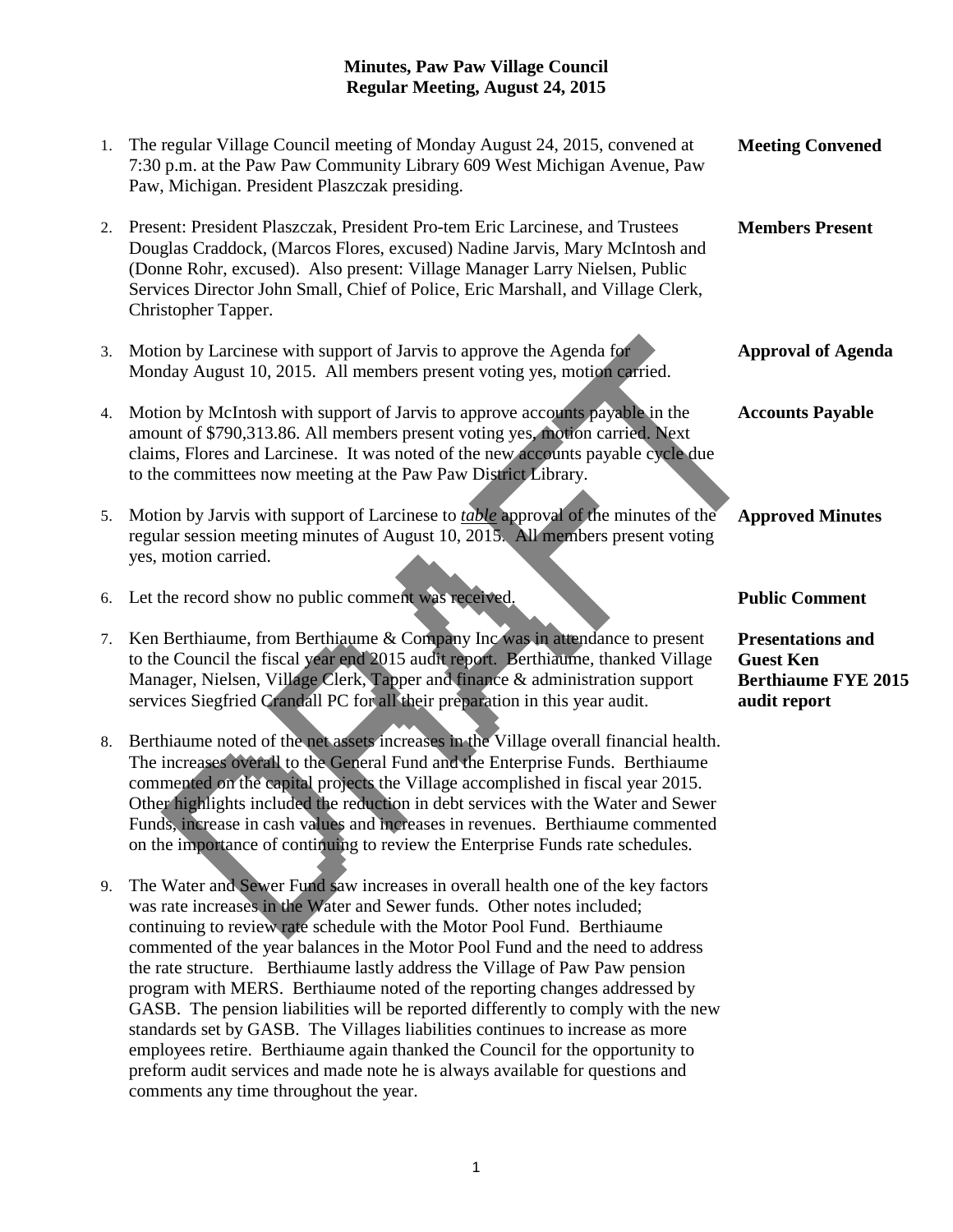| 10. Motion by Larcinese with support from Craddock to approve and accept the<br>Village of Paw Paw Fiscal year 2015 audit as submitted. All members present<br>voting yes, motion carried.                                                                                                                                                                                                                                                                          | <b>New Business</b><br>FYE 2015 Audit<br><b>Report</b>                  |
|---------------------------------------------------------------------------------------------------------------------------------------------------------------------------------------------------------------------------------------------------------------------------------------------------------------------------------------------------------------------------------------------------------------------------------------------------------------------|-------------------------------------------------------------------------|
| 11. Motion by McIntosh with support from Jarvis to approve and accept the request<br>from the Paw Paw Middle School PTO and allow use of Village Streets between<br>8:00 am and 12:00 on October 17, 2015 to conduct a 5K run for fun. All members<br>present voting yes, motion carried.                                                                                                                                                                           | <b>PPPS Middle School</b><br><b>PTO</b> request                         |
| 12. Motion by Jarvis with support from Craddock to approve and accept the<br>Resolution 15-08 and allow the Van Buren County Brownfield Redevelopment<br>Authority to capture taxes for up to a 15-year period for eligible brownfield<br>activates related to the \$930,000 project beginning by the Paw Paw Village<br>Pharmacy located 322 East Michigan Ave. Roll Call vote; Craddock, Larcinese,<br>Plaszczak, McIntosh and Jarvis voting yes, motion carried. | <b>Village Pharmacy</b><br><b>Resolution 15-08</b>                      |
| 13. Small reported the Michigan Ave reconstruction project was moving closer to it<br>accomplishment date. Small noted the project was now moved onto the North<br>side of the street. The North side of Michigan Ave will be focusing on new water<br>lines and water mains.                                                                                                                                                                                       | <b>Ongoing Business</b><br><b>Michigan Ave</b><br><b>Reconstruction</b> |
| 14. The Finance and Administration Committee met. Craddock noted; Nielsen,<br>Tapper and Berthiaume review the audit presentation.                                                                                                                                                                                                                                                                                                                                  | <b>COMMITTEE</b><br><b>REPORTS</b><br>Finance & Admin.                  |
| 15. The Department of Public Services Committee met. McIntosh noted; review of<br>the Michigan Ave reconstruction progress.                                                                                                                                                                                                                                                                                                                                         | <b>Public Services</b>                                                  |
| 16. No report.                                                                                                                                                                                                                                                                                                                                                                                                                                                      | <b>Master Plan</b>                                                      |
| 17. September 7, 2015.                                                                                                                                                                                                                                                                                                                                                                                                                                              | Parks and Rec.                                                          |
| 18. Plaszczak reported the DDA met. Items discussed included; grant approvals along<br>with approval for Paw Paw Village Pharmacy resolution.                                                                                                                                                                                                                                                                                                                       | <b>DDA</b>                                                              |
| 19. September 1, 2015.                                                                                                                                                                                                                                                                                                                                                                                                                                              | <b>Fire Board</b>                                                       |
| 20. TBD.                                                                                                                                                                                                                                                                                                                                                                                                                                                            | <b>Historical Comm.</b>                                                 |
| 21. August 17, 2015.                                                                                                                                                                                                                                                                                                                                                                                                                                                | <b>Housing Commission</b>                                               |
| 22. September 3, 2015.                                                                                                                                                                                                                                                                                                                                                                                                                                              | <b>Planning Commission</b>                                              |
| 23. No report.                                                                                                                                                                                                                                                                                                                                                                                                                                                      | <b>Wellhead Protection</b>                                              |
| 24. TBD.                                                                                                                                                                                                                                                                                                                                                                                                                                                            | <b>EDC</b>                                                              |
| 25. Craddock noted the committee is getting final stages together for Festival in<br>September. Volunteers always needed.                                                                                                                                                                                                                                                                                                                                           | <b>WHF</b>                                                              |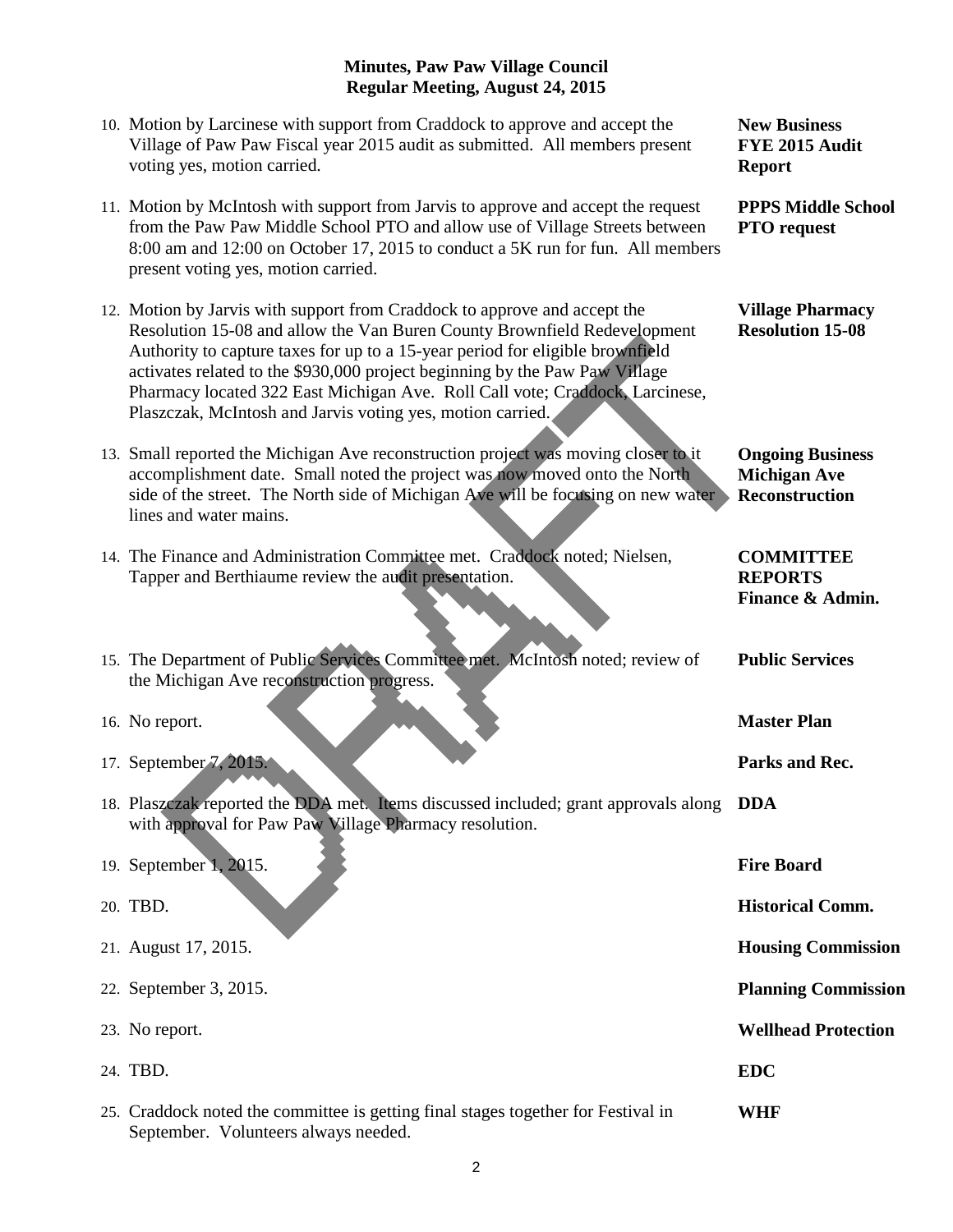| 26. TBD                                                                                                                                                                                                                                                                                                                                                                    | <b>Maple Lake</b><br>& NR &E                |
|----------------------------------------------------------------------------------------------------------------------------------------------------------------------------------------------------------------------------------------------------------------------------------------------------------------------------------------------------------------------------|---------------------------------------------|
| 27. Plaszczak asked Small to update the Council regarding an award with the<br>AWWA. Small reported to the Council the Village of Paw Paw had just received<br>notice the Village had been awarded a national Well head Program achievement.                                                                                                                               | <b>Council Comments</b><br><b>Plaszczak</b> |
| 28. McIntosh asked staff to review security cameras in the Village again. McIntosh<br>believes the Village needs to be more proactive with this topic.                                                                                                                                                                                                                     | <b>McIntosh</b>                             |
| 29. Larcinese commented regarding the break in at a local gas station not in the<br>Village. Larcinese made note of the County response time to the business.<br>Larcinese noted the Village Police Departments response time to business in the<br>Village exceeds expectations of the community and Village businesses are greatly<br>appreciated of such response time. | Larcinese                                   |
| 30. Jarvis thanked staff for sign her up for the education opportunity regarding<br>Michigan inland Lakes. Jarvis noted the guess note speaker was Village Manager,<br>Nielsen and remarked on how lucky the Village was to have Nielsen as a leader in<br>the community.                                                                                                  | <b>Jarvis</b>                               |
| 31. Motion by Flores with support by McIntosh to adjourn the meeting. All members<br>present voting yes, motion carried. Meeting adjourned at 8:54 p.m.                                                                                                                                                                                                                    | <b>Adjournment</b>                          |
| Respectfully submitted:                                                                                                                                                                                                                                                                                                                                                    |                                             |
| Village Clerk,<br>Village President,<br>Roman Plaszczak<br><b>Christopher Tapper</b>                                                                                                                                                                                                                                                                                       |                                             |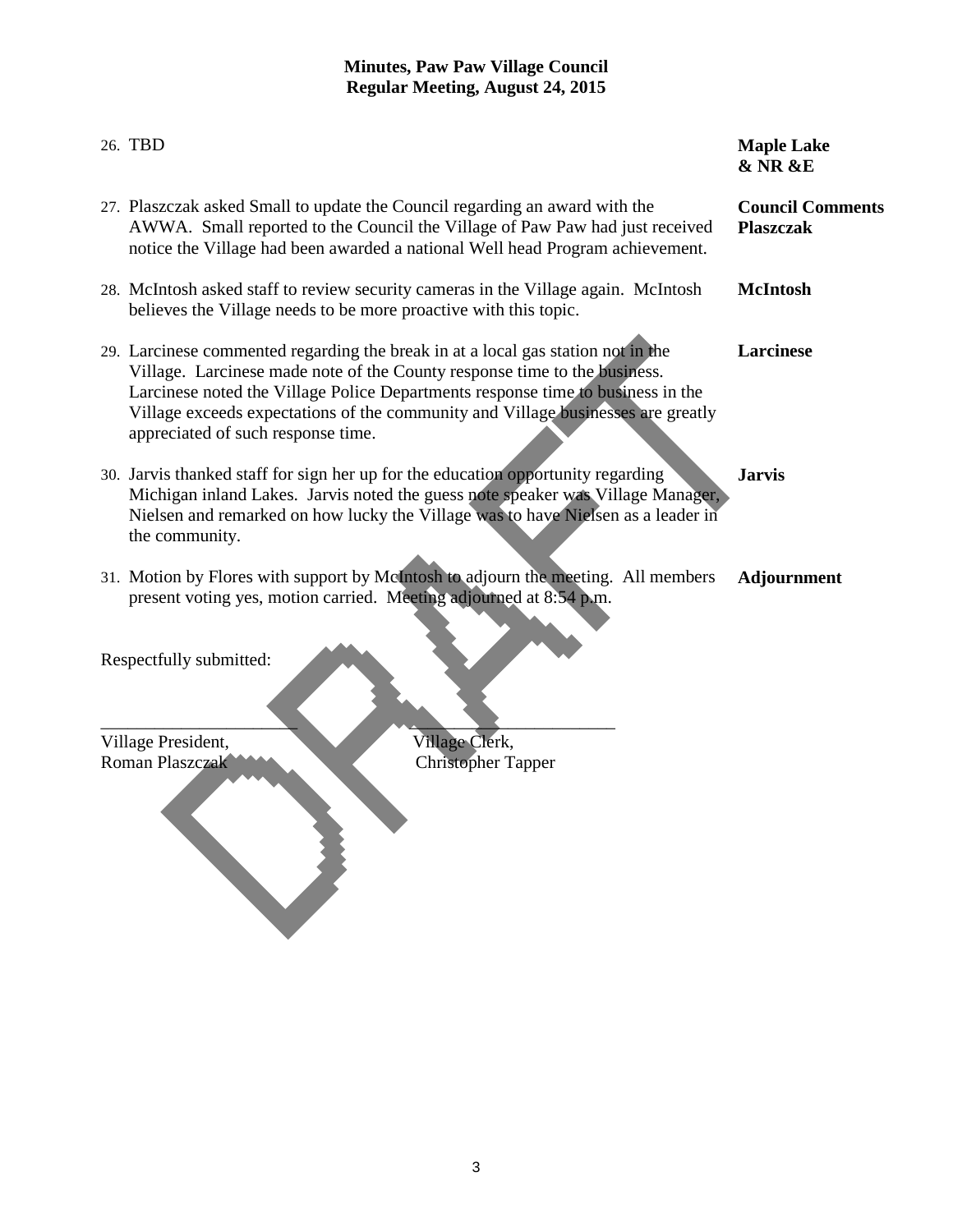## **Minutes, Paw Paw Village Council Regular Meeting, September 14, 2015**

| 1. | The regular Village Council meeting of Monday September 14, 2015, convened at<br>7:30 p.m. at the Paw Paw Community Library 609 West Michigan Avenue, Paw<br>Paw, Michigan. President Plaszczak presiding.                                                                                                                                                                 | <b>Meeting Convened</b>                       |
|----|----------------------------------------------------------------------------------------------------------------------------------------------------------------------------------------------------------------------------------------------------------------------------------------------------------------------------------------------------------------------------|-----------------------------------------------|
| 2. | Present: President Plaszczak, President (Pro-tem Eric Larcinese, excused) and<br>Trustees Douglas Craddock, Marcos Flores, (Nadine Jarvis, excused), Mary<br>McIntosh and (Donne Rohr, excused). Also present: Village Manager Larry<br>Nielsen, Public Services Director John Small, Chief of Police, Eric Marshall, and<br>Village Clerk, Christopher Tapper.            | <b>Members Present</b>                        |
| 3. | Motion by Craddock with support of McIntosh to approve the Agenda for<br>Monday September 14, 2015. All members present voting yes, motion carried.                                                                                                                                                                                                                        | <b>Approval of Agenda</b>                     |
| 4. | Motion by McIntosh with support of Craddock to approval of the corrected<br>minutes of the regular session meeting minutes of August 24, 2015. All members<br>present voting yes, motion carried.                                                                                                                                                                          | <b>Approved Minutes</b>                       |
| 5. | Motion by McIntosh with support of Flores to approve accounts payable in the<br>amount of \$793,458.80. All members present voting yes, motion carried. Next<br>claims, Craddock and Jarvis.                                                                                                                                                                               | <b>Accounts Payable</b>                       |
| 6. | Let the record show no public comment was received.                                                                                                                                                                                                                                                                                                                        | <b>Public Comment</b>                         |
| 7. | Motion by McIntosh with support of Craddock to recess the regular session and<br>enter into a public hearing at $7:35$ for the purpose of taking comments regarding<br>the applications for Community Development Block Grants for properties at 322<br>East Michigan Ave and 204 South Kalamazoo Street. All members present voting<br>yes, motion carried.               | <b>Public Hearing</b>                         |
| 8. | Let the record show no public comments was received.                                                                                                                                                                                                                                                                                                                       |                                               |
| 9. | Nielsen reported to the Council of proposed Resolution 15-09 authorizing<br>submittal of an application to the Michigan Economic Development Corporation.<br>The resolution outlines the submittal of the job development grant along with the<br>estimated amount of \$1,114,375 investment of the project when completed.                                                | <b>Paw Paw Village</b><br><b>Pharmacy LLC</b> |
|    | 10. Nielsen reported to the Council of the proposed Resolution 15-11 authorizing<br>submittal of an application to the Michigan Economic Development Corporation.<br>The resolution outlines the submittal of the redevelopment of property 204 South<br>Kalamazoo Street. The application is for a \$150,000.00 Revolving Loan with<br>private investment of \$45,000.00. | <b>Brenda Atkinson</b>                        |
|    | 11. Motion by McIntosh with support of Flores to close the public hearing and reenter<br>regular session at 7:50. All members present voting yes, motion carried.                                                                                                                                                                                                          |                                               |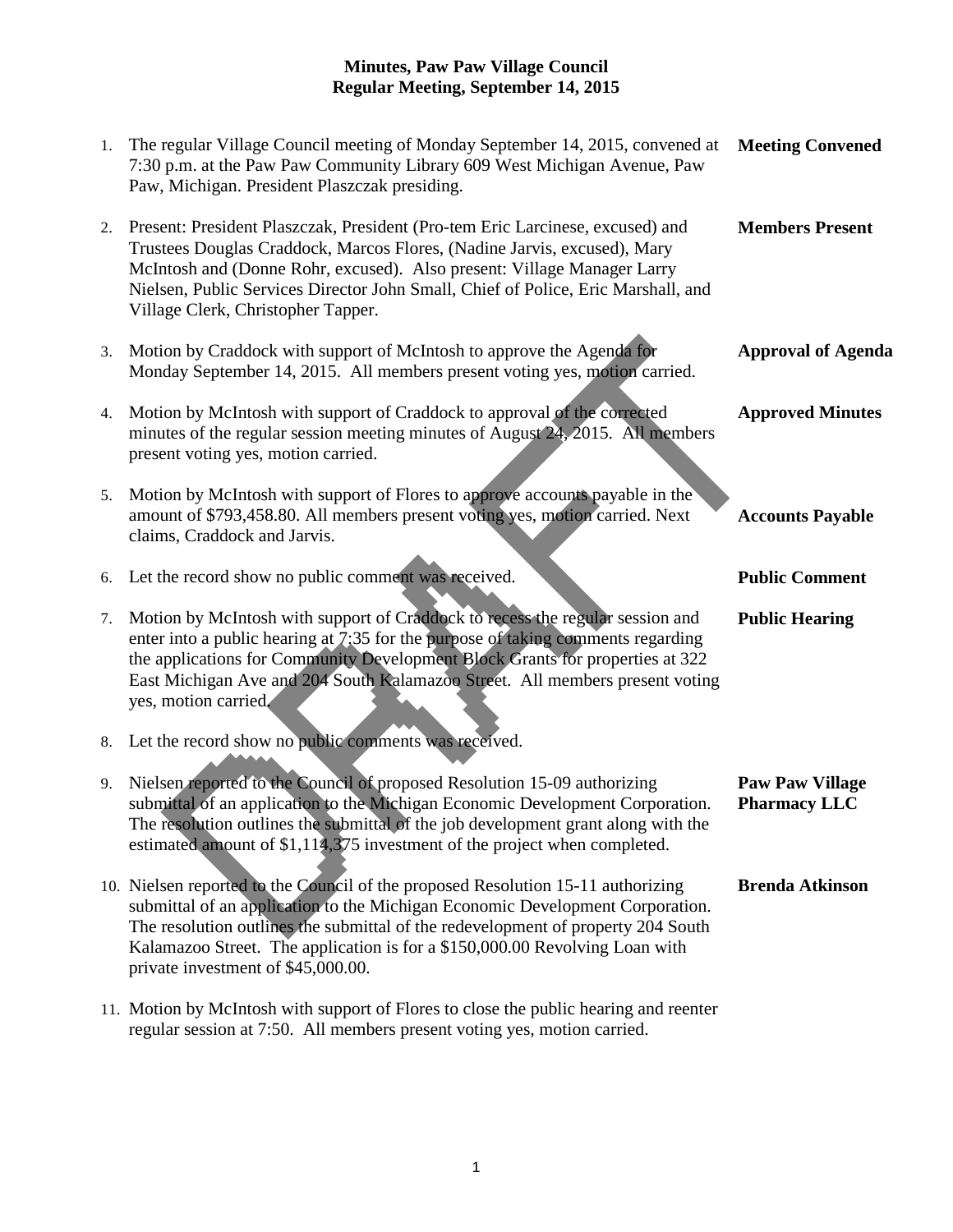## **Minutes, Paw Paw Village Council Regular Meeting, September 14, 2015**

| 12. Motion by McIntosh with support Craddock to grant the request of the Paw Paw<br>Area Rotary Club and allow the use of Village Street, sidewalks and in kind<br>services from the Police Department and Department of Public Services on<br>December 12, 2015 for a 5K run/walk. All members present voting yes, motion<br>carried.                                                                                                                                                                                               | <b>New Business</b><br><b>Paw Paw Area Rotary</b><br><b>Club</b> |
|--------------------------------------------------------------------------------------------------------------------------------------------------------------------------------------------------------------------------------------------------------------------------------------------------------------------------------------------------------------------------------------------------------------------------------------------------------------------------------------------------------------------------------------|------------------------------------------------------------------|
| 13. Motion by Craddock with support from Flores to grant the request of the Midwest<br>Brass and Gas Club and allow the use of Village of Paw Paw property at 125<br>Industrial Avenue on August 23-26, 2016 for the parking of tour trailers and<br>vehicles. All members present voting yes, motion carried                                                                                                                                                                                                                        | <b>Midwest Brass &amp; Gas</b><br><b>Tour</b>                    |
| 14. Motion by McIntosh with support from Flores to approve Resolution 15-09<br>Approval of submittal of a Michigan Economic Development Corporation<br>Community Development Block Grant & RLF Application for the Village<br>Pharmacy 322 East Michigan Ave, and authorize the Village Manager and Village<br>to sign the applications form on behalf of the Village of Paw Paw. Roll Call vote;<br>Craddock, Larcinese, Plaszczak, McIntosh and Flores voting yes, motion carried.                                                 | <b>Village Pharmacy</b><br><b>Resolution 15-09</b>               |
| 15. Motion by Flores with support from McIntosh to approve Resolution 15-10<br>Designation of 204 South Kalamazoo Street as a Blighted Site. Roll Call vote;<br>Craddock, Larcinese, Plaszczak, McIntosh and Flores voting yes, motion carried.                                                                                                                                                                                                                                                                                      | 204 S Kalamazoo St<br><b>Resolution 15-10</b>                    |
| 16. Motion by McIntosh with support from Craddock to approve Resolution 15-11<br>Approval of Submittal of a Michigan Economic Development Corporation<br>(MEDC) Community Development Block Grant (CDBG) RLF Loan Application<br>for the Redevelopment Project and authorize the Village Manager and Village to<br>sign the applications form on behalf of the Village of Paw Paw at 204 South<br>Kalamazoo Street. Roll Call vote; Craddock, Larcinese, Plaszczak, McIntosh and<br>Flores voting yes, motion carried.               | <b>Resolution 15-11</b>                                          |
| 17. It was the consensus of the Council to table the discussion until more members<br>were present for the discussion.                                                                                                                                                                                                                                                                                                                                                                                                               | <b>Ongoing Business</b><br><b>SRF Options</b>                    |
| 18. Nielsen reported to the Council of noble work of the Department of Public<br>Services and the Director for the work and efforts put toward the accomplishment<br>of completing the Michigan Ave Reconstruction project. Nielsen noted the<br>project still had some small items felt, but the 'major' reconstruction was<br>completed. Nielsen thanked Small and his department for a 75 day turnaround of<br>the reconstruction. Nielsen noted all of the reconstruction efforts were handled<br>with few if little complaints. | <b>Michigan Ave update</b>                                       |
| 19. The Finance and Administration Committee met. Craddock noted; Nielsen, and<br>his discussed several topics including; USDA grant, Motor Pool and other budget<br>items.                                                                                                                                                                                                                                                                                                                                                          | <b>COMMITTEE</b><br><b>REPORTS</b><br>Finance & Admin.           |
| 20. Motion by Craddock with support from McIntosh to approve the recommendation<br>of the Finance Committee to allow staff to apply for grants available from USDA<br>for vehicle purchase on behalf of the Motor Pool. All members present voting<br>yes, motion carried.                                                                                                                                                                                                                                                           | <b>USDA Grants</b>                                               |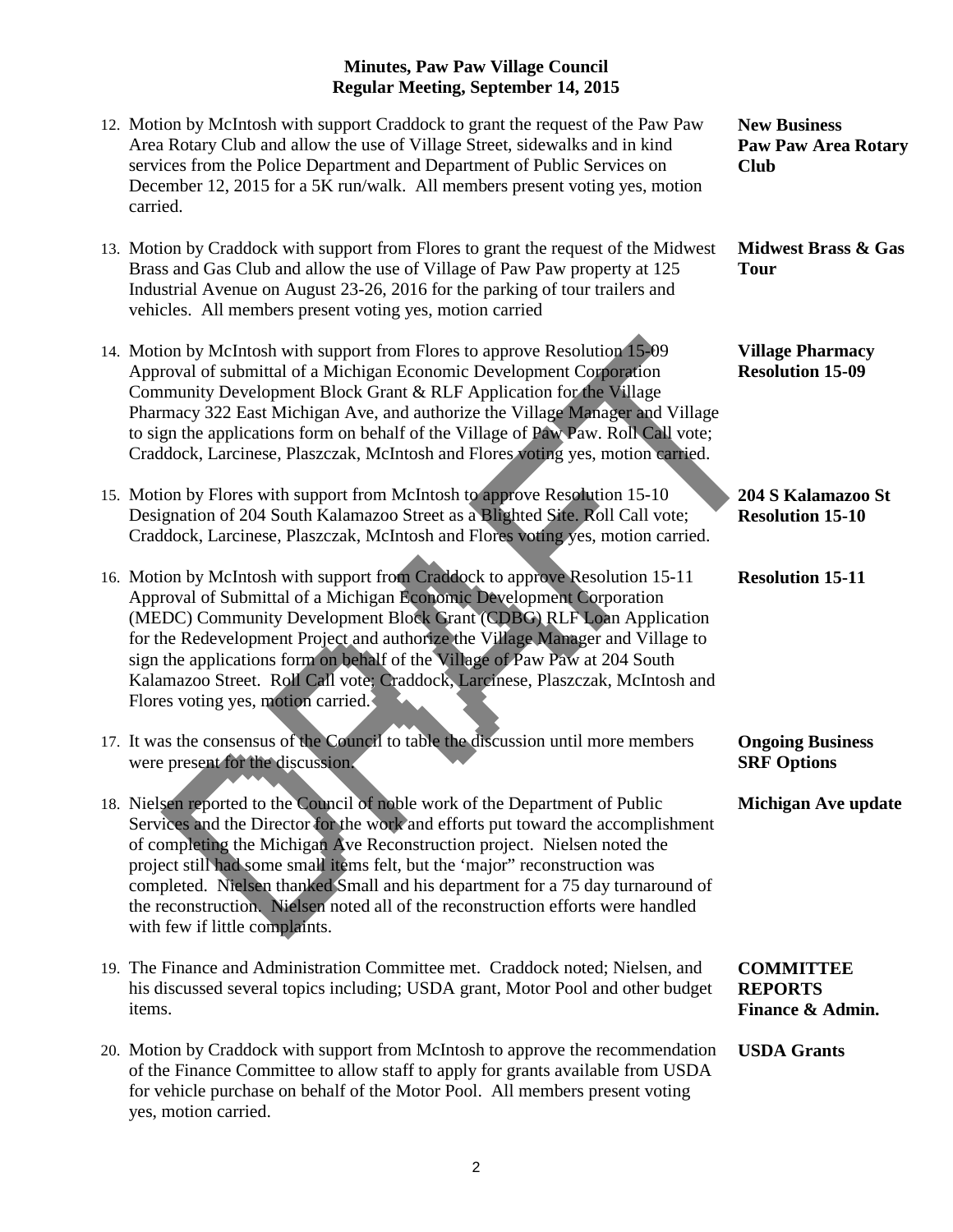#### **Minutes, Paw Paw Village Council Regular Meeting, September 14, 2015**

21. The Department of Public Services Committee met. Flores noted the committee review the Michigan Ave reconstruction project and with Well Head Protection award to the Village of Paw Paw. 22. No report. 23. October 5, 2015. 24. September 21, 2015 25. October 6, 2015. 26. TBD. 27. September 21, 2015 28. October 1, 2015. 29. No report. 30. TBD. 31. September 30, 2015 32. TBD 33. Plaszczak commented on the successes of the 2015 Wine and Harvest Festival. Plaszczak noted he believed the Village looked very clean and respectable, large numbers of people were in town and the weather was outstanding. Plaszczak also noted of positive comments regarding the police presents in town over the weekend and thank the Chief of Police for having extra support via the Van Buren County Sheriff's Department along with the State Police. 34. McIntosh noted of the positive comments of the WHF 2015 and thanked the Paw Paw Service League. 35. Nielsen also wanted to note the successes of the 2015 Wine and Harvest Festival. 36. Motion by Flores with support by Craddock to adjourn the meeting. All members present voting yes, motion carried. Meeting adjourned at 8:31 p.m. **Public Services Master Plan Parks and Rec. DDA Fire Board Historical Comm. Housing Commission Planning Commission Wellhead Protection EDC WHF Maple Lake & NR &E Council Comments Plaszczak McIntosh Adjournment**

Respectfully submitted:

Village President, Village Clerk,

Roman Plaszczak Christopher Tapper

\_\_\_\_\_\_\_\_\_\_\_\_\_\_\_\_\_\_\_\_\_\_ \_\_\_\_\_\_\_\_\_\_\_\_\_\_\_\_\_\_\_\_\_\_\_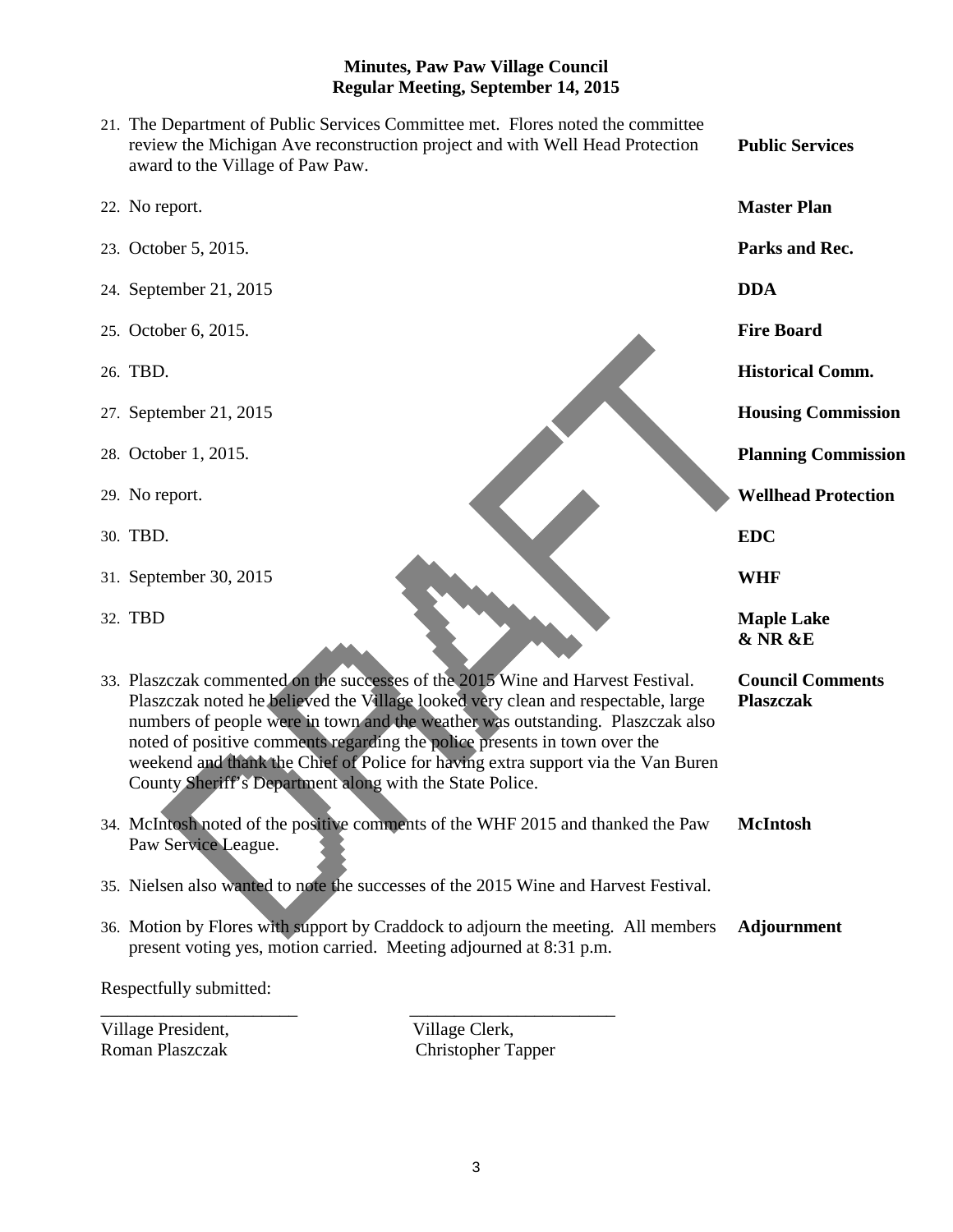## **Minutes, Paw Paw Village Council Regular Meeting, September 28, 2015**

| 1. | The regular Village Council meeting of Monday September 28, 2015, convened at<br>7:30 p.m. at the Paw Paw Community Library 609 West Michigan Avenue, Paw<br>Paw, Michigan. President Plaszczak presiding.                                                                                                                                                                                                                                                                                                                                                             | <b>Meeting Convened</b>   |
|----|------------------------------------------------------------------------------------------------------------------------------------------------------------------------------------------------------------------------------------------------------------------------------------------------------------------------------------------------------------------------------------------------------------------------------------------------------------------------------------------------------------------------------------------------------------------------|---------------------------|
| 2. | Present: President Plaszczak, President Pro-tem Eric Larcinese, and Trustees<br>Douglas Craddock, Marcos Flores, excused), Nadine Jarvis, (Mary McIntosh,<br>excused) and Donne Rohr. Also present: Village Manager Larry Nielsen, Public<br>Services Director John Small, Chief of Police, Eric Marshall, and Village Clerk,<br>Christopher Tapper.                                                                                                                                                                                                                   | <b>Members Present</b>    |
| 3. | Motion by Jarvis with support of Rohr to approve the Agenda for<br>Monday September 28, 2015. All members present voting yes, motion carried.                                                                                                                                                                                                                                                                                                                                                                                                                          | <b>Approval of Agenda</b> |
| 4. | Motion by Rohr with support of Craddock to approve of the corrected minutes of<br>the regular session meeting minutes of August 10, 2015. All members present<br>voting yes, motion carried.                                                                                                                                                                                                                                                                                                                                                                           | <b>Approved Minutes</b>   |
| 5. | Motion by Craddock with support of Rohr to approve the minutes of the regular<br>session meeting minutes of September 14, 2015. All members present voting yes,<br>motion carried.                                                                                                                                                                                                                                                                                                                                                                                     |                           |
| 6. | Motion by Jarvis with support of Craddock to approve accounts payable in the<br>amount of \$245,575.35. All members present voting yes, motion carried. Next<br>claims, Flores and Larcinese.                                                                                                                                                                                                                                                                                                                                                                          | <b>Accounts Payable</b>   |
|    | 7. Let the record show no public comment was received.                                                                                                                                                                                                                                                                                                                                                                                                                                                                                                                 | <b>Public Comment</b>     |
| 8. | Motion by Jarvis with support of Larcinese to recess the regular session and enter<br>into a public hearing at 7:36 for the purpose of taking comments regarding the<br>Paw Paw Housing Commission, Non-Profit Housing Corp PILOT request. All<br>members present voting yes, motion carried.                                                                                                                                                                                                                                                                          | <b>Public Hearing</b>     |
|    | 9. Let the record show no public comments was received.                                                                                                                                                                                                                                                                                                                                                                                                                                                                                                                |                           |
|    | 10. Patricia Winston, Director of the Paw Paw Housing Commission was present to<br>discuss the proposal for a PILOT agreement with the Village of Paw Paw.<br>Winston address the change in organizational structure to a non-profit housing<br>corporation status. The changes are a secure funding stream for the public<br>housing efforts in Paw Paw. The changes are necessitation a new Payment in<br>Lieu of Taxes (PILOT) agreement because the funding method will change. The<br>new proposal being requested in similar to the Vintage Apartment agreement. | <b>PILOT</b> request      |
|    | 11. Nielsen noted a copy of the proposal was submitted for Council review.<br>Ordinance 450 Tax Exemption.                                                                                                                                                                                                                                                                                                                                                                                                                                                             |                           |
|    | 12. Motion by Larcinese with support of Jarvis to close the public hearing and reenter<br>regular session at 8:01. All members present voting yes, motion carried.                                                                                                                                                                                                                                                                                                                                                                                                     |                           |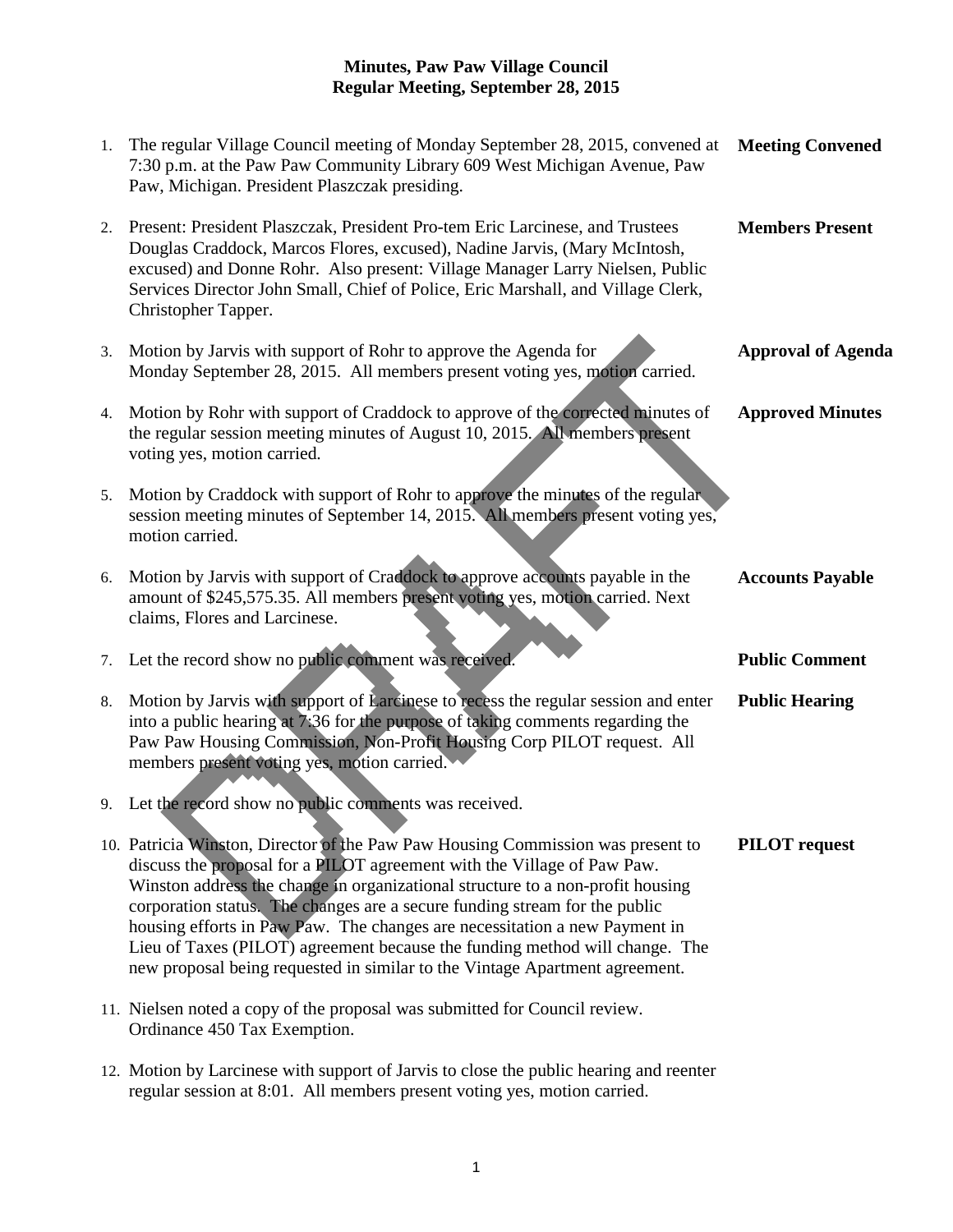#### **Minutes, Paw Paw Village Council Regular Meeting, September 28, 2015**

- 13. Motion by Rohr with support of Craddock to approve Ordinance 450 as presented which establishes a Payment in Lieu of Taxes for the Paw Paw Non-Profit Development Corporation. Roll call; Craddock, Larcinese, Plaszczak, Jarvis and Rohr. All members present voting yes, motion carried.
- 14. Motion by Rohr with support from Larcinese to grant the request of the Paw Paw High School Homecoming Parade Committee and allow the use of Village Streets and sidewalks on October 2, 2015 between 4:50 to 5:00. Rohr noted the in kind services provided by the Paw Paw Police Department along with the Department of Public Services for the street closure. All members present voting yes, motion carried.
- 15. Motion by Jarvis with support from Craddock and adopt the MERS 457 Resolution and authorize the establishment of a 457 Retirement accounts for employees of the Village of Paw Paw and authorize the Village Manager to execute the resolution. Nielsen noted the resolution was an employee funded account, not an employer funded account. All members present voting yes, motion carried.
- 16. Motion by Craddock with support from Jarvis to adopt the Point and Pay program allowing payment of Village services by debit and credit and authorize the establishment of a 3% service fee with a \$2.00 minimum to cover the transaction cost associated with debit and credit payment for Village customers and authorize staff to execute the agreements. All member present voting yes, motion carried.
- 17. Motion by Larcinese with support from Craddock to grand and approve the recommendation of option 2 a 30 year SRF bond financing for the Village of Paw Paw Sewer Project. Larcinese noted the option was loan forgiveness of the Village contribution of \$2.5 million towards the project. Roll call; Craddock, Larcinese, Plaszczak, Jarvis and Rohr. All members present voting yes, motion carried.
- 18. No report.

**New Business PILOT Ordinance 450**

**Paw Paw High School Homecoming request**

**MERS 457 Resolution**

**Point & Pay**

**Ongoing Business SRF Options**

**COMMITTEE REPORTS Finance & Admin.**

**Fire Board**

19. The Department of Public Services Committee met. Jarvis noted the committee review the Michigan Ave reconstruction project and Well Head Protection award, along with an update regarding Motor Pool equipment. **Public Services** 

| 20. No report.                                                                                                  | <b>Master Plan</b> |
|-----------------------------------------------------------------------------------------------------------------|--------------------|
| 21. October 5, 2015.                                                                                            | Parks and Rec.     |
| 22. Plaszczak reported the Downtown Development Authority met. Plaszczak noted<br>several grants were approved. | DDA                |

23. October 6, 2015.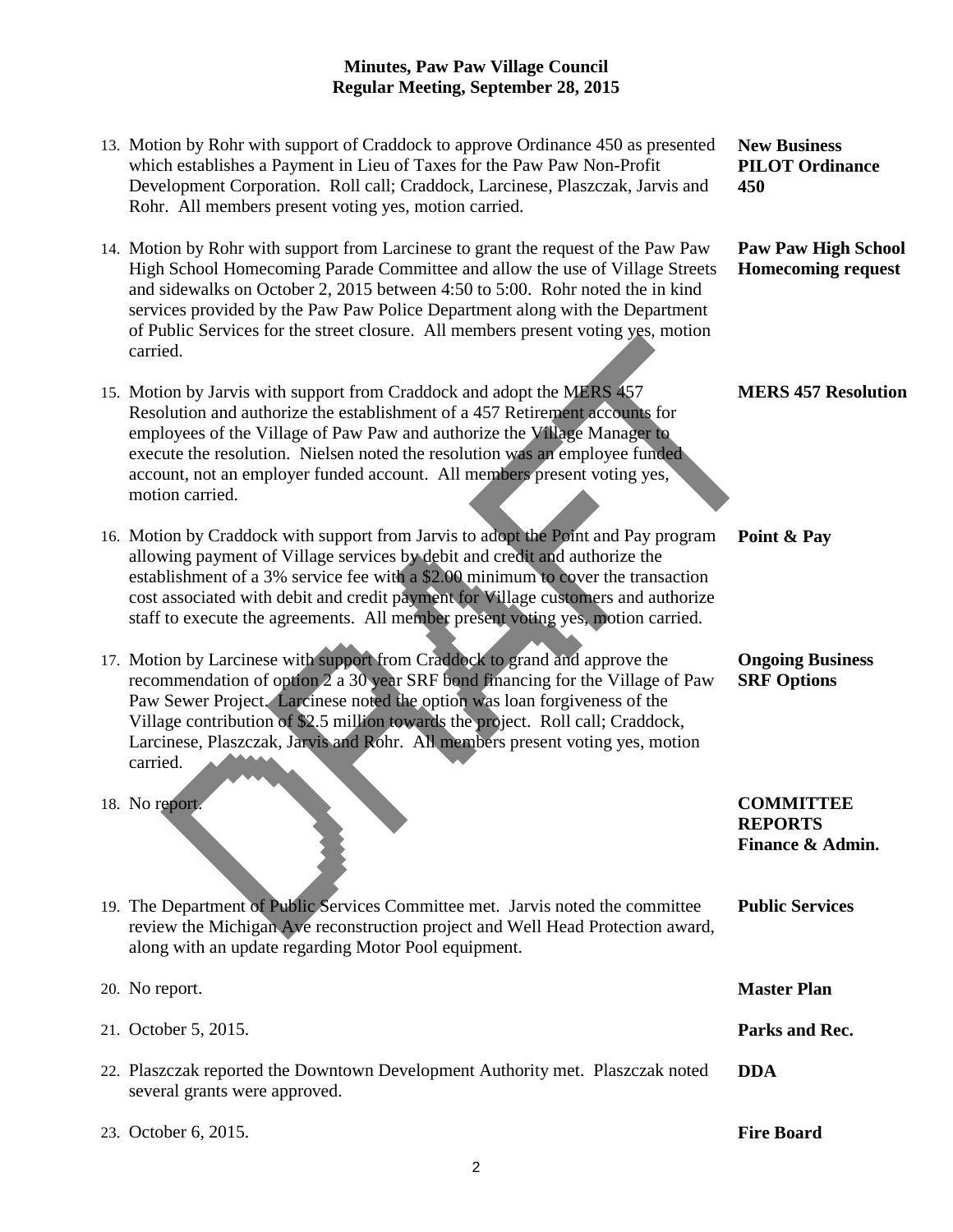## **Minutes, Paw Paw Village Council Regular Meeting, September 28, 2015**

| 24. TBD. |                                                                                                                                                                                                                                                                                                   | <b>Historical Comm.</b>                     |
|----------|---------------------------------------------------------------------------------------------------------------------------------------------------------------------------------------------------------------------------------------------------------------------------------------------------|---------------------------------------------|
|          | 25. Rohr noted the Commission continued discussion regarding PILOT                                                                                                                                                                                                                                | <b>Housing Commission</b>                   |
|          | 26. October 1, 2015.                                                                                                                                                                                                                                                                              | <b>Planning Commission</b>                  |
|          | 27. No report.                                                                                                                                                                                                                                                                                    | <b>Wellhead Protection</b>                  |
| 28. TBD. |                                                                                                                                                                                                                                                                                                   | <b>EDC</b>                                  |
|          | 29. September 30, 2015                                                                                                                                                                                                                                                                            | <b>WHF</b>                                  |
| 30. TBD  |                                                                                                                                                                                                                                                                                                   | <b>Maple Lake</b><br>& NR &E                |
|          | 31. Plaszczak commented on the Maple Lake draw down will begin October 5, 2015.                                                                                                                                                                                                                   | <b>Council Comments</b><br><b>Plaszczak</b> |
|          | 32. Nielsen commented on the continued progresses still being done regarding the<br>Michigan Ave project, Michigan Land Bank request for 139 Commercial Ave,<br>Walmart water and sewer extensions, Wine & Harvest in kind services report and<br>Police Department receiving grant from Walmart. | <b>Village Manager</b>                      |
|          | 33. Motion by Jarvis with support by Craddock to adjourn the meeting. All members<br>present voting yes, motion carried. Meeting adjourned at 9:06 p.m.                                                                                                                                           | <b>Adjournment</b>                          |
|          | Respectfully submitted:                                                                                                                                                                                                                                                                           |                                             |
|          | Village Clerk,<br>Village President,<br>Roman Plaszczak<br><b>Christopher Tapper</b>                                                                                                                                                                                                              |                                             |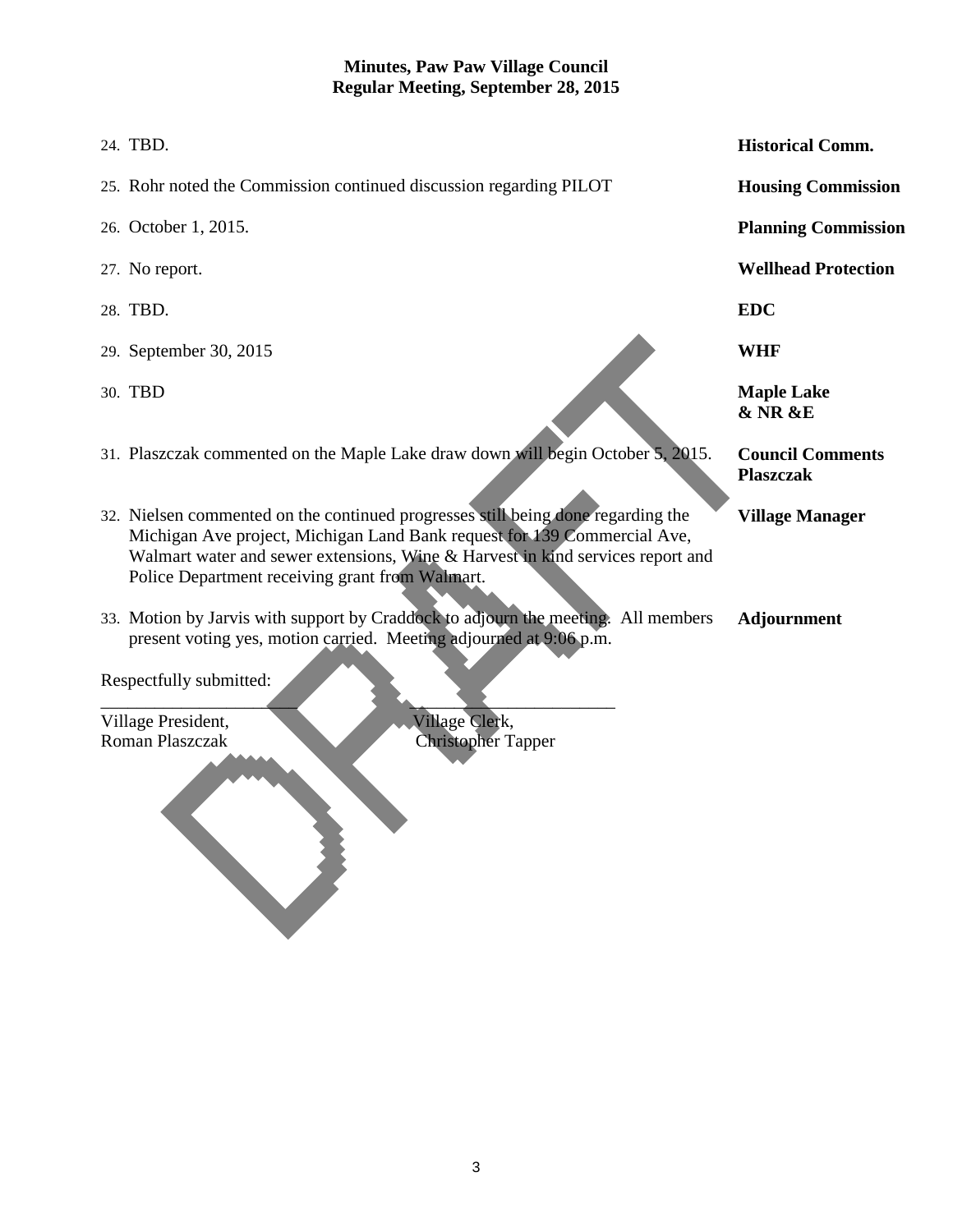| 1. | The regular Village Council meeting of Monday October 12, 2015, convened at<br>7:30 p.m. at the Paw Paw Community Library 609 West Michigan Avenue, Paw<br>Paw, Michigan. President Plaszczak presiding.                                                                                                                                                                                              | <b>Meeting Convened</b>                                                     |
|----|-------------------------------------------------------------------------------------------------------------------------------------------------------------------------------------------------------------------------------------------------------------------------------------------------------------------------------------------------------------------------------------------------------|-----------------------------------------------------------------------------|
| 2. | Present: President Plaszczak, President Pro-tem Eric Larcinese, and Trustees<br>Douglas Craddock, Marcos Flores, Nadine Jarvis, Mary McIntosh, and Donne<br>Rohr. Also present: Village Manager Larry Nielsen, Public Services Director<br>John Small, Chief of Police, Eric Marshall, and Village Clerk, Christopher<br>Tapper.                                                                      | <b>Members Present</b>                                                      |
| 3. | Motion by Jarvis with support of Rohr to approve the Agenda for<br>Monday October 12, 2015. All members present voting yes, motion carried.                                                                                                                                                                                                                                                           | <b>Approval of Agenda</b>                                                   |
| 4. | Motion by Rohr with support of Craddock to approve of the corrected minutes of<br>the regular session meeting minutes of September 28, 2015. All members present<br>voting yes, motion carried.                                                                                                                                                                                                       | <b>Approved Minutes</b>                                                     |
| 5. | Motion by Larcinese with support of Flores to approve accounts payable in the<br>amount of \$652,897.96. All members present voting yes, motion carried. Next<br>claims, Rohr and McIntosh.                                                                                                                                                                                                           | <b>Accounts Payable</b>                                                     |
| 6. | Let the record show no public comment was received.                                                                                                                                                                                                                                                                                                                                                   | <b>Public Comment</b>                                                       |
| 7. | Motion by McIntosh with support from Jarvis to grant the request of the<br>Freshwater Church and allow the use of Village Streets/Sidewalks and waiving of<br>the Noise Ordinance between 10:00 a.m. to 1:00 p.m. on<br>Sunday, October 18, 2015 All members present voting yes, motion carried.                                                                                                      | <b>New Business</b><br><b>Freshwater Church</b><br>Michigan – Main St       |
| 8. | Motion by Rohr with support from Craddock to grant the request of the Paw Paw<br>Area Chamber of Commerce and allow the use of Village Streets/Sidewalks and<br>one parking lot as detailed in the request dated the 20 <sup>th</sup> annual Paw Paw Days on<br>July 15 and July 16, 2016. All members present voting yes, motion carried.                                                            | <b>GPPCC Paw Paw</b><br><b>Days 2016</b>                                    |
|    | 9. Motion by Flores with support from Jarvis to adopt Resolution 15-12 and<br>authorize the acceptance of the Walmart infrastructure system site sanitary sewer<br>and water system into the Village of Paw Paw system. All members present<br>voting yes, motion carried.                                                                                                                            | <b>Walmart Resolution</b><br>$15 - 12$                                      |
|    | 10. Motion by McIntosh with support from Jarvis to participate as one of 10<br>communities in Region 8 and authorize payment of a cost not to exceed \$5000.00<br>towards a Target Market Analysis for the Village of Paw Paw. All member<br>present voting yes, motion carried.                                                                                                                      | <b>Target Market</b><br><b>Analysis</b>                                     |
|    | 11. Motion by McIntosh with support from Jarvis to purchase a 1997 International<br>single combination sewer vacuum/high pressure jet rodder from Jack Doheny<br>Company for a price not to exceed \$119,500.00. McIntosh noted the purchase<br>outlines fund forgiveness from the Water, Sewer, Electric and Municipal Road<br>Funds to the Motor Pool Fund. Roll call; Flores, Craddock, Larcinese, | <b>Ongoing Business</b><br><b>VAC Truck Motor</b><br><b>Pool Department</b> |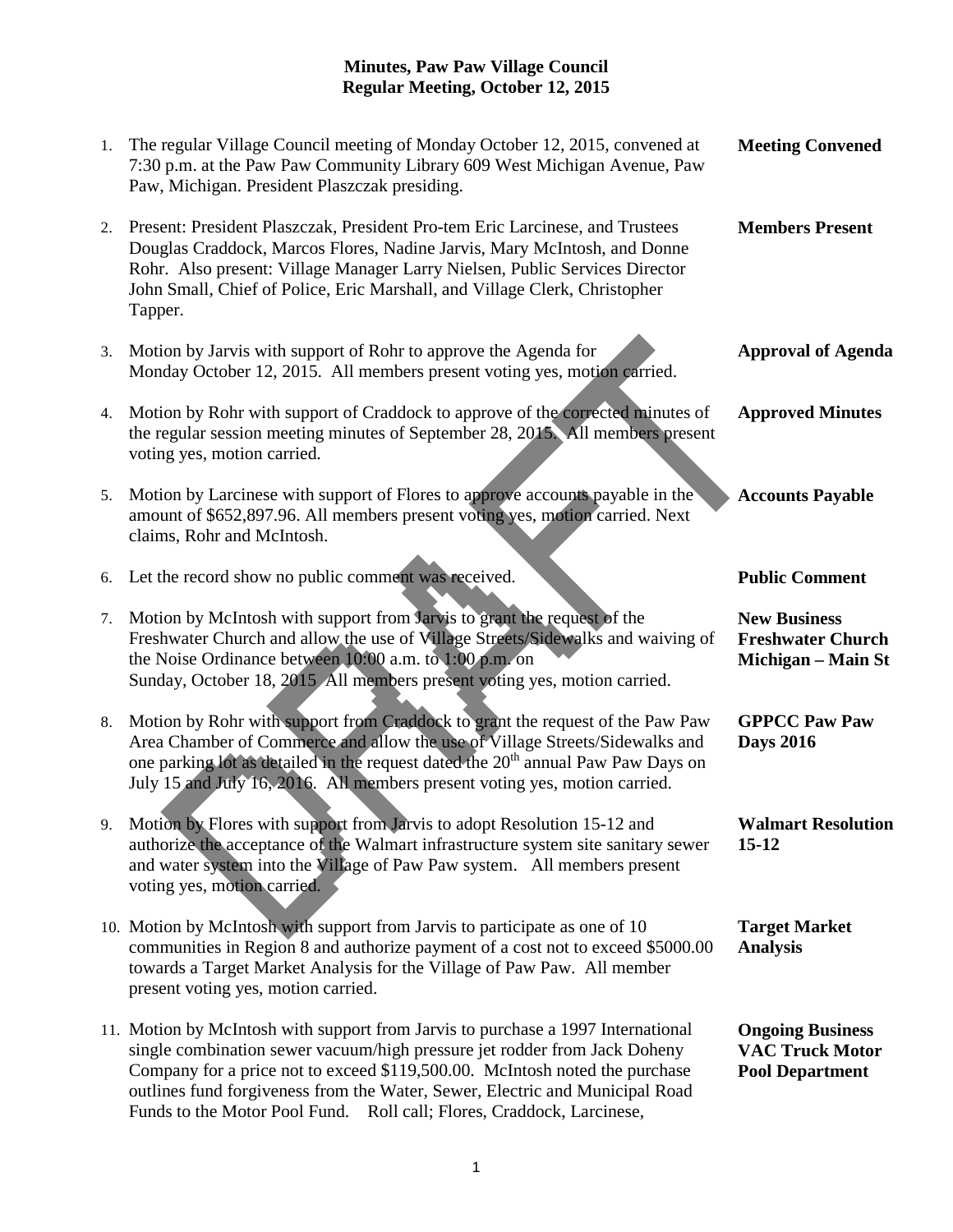Plaszczak, Jarvis, McIntosh and Rohr. All members present voting yes, motion carried.

- 12. Small and Nielsen updated the Council on the winter drawdown of Maple Lake. A general discussion ensued regarding the pros/cons of lowering the lake level during the winter months. Small noted the MDEQ permit was issued for the next three years, so the Village would be lowering the lake the next three October's.
- 13. Motion by McIntosh with support from Rohr to approve a Shared Service Agreement with the Village of Lawrence for the services of a Wastewater operator pending similar approval by the Lawrence Village Council, and authorize the Village Manager to execute the agreement as presented. All members present voting yes, motion carried.

14. No report.

**Maple Lake Drawdown update**

**Shared Services Village of Lawrence**

**COMMITTEE REPORTS Finance & Admin.**

|                                                                                                                                                             | <b>Finance &amp; Admin.</b>                 |
|-------------------------------------------------------------------------------------------------------------------------------------------------------------|---------------------------------------------|
| 15. No report                                                                                                                                               | <b>Public Services</b>                      |
| 16. No report.                                                                                                                                              | <b>Master Plan</b>                          |
| 17. Meeting schedule November 2, 2015.                                                                                                                      | Parks and Rec.                              |
| 18. Meeting schedule October 19, 2015.                                                                                                                      | <b>DDA</b>                                  |
| 19. Meeting schedule November 3, 2015.                                                                                                                      | <b>Fire Board</b>                           |
| 20. TBD.                                                                                                                                                    | <b>Historical Comm.</b>                     |
| 21. Meeting schedule October 19, 2015                                                                                                                       | <b>Housing Commission</b>                   |
| 22. Meeting schedule November 5, 2015.                                                                                                                      | <b>Planning Commission</b>                  |
| 23. TBD.                                                                                                                                                    | <b>Wellhead Protection</b>                  |
| 24. TBD.                                                                                                                                                    | <b>EDC</b>                                  |
| 25. Meeting schedule November 4, 2015                                                                                                                       | <b>WHF</b>                                  |
| 26. TBD                                                                                                                                                     | <b>Maple Lake</b><br><b>&amp; NR &amp;E</b> |
| 27. Plaszczak commented the Community Thanksgiving was not scheduled for this<br>year. More notes and information to follow.                                | <b>Council Comments</b><br><b>Flores</b>    |
| 28. McIntosh noted of several visits to other communities of the same demographics<br>of the Village of Paw Paw, and the need for condo development needed. | <b>McIntosh</b>                             |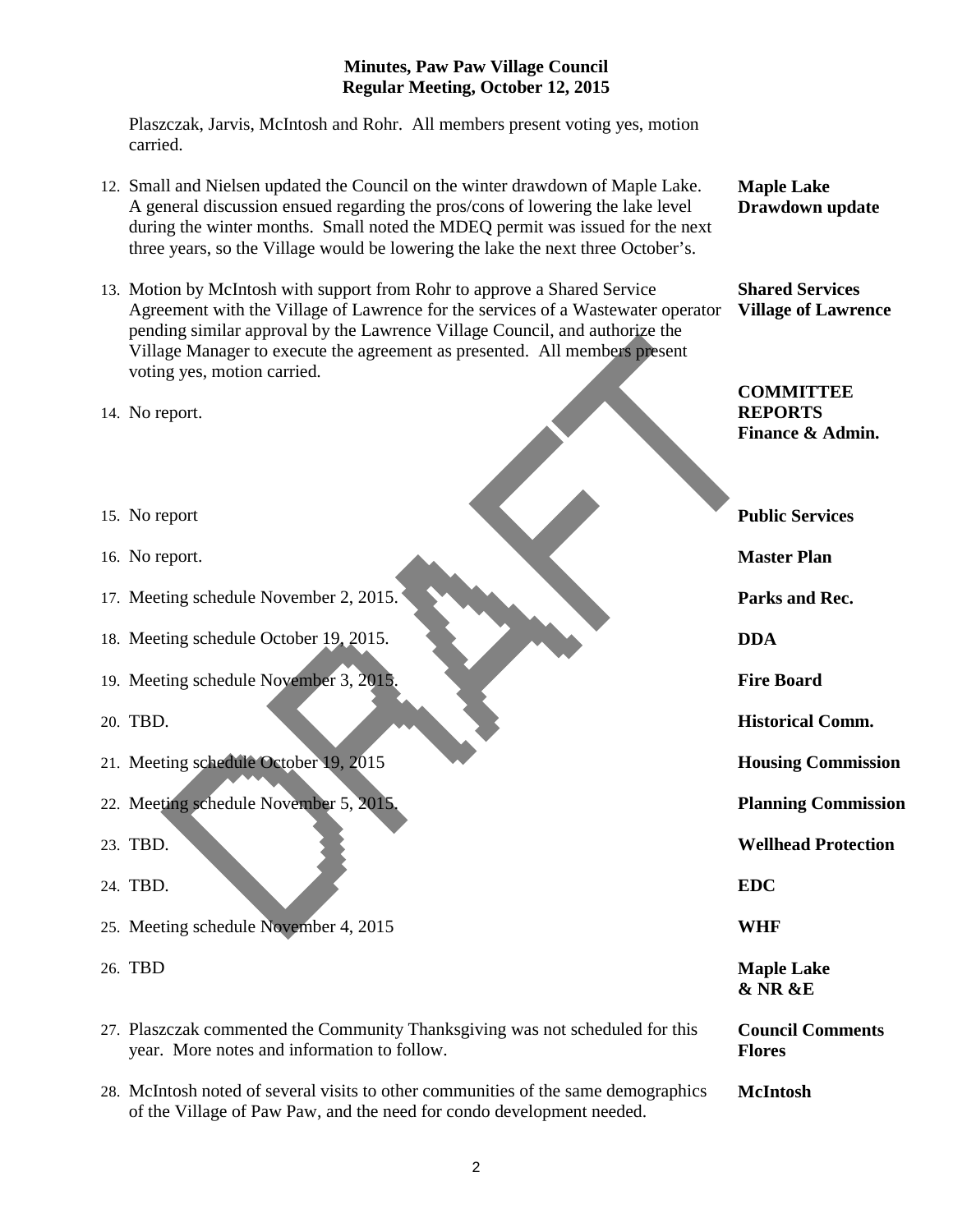- 29. Nielsen noted of the support of the Police Department with the Domestic Violence **Village Manager** Coalition event the past week. Nielsen also provided an update to the Council of community comparison of water-sewer rates.
- 30. Motion by Jarvis with support by Flores to adjourn the meeting. All members present voting yes, motion carried. Meeting adjourned at 8:31 p.m. **Adjournment**

Respectfully submitted:

|                                       | Village Clerk,     |  |
|---------------------------------------|--------------------|--|
| Village President,<br>Roman Plaszczak | Christopher Tapper |  |
|                                       |                    |  |
|                                       |                    |  |
|                                       |                    |  |
|                                       |                    |  |
|                                       |                    |  |
|                                       |                    |  |
|                                       |                    |  |
|                                       |                    |  |
|                                       |                    |  |
|                                       |                    |  |
|                                       |                    |  |
|                                       |                    |  |
|                                       |                    |  |
|                                       |                    |  |
|                                       |                    |  |
|                                       |                    |  |
|                                       |                    |  |
|                                       |                    |  |
|                                       |                    |  |
|                                       |                    |  |
|                                       |                    |  |
|                                       |                    |  |
|                                       |                    |  |
|                                       |                    |  |
|                                       |                    |  |
|                                       |                    |  |
|                                       |                    |  |
|                                       |                    |  |
|                                       |                    |  |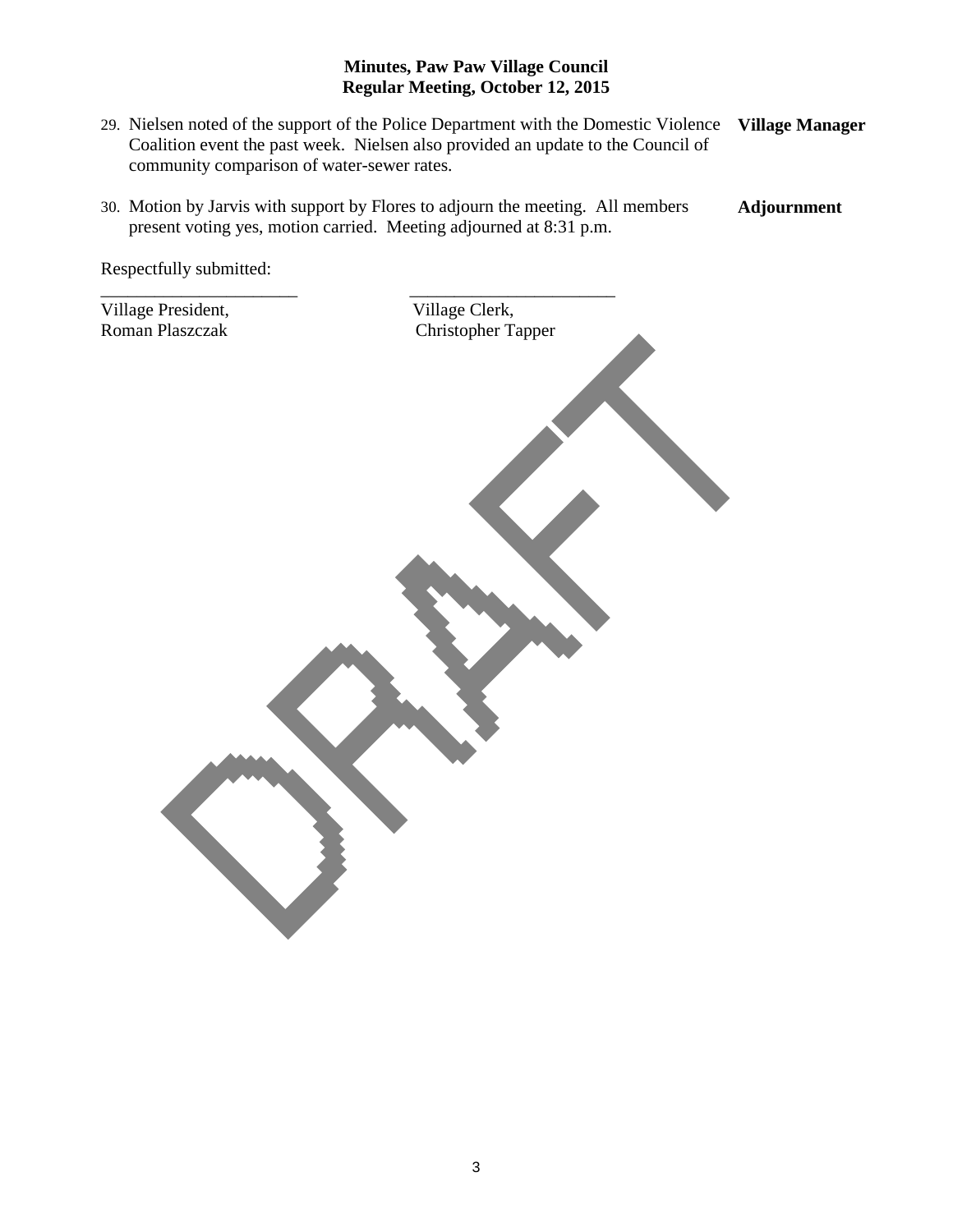| 1. | The regular Village Council meeting of Monday October, 2015, convened at 7:30<br>p.m. at the Paw Paw District Library 609 West Michigan Avenue, Paw Paw,<br>Michigan. President Plaszczak presiding.                                                                                                                                                                                                                                                                                                    | <b>Meeting Convened</b>                                                                       |
|----|---------------------------------------------------------------------------------------------------------------------------------------------------------------------------------------------------------------------------------------------------------------------------------------------------------------------------------------------------------------------------------------------------------------------------------------------------------------------------------------------------------|-----------------------------------------------------------------------------------------------|
| 2. | Present: President Plaszczak, President Pro-tem Eric Larcinese, and Trustees<br>Douglas Craddock, Marcos Flores, Nadine Jarvis, Mary McIntosh and Donne<br>Rohr. Also present: Village Manager Larry Nielsen, Public Services Director<br>John Small and Police Chief Eric Marshall.                                                                                                                                                                                                                    | <b>Members Present</b>                                                                        |
| 3. | Motion by Jarvis with support of Rohr to approve the Agenda for Monday<br>October 26, 2015. All members present voting yes, motion carried.                                                                                                                                                                                                                                                                                                                                                             | <b>Approval of Agenda</b>                                                                     |
| 4. | Motion by Rohr with support of Jarvis to approve the minutes of the regular<br>session meeting minutes of October 12, 2015 as corrected. All members present<br>voting yes, motion carried.                                                                                                                                                                                                                                                                                                             | <b>Approved Minutes</b>                                                                       |
| 5. | Motion by McIntosh with support of Rohr to approve accounts payable in the<br>amount of \$717,943.50. All members present voting yes, motion carried. Next<br>claims, Craddock and Jarvis.                                                                                                                                                                                                                                                                                                              | <b>Accounts Payable</b>                                                                       |
| 6. | Annie Brown was present to introduce herself to the Village Council.                                                                                                                                                                                                                                                                                                                                                                                                                                    | <b>Public Comment</b><br><b>Annie Brown</b>                                                   |
| 7. | Van Buren County Prosecutor Michael Bedford was present to address the<br>Council. Bedford introduced the Prosecutor's Service Dog, Taya. Taya assists in<br>calming children who are involved with the Prosecutor's office. In other matters,<br>Bedford indicated his office now files briefs on all cases and challenges.<br>Plaszczak indicated, from his experience the office is very efficient and well<br>organized. Council members thanked Bedford for bringing Taya and his<br>presentation. | <b>Presentation</b><br><b>Van Buren County</b><br><b>Prosecutor Michael</b><br><b>Bedford</b> |
| 8. | Chief Eric Marshall highlighted the third year of project TEAM that is operating<br>in the public schools - K-Middle School - and in the Lutheran school. The<br>program is very effective and continues to receive accolades. Besides the benefits<br>of the curricula, the programs develops a lasting rapport between Police Officers<br>and children. Two new classes are being developed and will be added to the<br>current list of classes.                                                      | Project T.E.A.M.<br><b>Chief Eric Marshall</b>                                                |
| 9. | Manager Nielsen indicated the Master Plan Committee reviewed the proposal,<br>asked all to review the proposal, and indicated an action item would be on the<br>agenda at the next Council Meeting, November 9, 2015.                                                                                                                                                                                                                                                                                   | <b>Master Plan Update</b>                                                                     |
|    | 10. Motion by McIntosh with support of Rohr to grant permission to the DDA to use<br>Village Streets for the annual Children's Christmas Parade, December 5, 2015.<br>All members voting yes, the motion carried.                                                                                                                                                                                                                                                                                       | <b>Use of Streets DDA</b><br><b>Christmas Parade</b>                                          |
|    | 11. Manager Nielsen noted the updated reductions in sediment and nutrients due to<br>the 319 Grant and that a more complete report would be provided at a future<br>meeting.                                                                                                                                                                                                                                                                                                                            | 319 Grant Update                                                                              |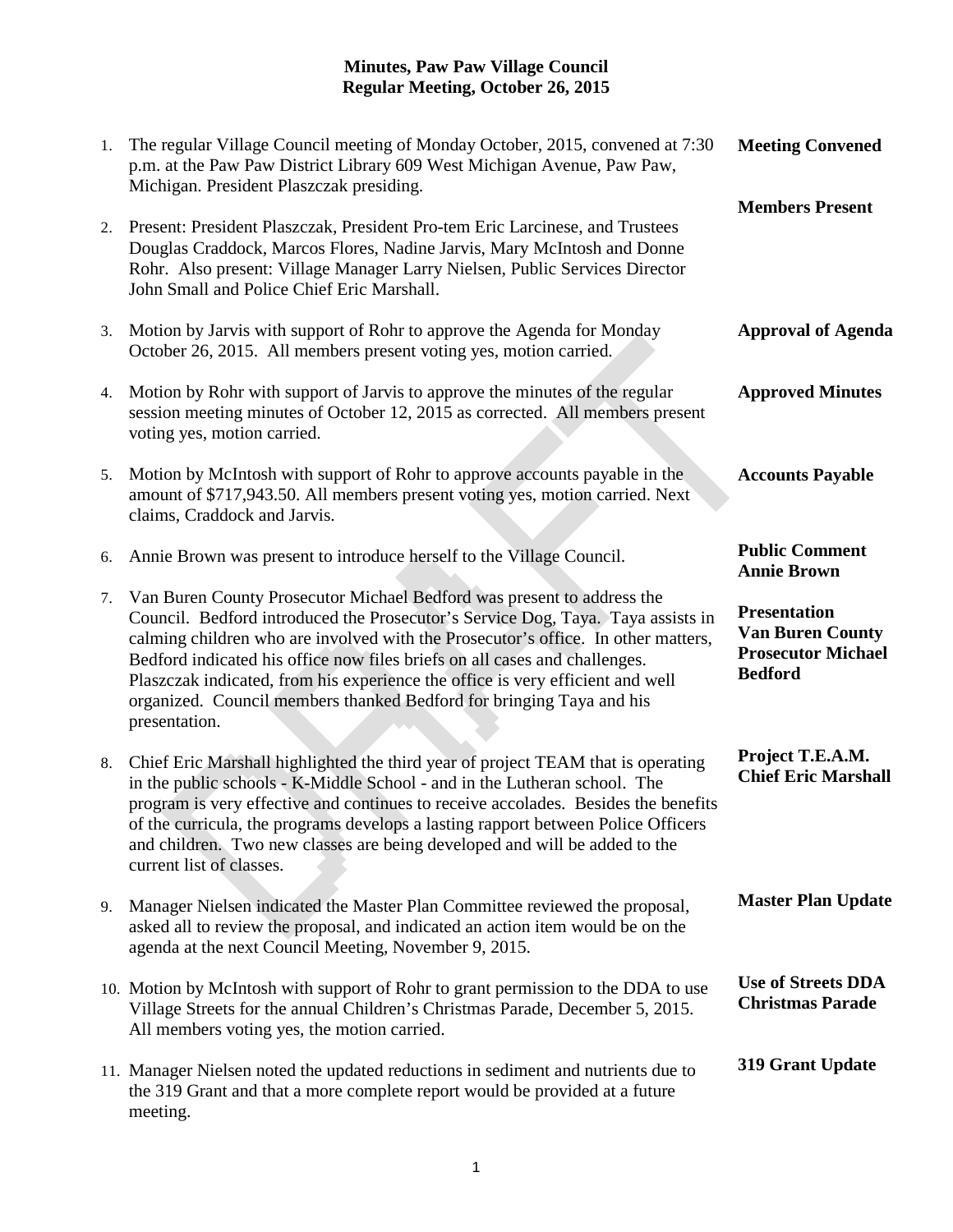| 12. The Finance and Administration Committee reported they are looking at the next<br>budget year.                                                                                                                                                                                                                                                                                                               | <b>COMMITTEE</b><br><b>REPORTS</b><br>Finance & Admin. |
|------------------------------------------------------------------------------------------------------------------------------------------------------------------------------------------------------------------------------------------------------------------------------------------------------------------------------------------------------------------------------------------------------------------|--------------------------------------------------------|
| 13. Flores reported the Public Services Committee discussed the following; 1)<br>dumpsters, 2) leaf pick up beginning, 3) brush pick up has ended, 4) Well 8 motor<br>is being replaced, 5) Vac Truck has been ordered, and 6) the American Water<br>Works Association honored Paw Paw with its State Wellhead Protection award<br>and is now evaluating its national entries                                    | <b>Public Services</b>                                 |
| 14. Jarvis reported the next meeting is Nov. $2nd$ .                                                                                                                                                                                                                                                                                                                                                             | Parks and Rec.                                         |
| 15. Plaszczak reported on three DDA grant awards.                                                                                                                                                                                                                                                                                                                                                                | <b>DDA</b>                                             |
| 16. Larcinese reported next meeting is Nov., $3rd$ .                                                                                                                                                                                                                                                                                                                                                             | <b>Fire Board</b>                                      |
| 17. Plaszczak reported the Committee TBD.                                                                                                                                                                                                                                                                                                                                                                        | <b>Historical Comm.</b>                                |
| 18. Rohr reported the Housing Commission's south building boiler needs to be<br>replaced.                                                                                                                                                                                                                                                                                                                        | <b>Housing Commission</b>                              |
| 19. Jarvis reported the next meeting is Nov. $5th$ .                                                                                                                                                                                                                                                                                                                                                             | <b>Planning Commission</b>                             |
| 20. Nielsen reported the Wellhead Protection Committee met Oct. 26 <sup>th</sup> and is<br>continuing to work on the video and other projects for the coming year.                                                                                                                                                                                                                                               | <b>Wellhead Protection</b>                             |
| 21. No report.                                                                                                                                                                                                                                                                                                                                                                                                   | <b>EDC</b>                                             |
| 22. Craddock reported the next meeting is Nov. 4 <sup>th</sup>                                                                                                                                                                                                                                                                                                                                                   | <b>WHF</b>                                             |
| 23. No report, Next meeting to be determined.                                                                                                                                                                                                                                                                                                                                                                    | Maple Lake /NR &E                                      |
| 24. McIntosh noted the need for more upscale housing in Paw Paw and hoped the<br>Target Market Analysis and the Master Plan Update would help with such.<br>Flores commented local Churches are considering sponsorship of the Community<br>Thanksgiving Dinner.<br>Plaszczak noted the DDA Safe Trick or Treating is Friday between $3 & 5$ pm<br>downtown. He also noted how busy the town is in the evenings. | <b>Council Comments</b>                                |
| 25. Motion by McIntosh with support by Jarvis to adjourn the meeting. All members<br>present voting yes, motion carried. Meeting adjourned at 8:25 p.m.                                                                                                                                                                                                                                                          | <b>Adjournment</b>                                     |

Respectfully submitted:

Village President, Village Manager, Roman Plaszczak Larry Nielsen

\_\_\_\_\_\_\_\_\_\_\_\_\_\_\_\_\_\_\_\_\_\_ \_\_\_\_\_\_\_\_\_\_\_\_\_\_\_\_\_\_\_\_\_\_\_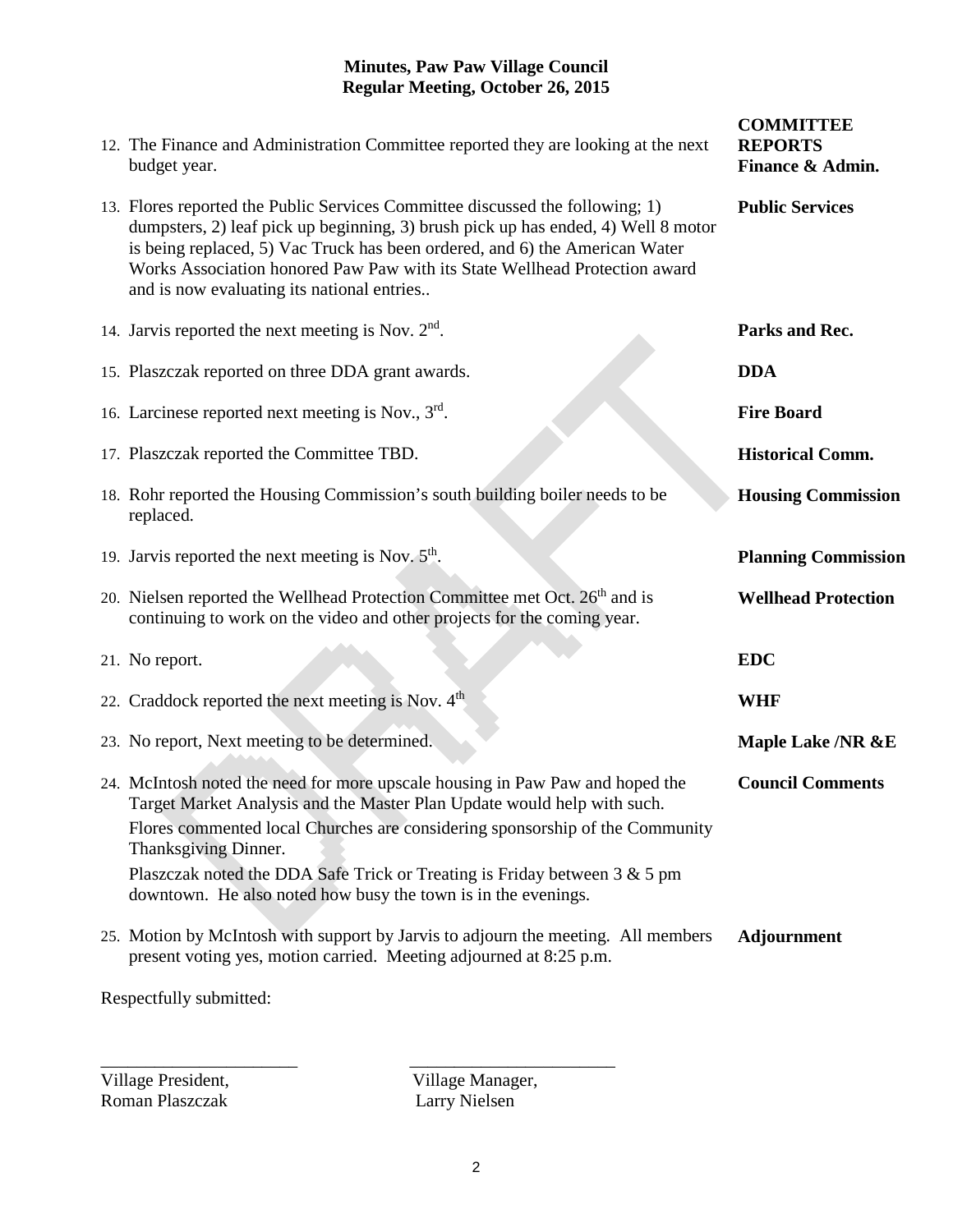### **Minutes, Paw Paw Village Council Regular Meeting, November 9, 2015**

| 1. | The regular Village Council meeting of Monday November 9, 2015, convened at<br>7:30 p.m. at the Paw Paw Community Library 609 West Michigan Avenue, Paw<br>Paw, Michigan. President Pro Tem Larcinese presiding.                                                                                                                                                                                                                                                                                                                                                                                                                                                                                                | <b>Meeting Convened</b>                                                     |
|----|-----------------------------------------------------------------------------------------------------------------------------------------------------------------------------------------------------------------------------------------------------------------------------------------------------------------------------------------------------------------------------------------------------------------------------------------------------------------------------------------------------------------------------------------------------------------------------------------------------------------------------------------------------------------------------------------------------------------|-----------------------------------------------------------------------------|
| 2. | Present: (President Plaszczak excused), President Pro-tem Eric Larcinese, and<br>Trustees Douglas Craddock, Marcos Flores, Nadine Jarvis, Mary McIntosh, and<br>Donne Rohr. Also present: Village Manager Larry Nielsen, Public Services<br>Director John Small, Chief of Police, Eric Marshall, and Village Clerk,<br>Christopher Tapper.                                                                                                                                                                                                                                                                                                                                                                      | <b>Members Present</b>                                                      |
| 3. | Motion by Flores with support of Rohr to approve the corrected Agenda for<br>Monday November 9, 2015. All members present voting yes, motion carried.                                                                                                                                                                                                                                                                                                                                                                                                                                                                                                                                                           | <b>Approval of Agenda</b>                                                   |
| 4. | Motion by McIntosh with support of Craddock to approve of the minutes of the<br>regular session meeting minutes of October 26, 2015. All members present voting<br>yes, motion carried.                                                                                                                                                                                                                                                                                                                                                                                                                                                                                                                         | <b>Approved Minutes</b>                                                     |
| 5. | Motion by McIntosh with support of Jarvis to approve accounts payable in the<br>amount of \$243,346.65. All members present voting yes, motion carried. Next<br>claims, Flores and McIntosh.                                                                                                                                                                                                                                                                                                                                                                                                                                                                                                                    | <b>Accounts Payable</b>                                                     |
| 6. | Amy Craddock was in attendance to invite the Council and audience to the<br>Christmas tree lighting event December 4, 2015 along with the Christmas parade<br>schedule for December 5, 2015.                                                                                                                                                                                                                                                                                                                                                                                                                                                                                                                    | <b>Public Comment</b><br><b>Amy Craddock</b>                                |
| 7. | Matt Meersman, Van Buren County Conservation District was present to update<br>the Council with the efforts of the 319 Grant. Meersman and staff have been<br>working together to help educate and assist local farmer, land owners in the South<br>Branch of the Paw Paw Water Shed. Meersman discussed the project goals, local<br>educational events and cumulative practices installed over the last two growing<br>seasons. In conclusion Meersman discussed the overall continued improvements<br>the South Branch of the Paw Paw River can see. Meersman thanked the Council<br>for their support with the project and asked the Council to continue to discuss the<br>ongoing of the 319 Grant Project. | <b>Guests</b> ; Matt<br><b>Meersman VBC</b><br><b>Conservation District</b> |
| 8. | Motion by Flores with support from McIntosh to approve and accept the request<br>from the Paw Paw Brewing Company permission to use portions of Hamilton<br>Street between 11:00-11:30 on January 30, 2016. Flores noted the contingence of<br>getting approval from MDOT regarding use of their driveway. All members<br>present voting yes, motion carried.                                                                                                                                                                                                                                                                                                                                                   | <b>New Business</b><br><b>PP Brewing Company</b>                            |
| 9. | Motion by McIntosh with support from Rohr to approve and accept the<br>recommendation of Village President Plaszczak and appoint Frank Hardester to<br>the Village of Paw Paw Historical Commission, All members present voting yes,<br>motion carried.                                                                                                                                                                                                                                                                                                                                                                                                                                                         | <b>Historical</b><br><b>Commission Frank</b><br><b>Hardester</b>            |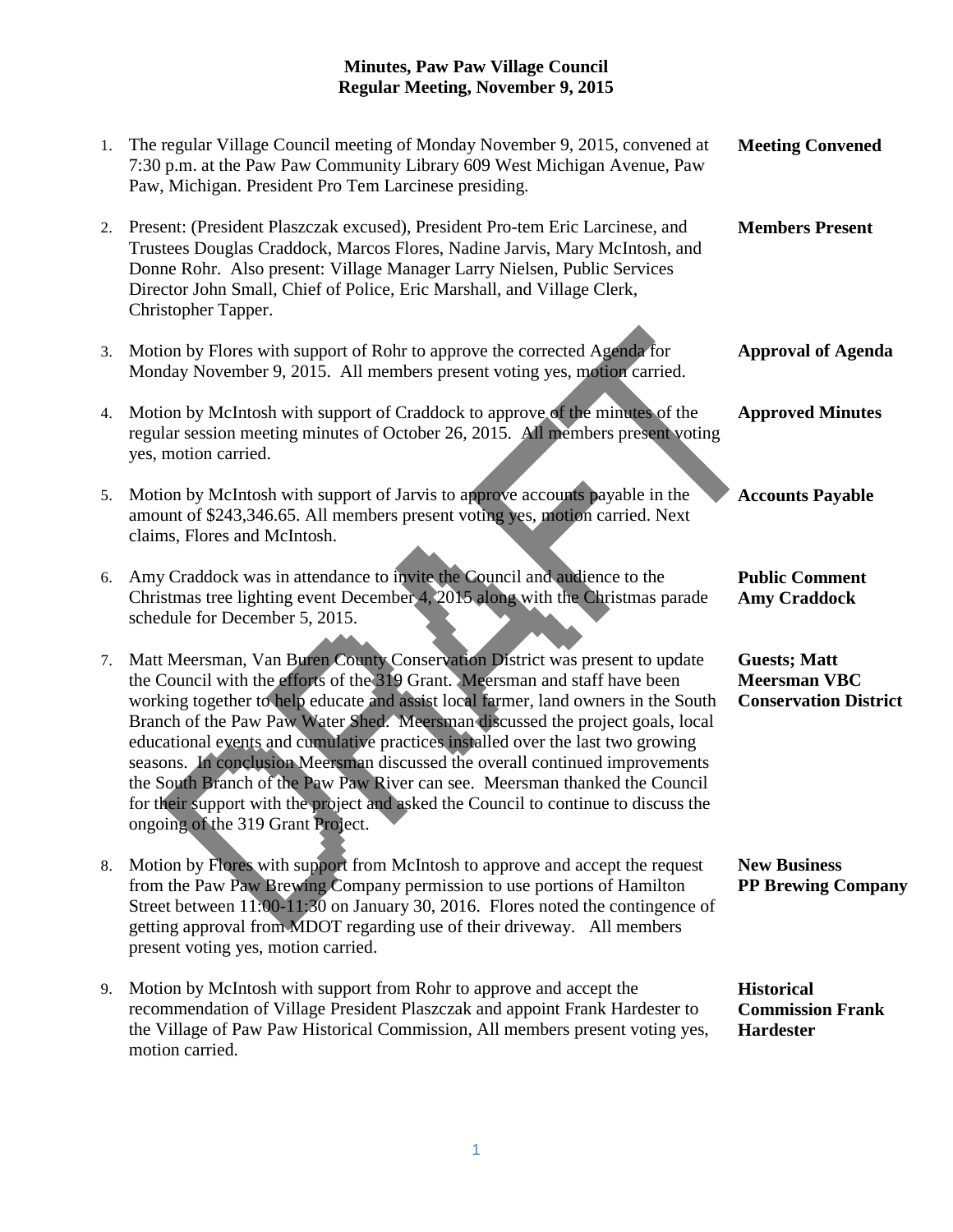### **Minutes, Paw Paw Village Council Regular Meeting, November 9, 2015**

| 10. Motion by McIntosh with support from Rohr to approve and accept the Resolution Resolution 15-13<br>15-13 Opposing HB 4423-4427. The proposed House of Representatives is<br>considering the ability of local unites to set safe and context sensitive speed limits<br>within their municipal boundaries. Roll call vote; Flores, Jarvis, Craddock, Rohr,<br>Larcinese and McIntosh all members present voting yes, motion carried. |                                                        |
|----------------------------------------------------------------------------------------------------------------------------------------------------------------------------------------------------------------------------------------------------------------------------------------------------------------------------------------------------------------------------------------------------------------------------------------|--------------------------------------------------------|
| 11. Nielsen thanked the Council for their comments and asked to bring the topic back<br>to another agenda to discuss further.                                                                                                                                                                                                                                                                                                          | <b>Ongoing Business</b><br><b>Master Plan update</b>   |
| 12. The Council noted further discussion was needed before changing December<br>meeting schedule. Please bring back to the December 14, 2015 agenda.                                                                                                                                                                                                                                                                                   | <b>Village Council</b><br>meeting schedule             |
| 13. Nielsen reported the Master Plan Committee met and reviewed the proposal from<br>McKenna & Associates.                                                                                                                                                                                                                                                                                                                             | <b>COMMITTEE</b><br><b>REPORTS</b><br><b>Master PC</b> |
| 14. Rohr reported the Finance & Administration Committee met. Items discussed<br>included proposed budget for fiscal year 2017 along with review of current year<br>budget 2016.                                                                                                                                                                                                                                                       | Finance & Admin.                                       |
| 15. Flores reported the Department of Public Service Committee met. Items<br>discussed included; updated to the Solid Waste Ordinance, Flores provided the<br>Council with a memo regarding amendments discussed in the ordinance and asked<br>the Council to review before next meeting. Discussion also included; updated<br>regarding Michigan Ave project, and repairs need at well house number one.                              | <b>Public Services</b>                                 |
| 16. Meeting schedule December 7, 2015.                                                                                                                                                                                                                                                                                                                                                                                                 | Parks and Rec.                                         |
| 17. Meeting schedule November 16, 2015.                                                                                                                                                                                                                                                                                                                                                                                                | <b>DDA</b>                                             |
| 18. Larcinese reported the Fire Board met. Items discussed included; phase two of the Fire Board<br>needs assessment proposal.                                                                                                                                                                                                                                                                                                         |                                                        |
| 19. TBD.                                                                                                                                                                                                                                                                                                                                                                                                                               | <b>Historical Comm.</b>                                |
| 20. Meeting schedule November 16, 2015.                                                                                                                                                                                                                                                                                                                                                                                                | <b>Housing Commission</b>                              |
| 21. Jarvis reported the Planning Commission met. Items discussed included; rezoning<br>and site plan recommendation for 204 S Kalamazoo Street. Nielsen provided the<br>Council with the recommendation from the Village Planner and asked the Council<br>to consider review for the December 14, 2015 agenda.                                                                                                                         | <b>Planning Commission</b>                             |
| 22. TBD.                                                                                                                                                                                                                                                                                                                                                                                                                               | <b>Wellhead Protection</b>                             |

**EDC**

23. TBD.